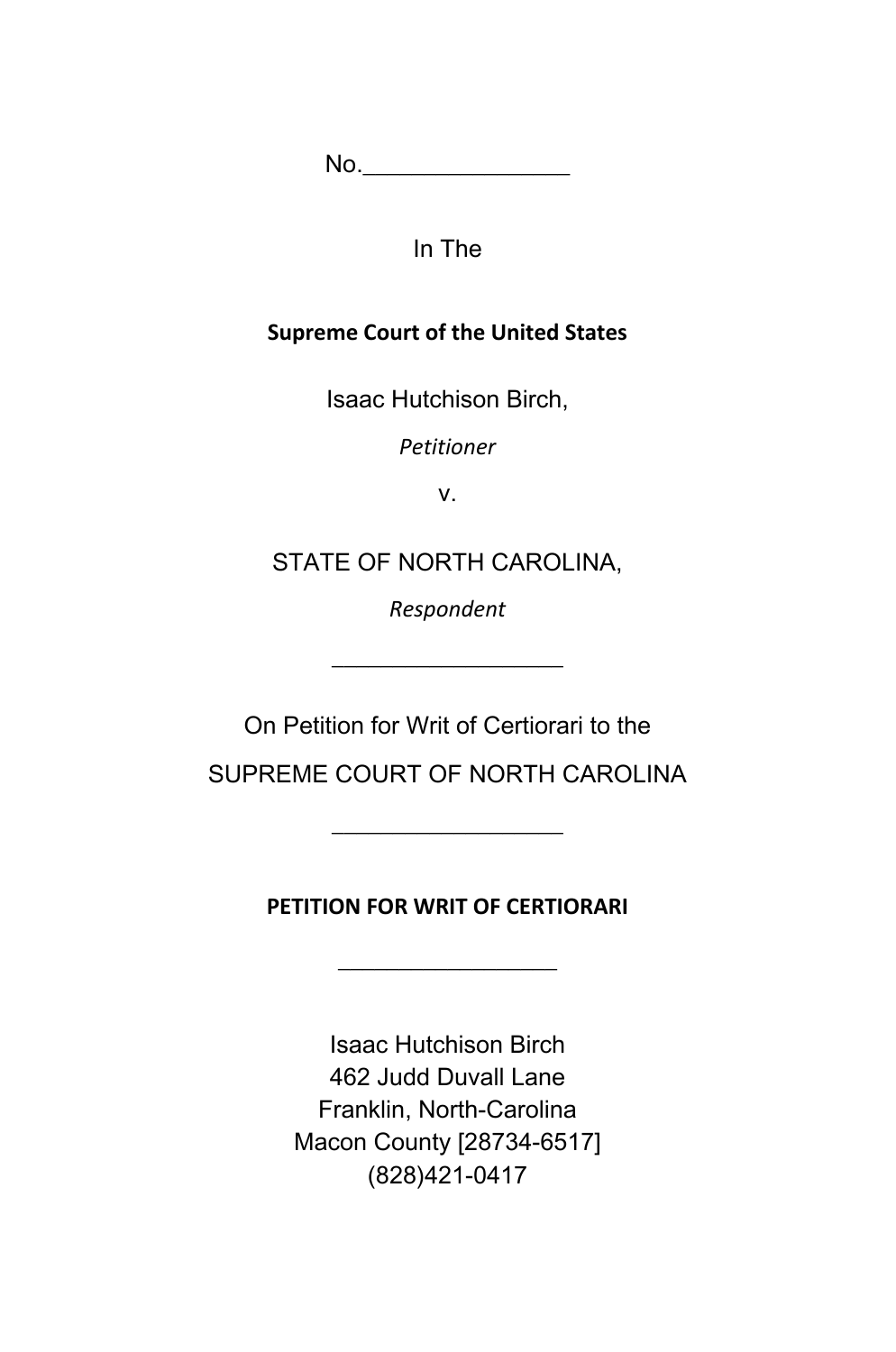# 22 January 2012

## **QUESTIONS PRESENTED**

*That a frequent recurrence to fundamental principles is absolutely necessary to preserve the blessings of liberty. N.C. Declaration Rights of 1776, §21*. The nature, and origin of the questions to be presented for the consideration of this Court are of huge constitutional significance; ones which have remained nonadjudicated and avoided over the course of the last 143 years − namely, the unconstitutionality of the Reconstruction Acts of 1867 and 1868<sup>1</sup>. These Acts have upset the constitutional balance between the National Government and the States; they have compromised the very fabric of the constitutional principles of federalism expressed, in part, in the *Federalist Papers #39*, and in the opinion of this Court in *Bond v. United States, 131 S. Ct. 2355 (2011)*. The questions for this Court are:

1. Did the Congress exceed its limited and enumerated powers when, through the Reconstruction Acts, it authorized military force to nullify the constitutional government of North Carolina and to substitute in its place an electorate and a government molded to the will of the Congress?

<sup>1</sup> Act of March 2, 1867, ch.153, 14 STAT. 428-429, (Pet.App.11); Act of March 23, 1867, ch.6, 15 STAT. 2-5,(Pet.App.14.); Act of July 19, 1867, ch.30, 15 STAT. 14-16,( Pet.App.20); Act of March 11, 1868, ch.25, 15 STAT. 41-42, (*Pet.App.24)*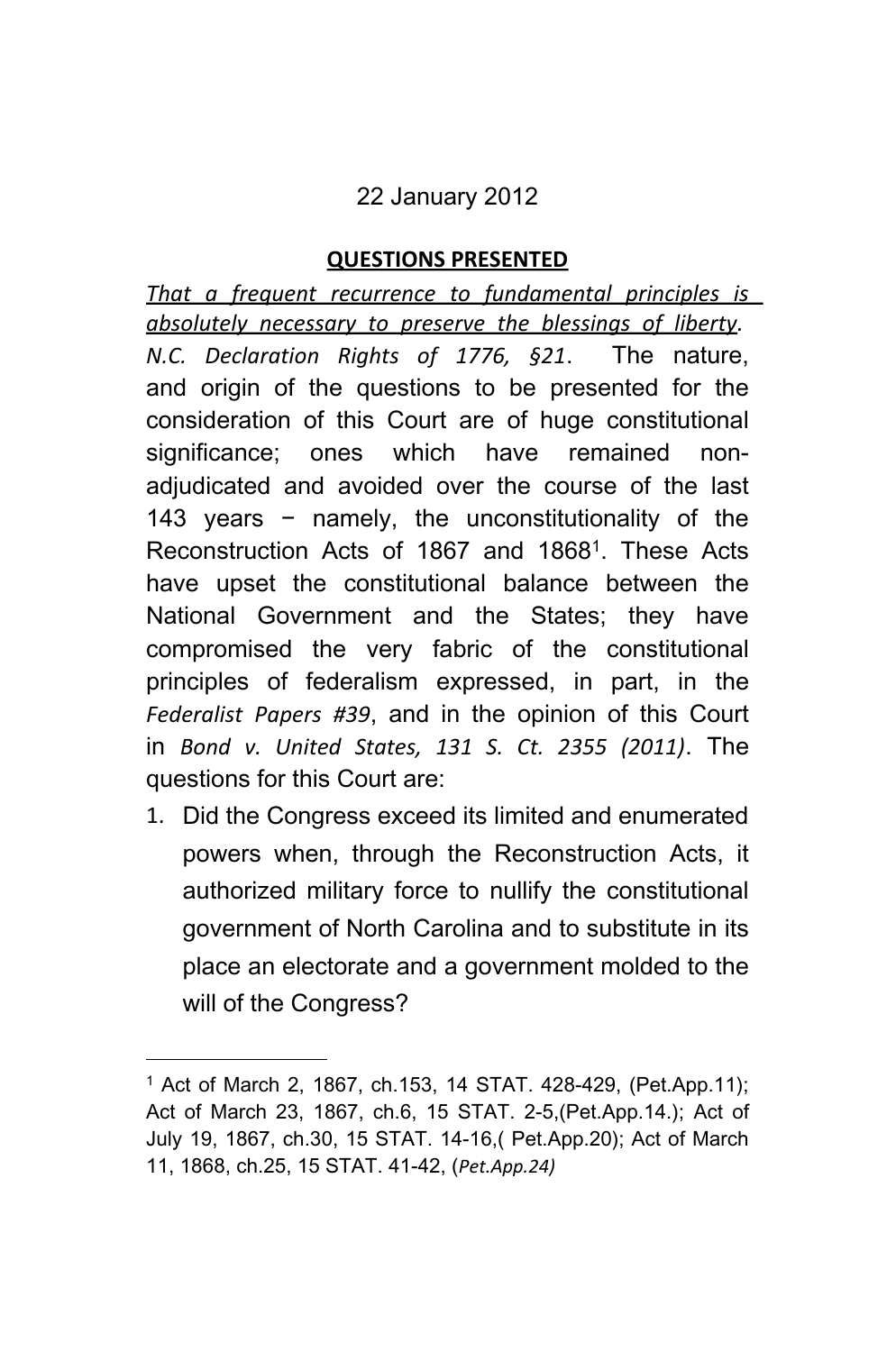2.When challenged with substantial evidence to the contrary, must the existing government of North Carolina prove the lawfulness of its claimed jurisdiction over the Petitioner, one of the People of North Carolina?

#### **PARTIES TO PROCEEDING**

Petitioner, who was Respondent-Presumed Defendant-Appellant below, are: Isaac Hutchison Birch, sui juris, a Citizen of the original State of North Carolina, and of the United States of America according to Article  $4 \S 2$  of the Constitution for the United States of America.

Respondents, who were Plaintiff-Appellee below, are: The State of North Carolina by and through its' Attorney General, Roy Cooper.

#### **TABLE OF CONTENTS**

| PARTIES TO THE PROCEEDING   |  |
|-----------------------------|--|
|                             |  |
| <b>TABLE OF APPENDICES</b>  |  |
|                             |  |
|                             |  |
| <b>TABLE OF AUTHORITIES</b> |  |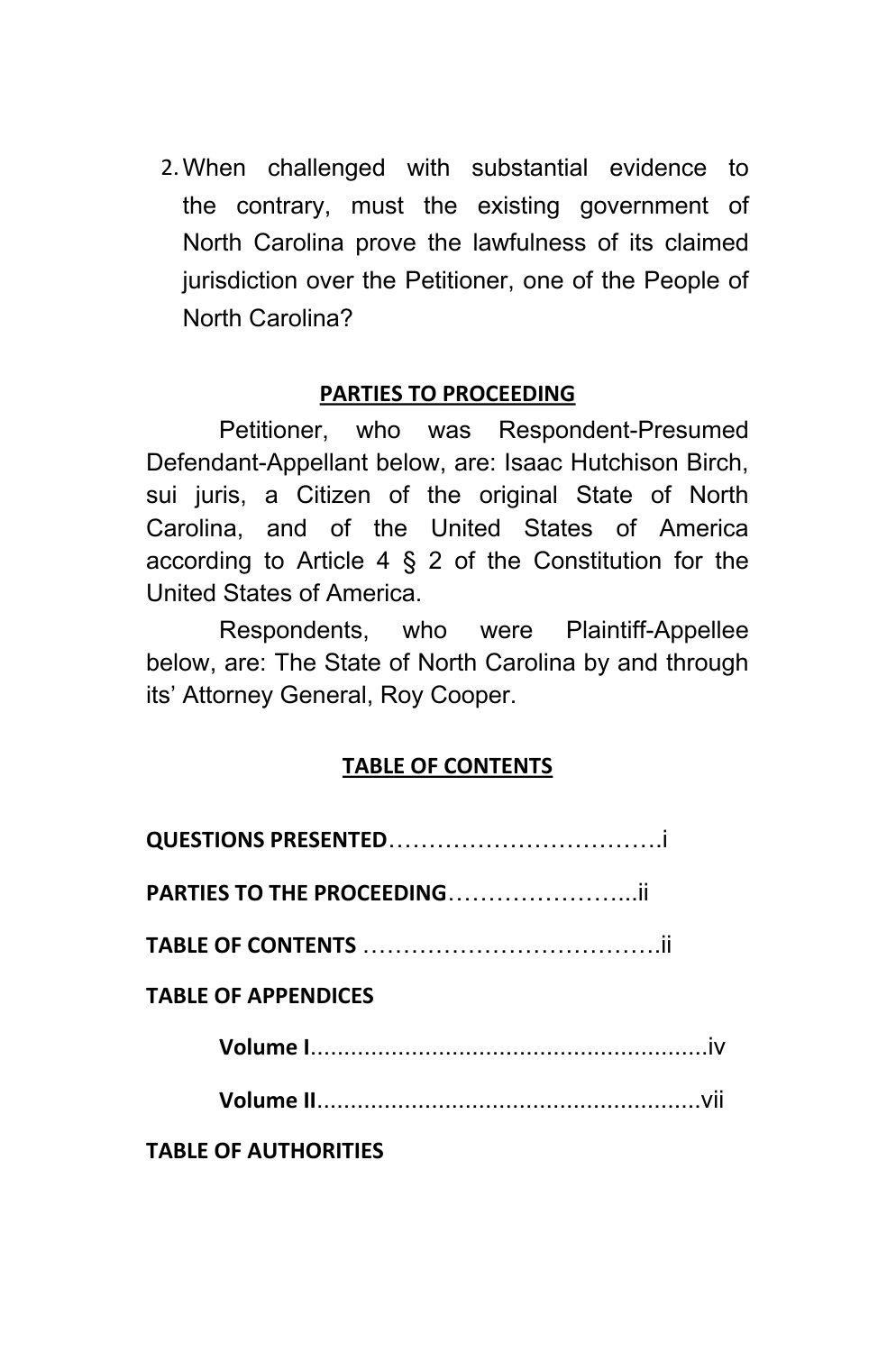| <b>CONSTITUTIONAL AND STATUTORY PROVISIONS</b>                                                                                            |
|-------------------------------------------------------------------------------------------------------------------------------------------|
|                                                                                                                                           |
|                                                                                                                                           |
| A) Provisions and Mandates of the Acts                                                                                                    |
|                                                                                                                                           |
|                                                                                                                                           |
|                                                                                                                                           |
|                                                                                                                                           |
| <b>B) Proceedings of North Carolina Trial Division</b><br>. 9<br>C) Proceedings of the North Carolina Appellate Division<br><b>Courts</b> |
| 1) NORTH CAROLINA COURT OF<br>2) NORTH CAROLINA SUPREME                                                                                   |
|                                                                                                                                           |

**REASONS FOR GRANTING THE PETITION........12**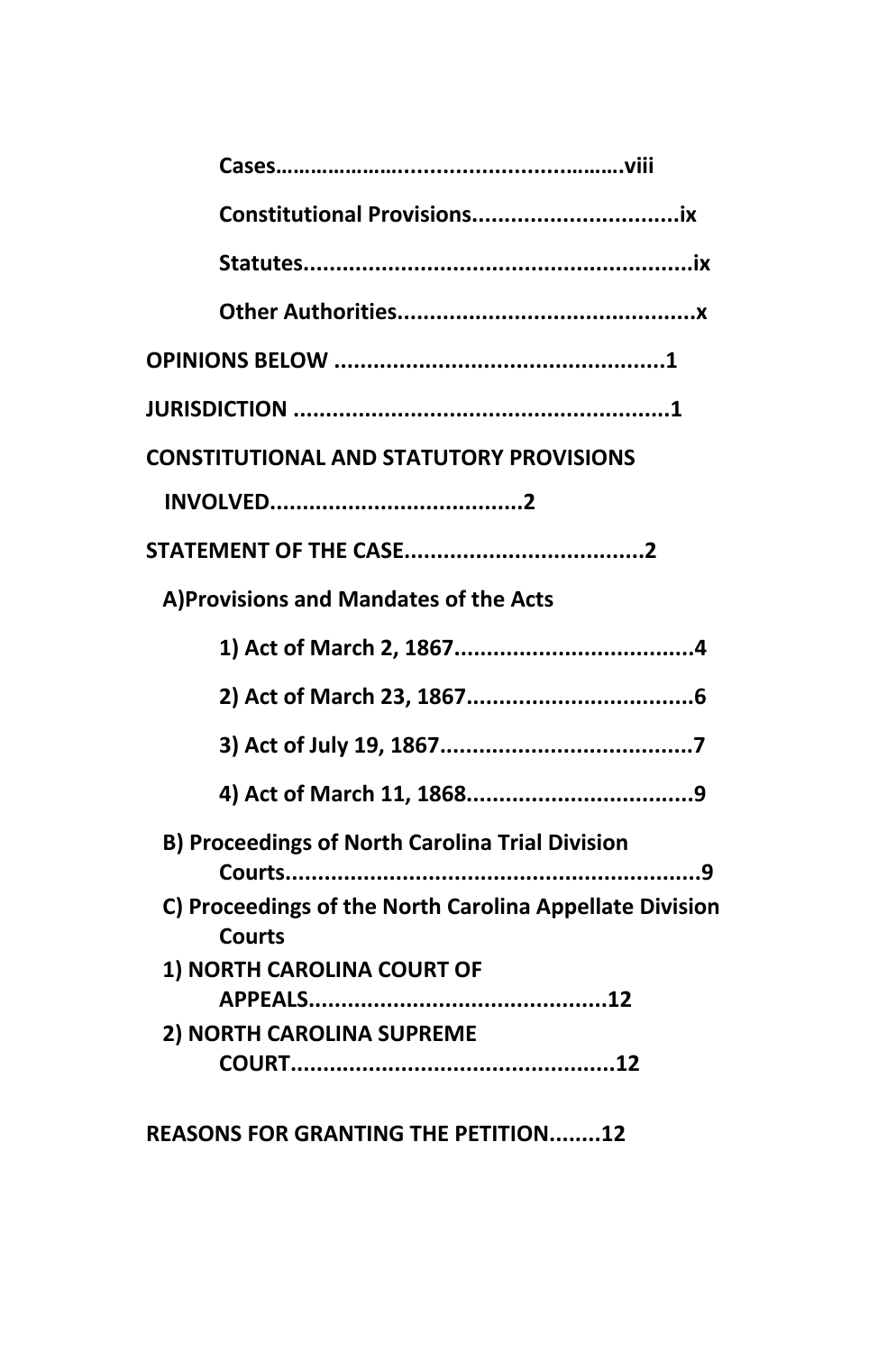| A) The Court Should Grant This Petition So That A                                                                                                                                        |  |  |
|------------------------------------------------------------------------------------------------------------------------------------------------------------------------------------------|--|--|
| <b>Meaningful Hearing May Be Had In The Lower</b>                                                                                                                                        |  |  |
|                                                                                                                                                                                          |  |  |
| 1. The Court Should Resolve Whether Acts Are In                                                                                                                                          |  |  |
| Violation Of Article I § 9 Cl. 322                                                                                                                                                       |  |  |
| 2. The Court Should Decide Whether The Acts Are In                                                                                                                                       |  |  |
| Violation Of Article IV § 3 cl. 122                                                                                                                                                      |  |  |
| 3. The Court Should Decide Whether The Acts Are In                                                                                                                                       |  |  |
| B) The Court should resolve the status of the two states<br>that have entered the American union as the State of<br>North Carolina23                                                     |  |  |
| 1. Two Distinct Body Politics Identifiable25                                                                                                                                             |  |  |
| a) By The Qualifications Of Suffrage25<br>b) By The Amending And Ratification Process<br><b>Of</b><br>The State Constitutions26                                                          |  |  |
| C) The Court Should Decide Whether The Union Under The<br><b>Constitution For The United States Of America Is In</b><br>Fact Perpetual, And If North-Carolina Had A Right To<br>Secede28 |  |  |
|                                                                                                                                                                                          |  |  |
| <b>APPENDIX</b>                                                                                                                                                                          |  |  |
| <b>Table of Appendices</b>                                                                                                                                                               |  |  |
| <b>Appendix Volume 1</b>                                                                                                                                                                 |  |  |
| Order of the Court NORTH CAROLINA<br><b>COURT</b><br>No. COA11-<br>OF APPEALS,                                                                                                           |  |  |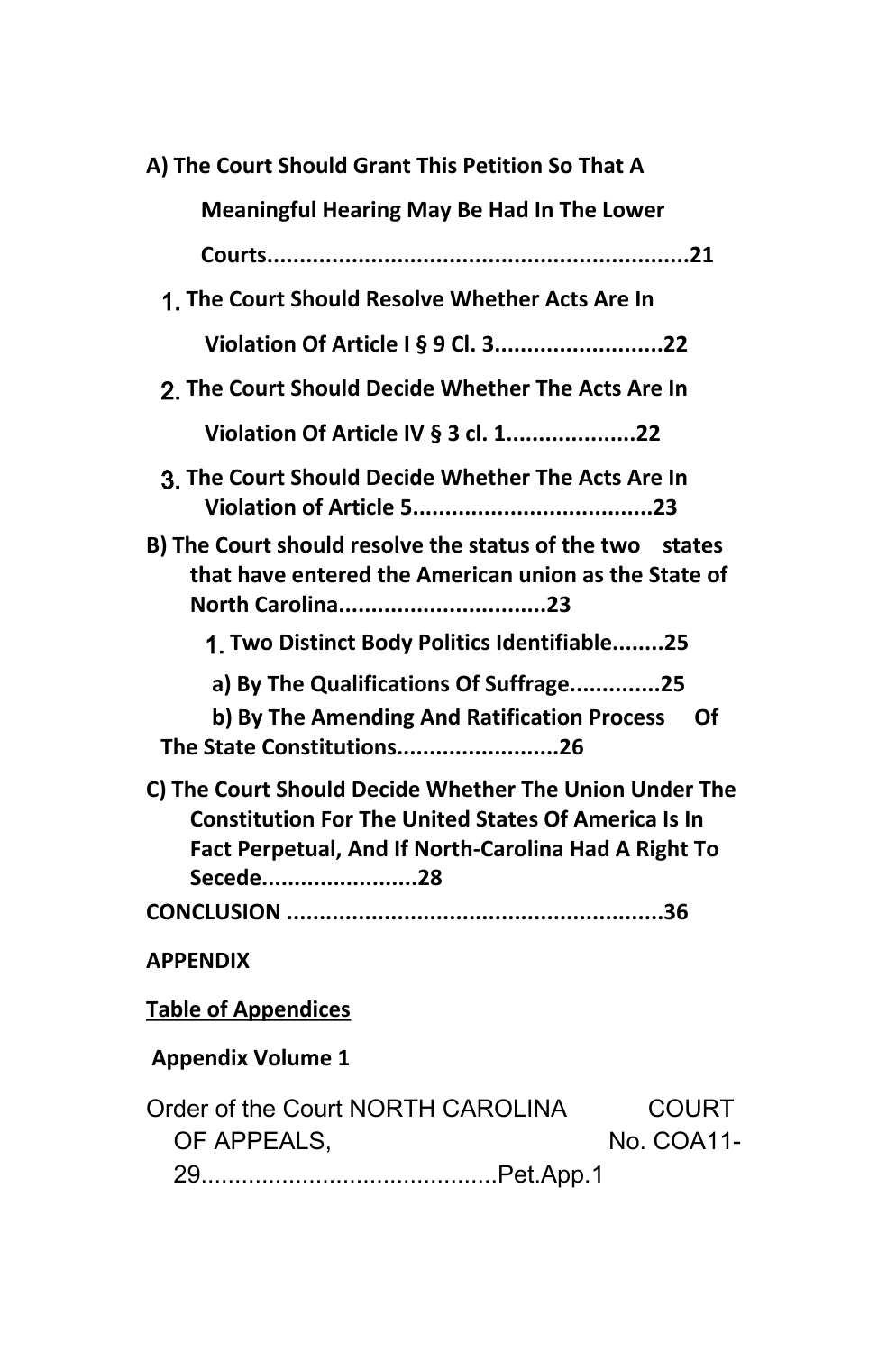STATE OF NORTH CAROLINA – SECOND MOTION TO DISMISS. No. COA11-299.........................................Pet.App.2 Order of the NORTH CAROLINA SUPREME COURT, No. 290P11 .............Pet.App.5 STATE OF NORTH CAROLINA- STATE'S MOTION TO DISMISS DEFENDANT'S NOTICE OF APPEAL, No.290P11 [relevant parts........................Pet.App.6 Act of March 2, 1867, ch.153, 14 STAT. 428- 429 (First Reconstruction Act).......................Pet.App.11 Act of March 23, 1867, ch.6, ch.6, 15 STAT. 2-5 (Second Reconstruction Act)...................Pet.App.14 Act of July 19, 1867, ch.30, 15 STAT. 14-16 (Third Reconstruction Act)......................Pet.App.20 Act of March 11, 1868, ch.25, 15 STAT. 41-42 (Fourth Reconstruction Act)....................Pet.App.24 *House Journal*. 39th Cong., 2nd sess., 2 March 1867, 563 (Presidential Veto of the Act of March 2, 1867, ch.153, 14 STAT. 428-429)...................................Pet.App.25 *House Journal*. 39th Cong., 2nd sess., 23 March 1867, 98 (Presidential Veto of the Act of March 23, 1867, ch.6, 15 STAT. 2-5)...........................................Pet.App.49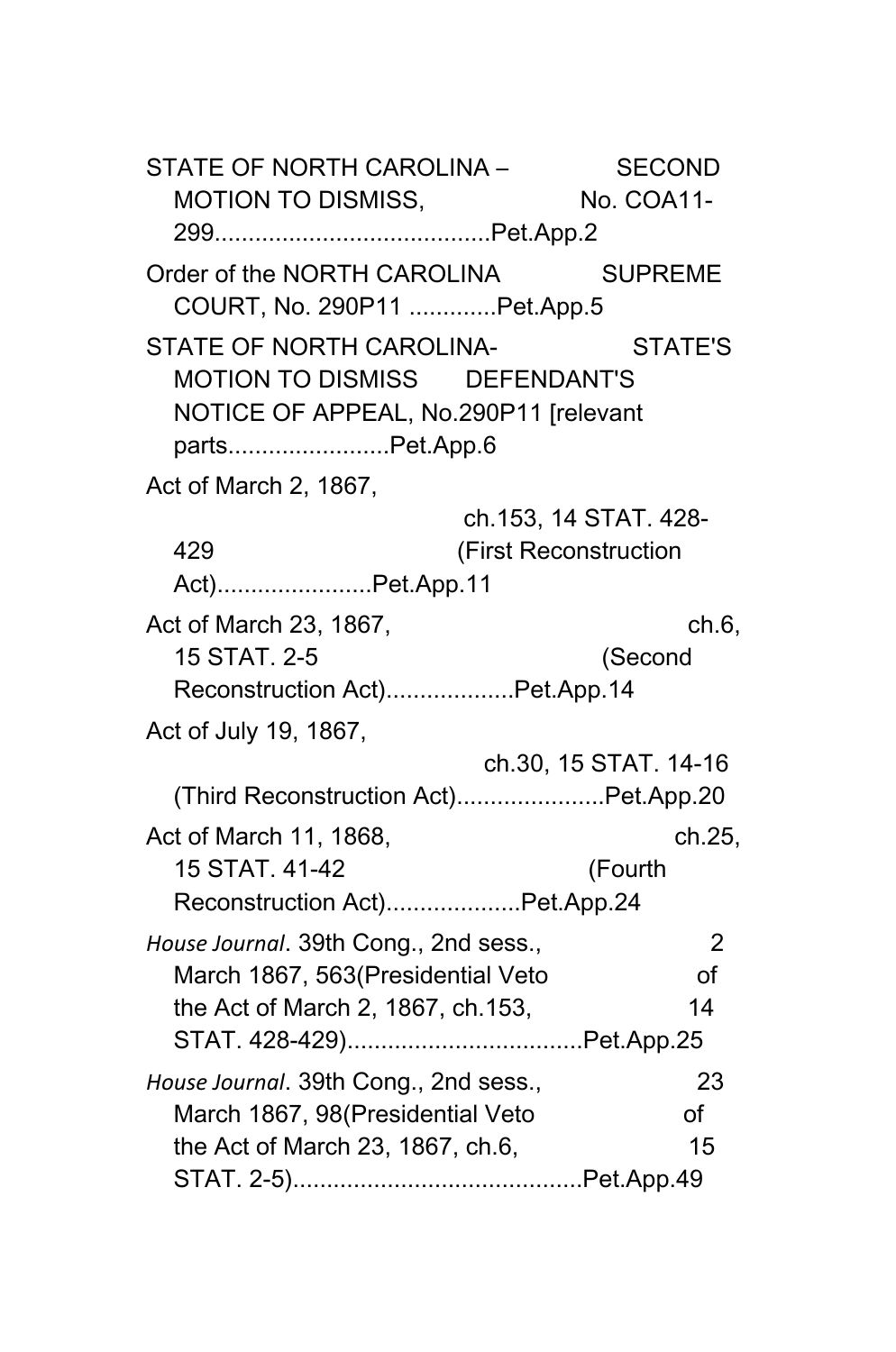| July 1867, 232 (Presidential Veto<br>of the Act of July 19, 1867, ch. 30,<br>New York Times, Supreme Court,<br>Arguments of<br>The Case of Col. W.H. McCardle-<br>Senator Trumbull, 17 January<br>Judge Black,<br>1867Pet.App.72<br>S. 363, 40thCong. (1868)(A BILL:<br>Defining<br>the jurisdiction of the<br>courts<br>of the United States in<br>certain<br>Cong. Globe, 40th Cong., 2nd Sess. 1859<br>1860(12 March 1868) (Representative<br>&<br>Wilson's, of lowa, purposed and passed amendment<br>to S.213 to amend an act entitled "An<br>act to amend the<br>judiciary act,<br>September,<br>passed the 24 <sup>th</sup> of<br>Act of March 27, 1868,<br>ch.34<br>15 STAT. 44(Amendment to<br>the<br>Judiciary Act of 1789)Pet.App.83<br>Senate Journal, 40 <sup>th</sup> Cong., 2 <sup>nd</sup> sess.,<br>25 |
|-------------------------------------------------------------------------------------------------------------------------------------------------------------------------------------------------------------------------------------------------------------------------------------------------------------------------------------------------------------------------------------------------------------------------------------------------------------------------------------------------------------------------------------------------------------------------------------------------------------------------------------------------------------------------------------------------------------------------------------------------------------------------------------------------------------------------|
|                                                                                                                                                                                                                                                                                                                                                                                                                                                                                                                                                                                                                                                                                                                                                                                                                         |
|                                                                                                                                                                                                                                                                                                                                                                                                                                                                                                                                                                                                                                                                                                                                                                                                                         |
|                                                                                                                                                                                                                                                                                                                                                                                                                                                                                                                                                                                                                                                                                                                                                                                                                         |
|                                                                                                                                                                                                                                                                                                                                                                                                                                                                                                                                                                                                                                                                                                                                                                                                                         |
|                                                                                                                                                                                                                                                                                                                                                                                                                                                                                                                                                                                                                                                                                                                                                                                                                         |
|                                                                                                                                                                                                                                                                                                                                                                                                                                                                                                                                                                                                                                                                                                                                                                                                                         |
|                                                                                                                                                                                                                                                                                                                                                                                                                                                                                                                                                                                                                                                                                                                                                                                                                         |
|                                                                                                                                                                                                                                                                                                                                                                                                                                                                                                                                                                                                                                                                                                                                                                                                                         |
|                                                                                                                                                                                                                                                                                                                                                                                                                                                                                                                                                                                                                                                                                                                                                                                                                         |
|                                                                                                                                                                                                                                                                                                                                                                                                                                                                                                                                                                                                                                                                                                                                                                                                                         |
|                                                                                                                                                                                                                                                                                                                                                                                                                                                                                                                                                                                                                                                                                                                                                                                                                         |
|                                                                                                                                                                                                                                                                                                                                                                                                                                                                                                                                                                                                                                                                                                                                                                                                                         |
|                                                                                                                                                                                                                                                                                                                                                                                                                                                                                                                                                                                                                                                                                                                                                                                                                         |
|                                                                                                                                                                                                                                                                                                                                                                                                                                                                                                                                                                                                                                                                                                                                                                                                                         |
|                                                                                                                                                                                                                                                                                                                                                                                                                                                                                                                                                                                                                                                                                                                                                                                                                         |
|                                                                                                                                                                                                                                                                                                                                                                                                                                                                                                                                                                                                                                                                                                                                                                                                                         |
| March 1868, 347<br>(Presidential                                                                                                                                                                                                                                                                                                                                                                                                                                                                                                                                                                                                                                                                                                                                                                                        |
| Veto of S.213)Pet.App.84                                                                                                                                                                                                                                                                                                                                                                                                                                                                                                                                                                                                                                                                                                                                                                                                |
| Cong. Globe, 40 <sup>th</sup> Cong., 2 <sup>nd</sup> Sess.,<br>2094 (25 March 1868)<br>(<br>S.213                                                                                                                                                                                                                                                                                                                                                                                                                                                                                                                                                                                                                                                                                                                       |
| [relevant parts] Senate Debates on<br>veto override)Pet.App.87                                                                                                                                                                                                                                                                                                                                                                                                                                                                                                                                                                                                                                                                                                                                                          |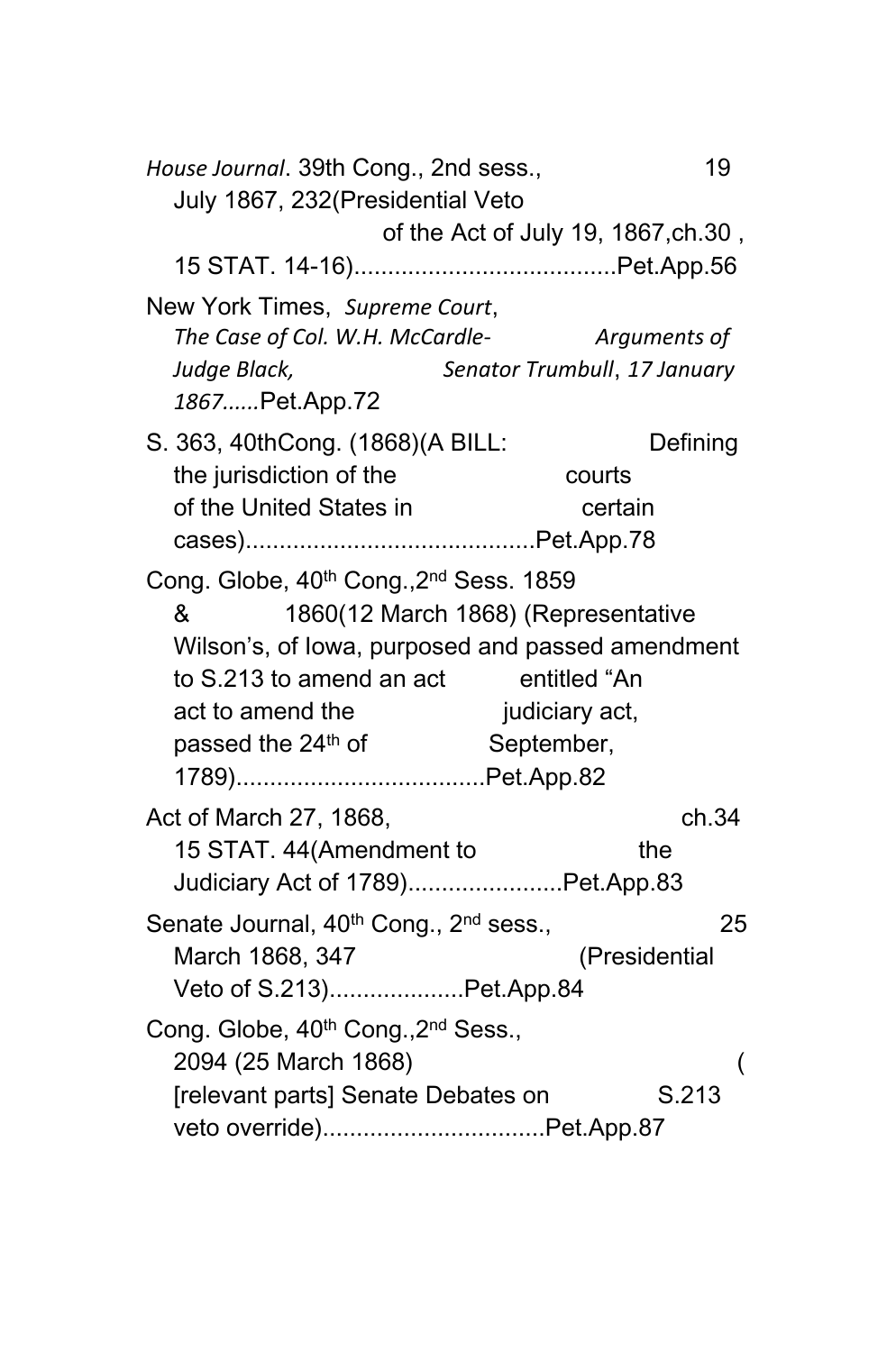| Cong. Globe, 40 <sup>th</sup> Cong., 2 <sup>nd</sup> Sess.,<br>2115 (26, March 1868) |                                        |              |
|--------------------------------------------------------------------------------------|----------------------------------------|--------------|
|                                                                                      | ([relevant parts]                      |              |
| Senate Debates on                                                                    | S.213 veto                             |              |
| override)Pet.App.112                                                                 |                                        |              |
| Cong. Globe, 40 <sup>th</sup> Cong., 2 <sup>nd</sup> Sess.,<br>2165 (26 March 1868)  |                                        |              |
|                                                                                      | ([relevant parts]                      |              |
| House Debates on                                                                     | S.213 veto                             |              |
| override)Pet.App.208                                                                 |                                        |              |
| STATE OF NORTH CAROLINA v.                                                           |                                        | John         |
| Charles Ainsworth 06CRS707182                                                        |                                        | ([relevant   |
| parts] Transcription)Pet.App.240                                                     |                                        |              |
| STATE OF NORTH CAROLINA v.                                                           |                                        |              |
| Amanda Lea Rose 10CRS706153-                                                         |                                        |              |
| 4<br>(Order of the North Carolina                                                    |                                        |              |
| General                                                                              | <b>Court Of Justice Superior Court</b> |              |
|                                                                                      |                                        |              |
| STATE OF NORTH CAROLINA -                                                            |                                        | <b>BRIEF</b> |
| FOR THE STATE,                                                                       |                                        | No. COA11-   |
| 299 [relevant parts]Pet.App.252                                                      |                                        |              |
| The Papers of William Wood Holden,                                                   |                                        | Horace       |
| W. Raper, Volume 1, pp.317-318                                                       |                                        | (Horace      |
| Raper and Thornton W. Mitchell,                                                      |                                        | ed.          |
| Raleigh, Division of Arch. and                                                       |                                        | Hist.        |
| Dept. of Cultural Resources, 2000)                                                   |                                        | (North       |
| <b>Carolina Government</b>                                                           |                                        | Letter of    |
| Surrender)Pet.App.263                                                                |                                        |              |
| Cong. Globe, 37th Cong., 1st Sess.,                                                  |                                        |              |
| 222 (22 July 1861)                                                                   |                                        | (            |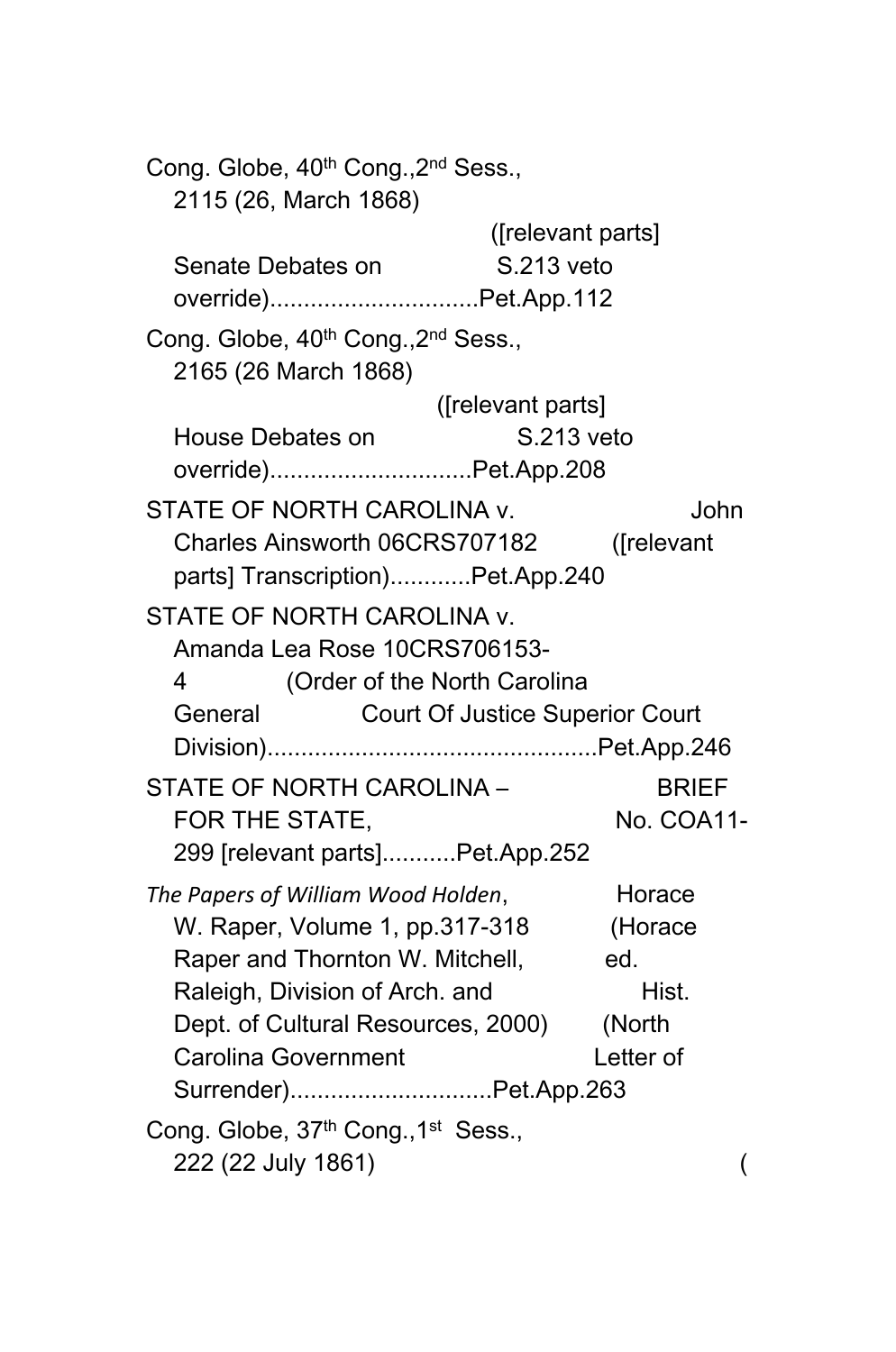| Present Condition of the Country)                                                                         |                     |
|-----------------------------------------------------------------------------------------------------------|---------------------|
| Cong. Globe, 37th Cong., 1st Sess.,<br>257 (25 July 1861)                                                 |                     |
|                                                                                                           | (Object of the War) |
| [relevant parts]Pet.App.266                                                                               |                     |
| <b>Volume II</b>                                                                                          |                     |
| Forms AOC-CR-310, Rev. 12/09 &<br>AOC-CR-305, Rev. 7/95 - Order and<br>Judgment of North Carolina General | Court               |
| Of Justice District Court<br>Of Macon CountyPet.App.267                                                   | Division 30A        |
| Form AOC-CR-227, Rev. 6/97 -                                                                              | <b>WAIVER</b>       |
| OF COUNSEL from North                                                                                     | Carolina            |
| <b>General Court Of Justice</b>                                                                           | <b>District</b>     |
| Court Division 30A Of                                                                                     | Macon               |
|                                                                                                           |                     |
| Form AOC-CR-227, Rev.6/97 - WAIVER                                                                        |                     |
| OF COUNSEL from North Carolina                                                                            |                     |
| <b>General Court Of Justice Superior</b>                                                                  |                     |
| Court Division 30A Of                                                                                     | Macon               |
|                                                                                                           |                     |
| Forms AOC-CR-310, Rev. 12/09 &                                                                            | AOC-                |
| CR-311, Rev. 12/07 - Order and                                                                            | Judgment            |
| of North Carolina General                                                                                 | Court Of Justice    |
| Superior Court Division 30A Of Macon                                                                      |                     |
| CountyPet.App.272                                                                                         |                     |
| <b>TABLE OF AUTHORITIES</b>                                                                               |                     |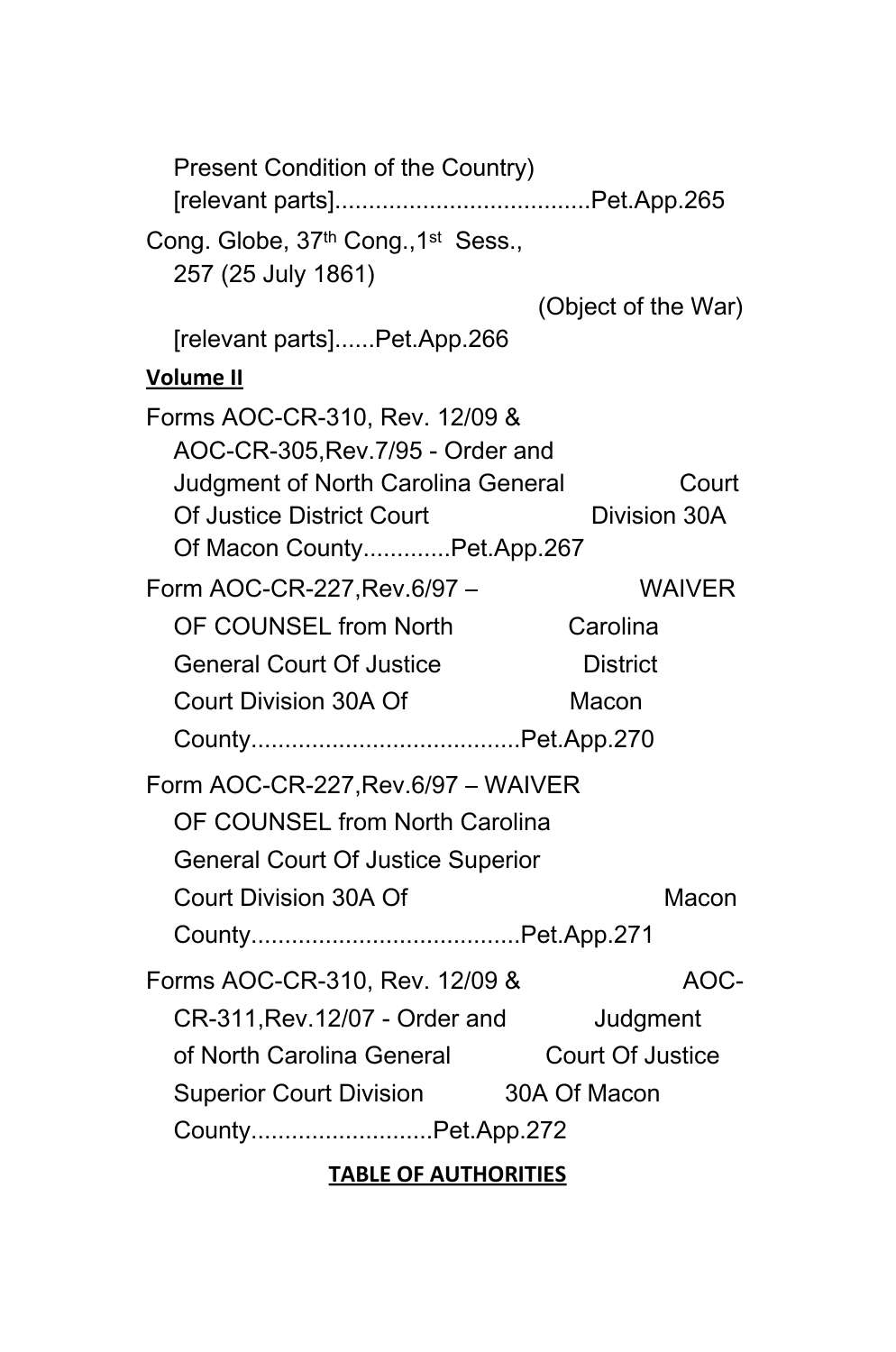## **Cases**

| Bond v. United States,           | 131 S. Ct. |
|----------------------------------|------------|
|                                  |            |
| Dyett v. Turner,                 | 20 Utah 2d |
|                                  |            |
| Ex parte McCardle,               | 74 U.S.    |
|                                  |            |
| Ex parte Merryman,               | 17 F.      |
|                                  |            |
| Ex Parte Yerger,                 | 75 U.S.    |
|                                  |            |
| Georgia v. Stanton,              | 73 U.S.    |
|                                  |            |
| Luther v. Borden,                | 48 US 1    |
|                                  |            |
| Marbury v. Madison,              | 5          |
|                                  |            |
| Mississippi v. Johnson,          | 71 U.S.    |
|                                  |            |
| Norton v. Shelby County,         | 118        |
|                                  |            |
| Texas v. White,                  | 74         |
|                                  |            |
| United States v. Klein,          | 80 U.S.128 |
|                                  |            |
| White v. Hart,                   | 13         |
|                                  |            |
| <b>Constitutional Provisions</b> |            |
|                                  |            |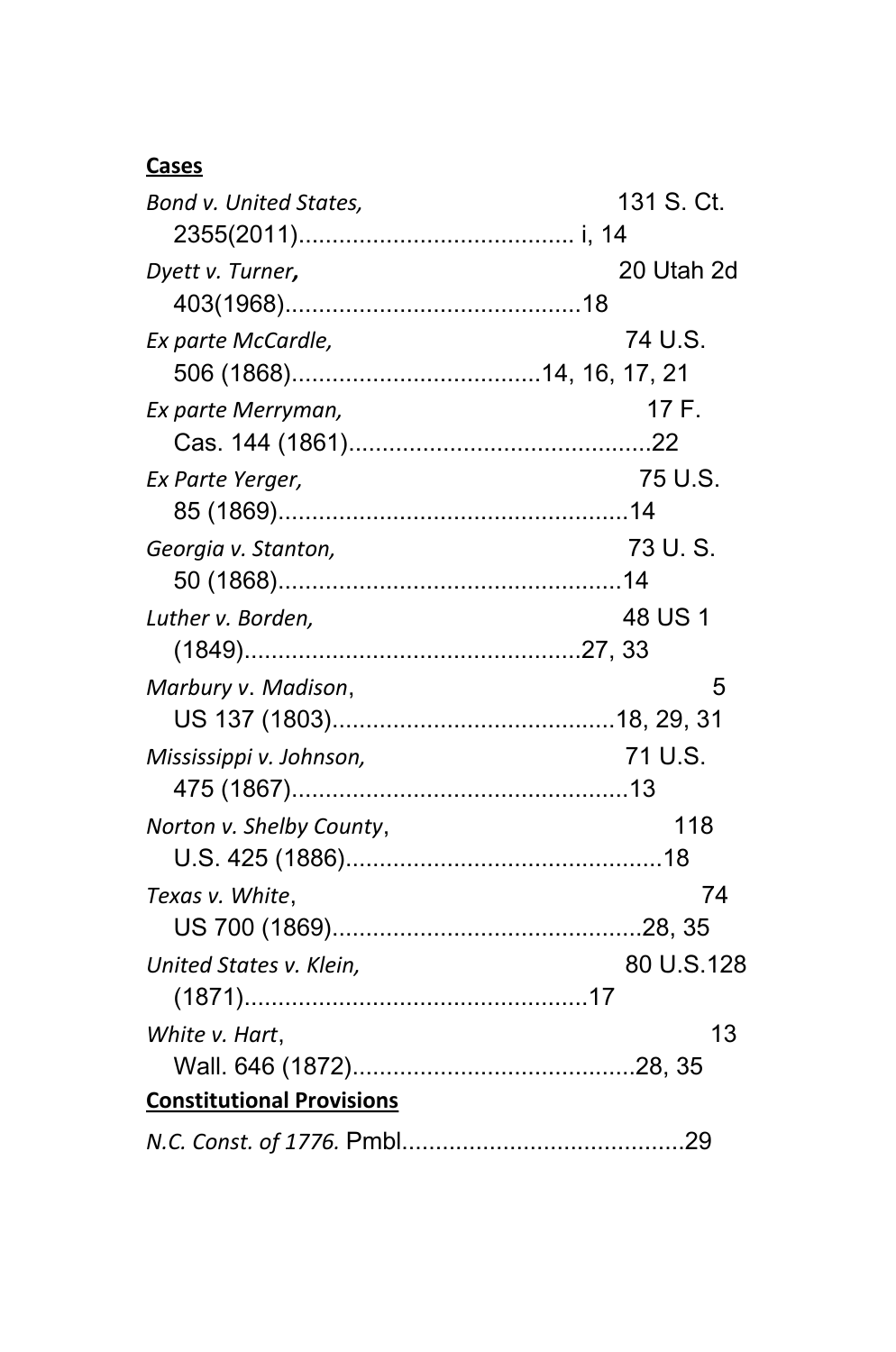| U.S. Const., amend. 92, 13, 29, 31, 34           |            |
|--------------------------------------------------|------------|
| U.S. Const., amend. 102, 13, 29, 31, 34          |            |
| U.S. Const., amend. 142, 4, 5, 6, 18, 23, 24, 34 |            |
| <b>Statutes</b>                                  |            |
|                                                  |            |
|                                                  |            |
| Act of March 3, 1863,                            | ch.81, 12  |
| Act of February 5, 1867,                         | ch.28, 14  |
| STAT. 38514, 16, 17, 22                          |            |
| Act of March 2, 1867,                            | ch.153, 14 |
|                                                  |            |
| Act of March 23, 1867,                           | ch.6, 15   |
|                                                  |            |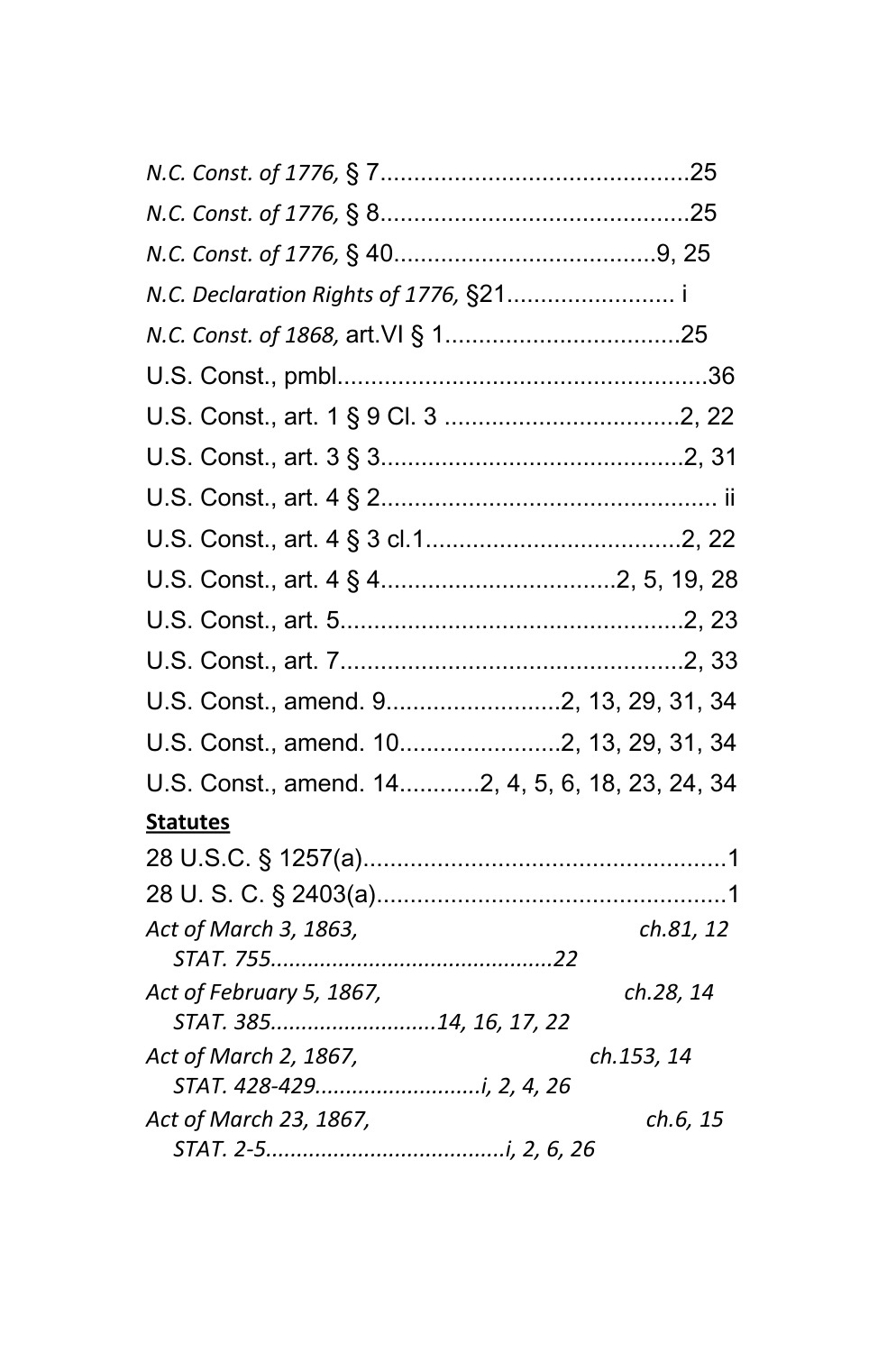| Act of July 19, 1867,                                   | ch.30, 15                |
|---------------------------------------------------------|--------------------------|
|                                                         |                          |
| Act of March 11, 1868,                                  |                          |
|                                                         | ch.25, 15 STAT. 41-      |
|                                                         |                          |
| Act of March 27, 1868,                                  |                          |
|                                                         |                          |
| Act of June 25, 1868,                                   |                          |
|                                                         |                          |
| <b>Other Authorities</b>                                |                          |
|                                                         |                          |
|                                                         |                          |
|                                                         |                          |
|                                                         |                          |
| <b>Black's Law Dictionary,</b>                          | pp.1434 (4 <sup>th</sup> |
|                                                         |                          |
| <b>Black's Law Dictionary,</b>                          | pp.375                   |
|                                                         |                          |
| Cong. Globe, 37th Cong., 1st Sess., 222                 |                          |
|                                                         |                          |
| Cong. Globe, 37th Cong., 1st Sess., 257                 |                          |
|                                                         |                          |
| Cong. Globe, 40 <sup>th</sup> Cong., 1st Sess., 981-991 |                          |
|                                                         |                          |
| Cong. Globe, 40th Cong., 2nd Sess., 1859, 1860          |                          |
|                                                         |                          |
| Cong. Globe, 40th Cong., 2nd Sess., 2094                |                          |
|                                                         |                          |
| Cong. Globe, 40th Cong., 2nd Sess., 2115                |                          |
|                                                         |                          |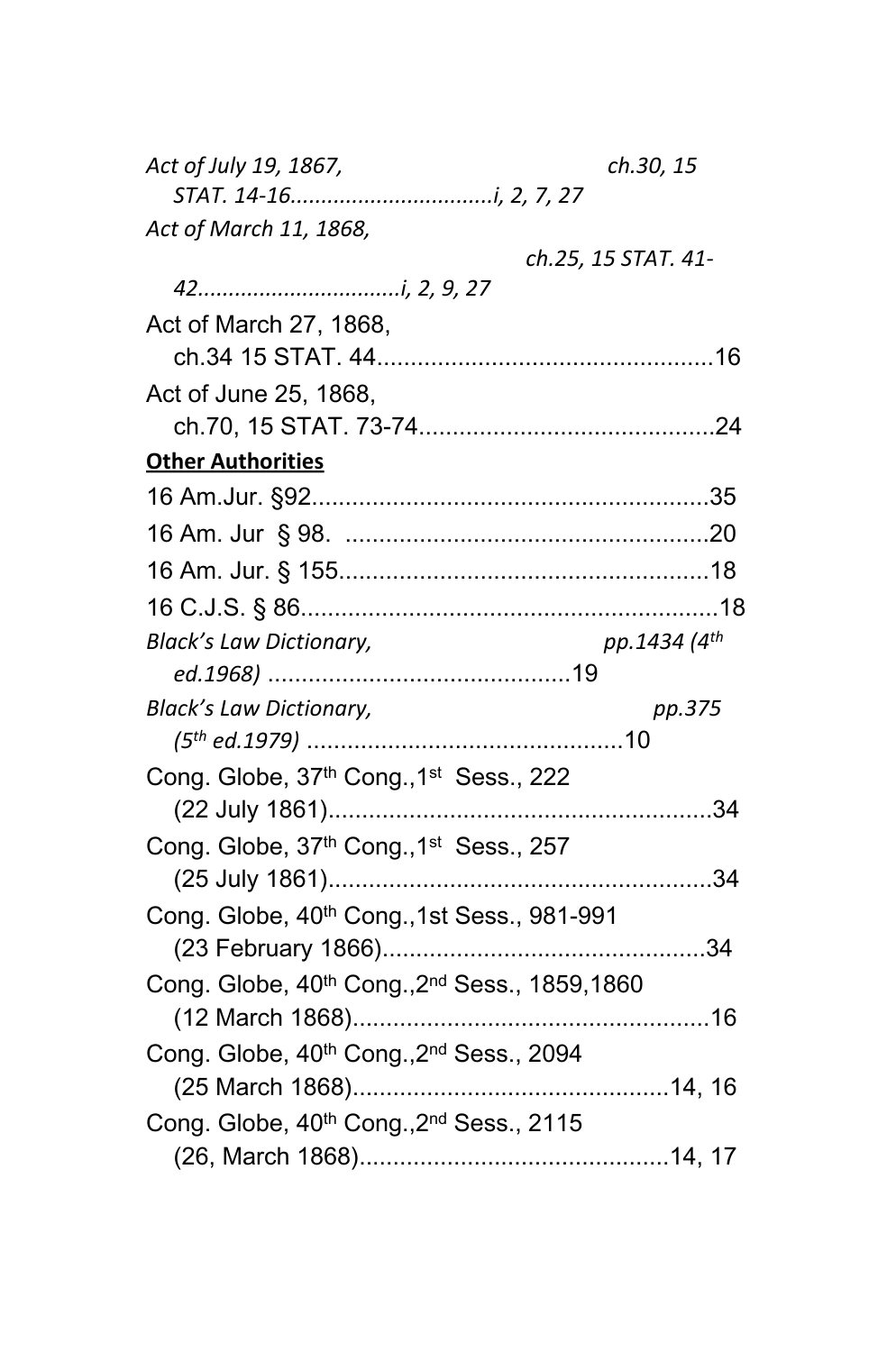| Cong. Globe, 40 <sup>th</sup> Cong., 2 <sup>nd</sup> Sess., 2165 |                 |
|------------------------------------------------------------------|-----------------|
|                                                                  |                 |
| <b>Ernest Sutherland Bates,</b>                                  | The Story of    |
| the Supreme Court,                                               | pp.181 (1st ed. |
|                                                                  |                 |
| Exec. Rept. 40-1., no.14, 262 & 275,                             |                 |
| 6 July 1867 (OPINION OF ATTORNEY GENERAL                         |                 |
|                                                                  |                 |
|                                                                  |                 |
|                                                                  |                 |
| Henry Baldwin, A General View of the                             |                 |
| Origin And Nature of the Constitution and Government             |                 |
| of the United States (Philadelphia, John C.                      |                 |
| Clark 1837)12                                                    |                 |
| House Journal. 39th Cong., 2nd sess., 563                        |                 |
|                                                                  |                 |
| House Journal. 39th Cong., 2nd sess., 98                         |                 |
|                                                                  |                 |
| House Journal. 39th Cong., 2nd sess., 232                        |                 |
|                                                                  |                 |
| James G. Blaine, Twenty Years of                                 |                 |
| Congress 1861 - 1881 Vol. 2, pp. 300,                            |                 |
| 303, 312-313 (The Henry Bill Publishing Company                  |                 |
|                                                                  |                 |
| John Locke, Of Civil Government-                                 | The             |
| Second Treatise §175 & 176                                       | (Wildside       |
|                                                                  |                 |
| Monsieur de Vattel, The Law of Nations                           |                 |
| (Joseph Chitty, Esq. et al. eds.,                                |                 |
| T.&J.W. Johnson 1853) Book III-                                  |                 |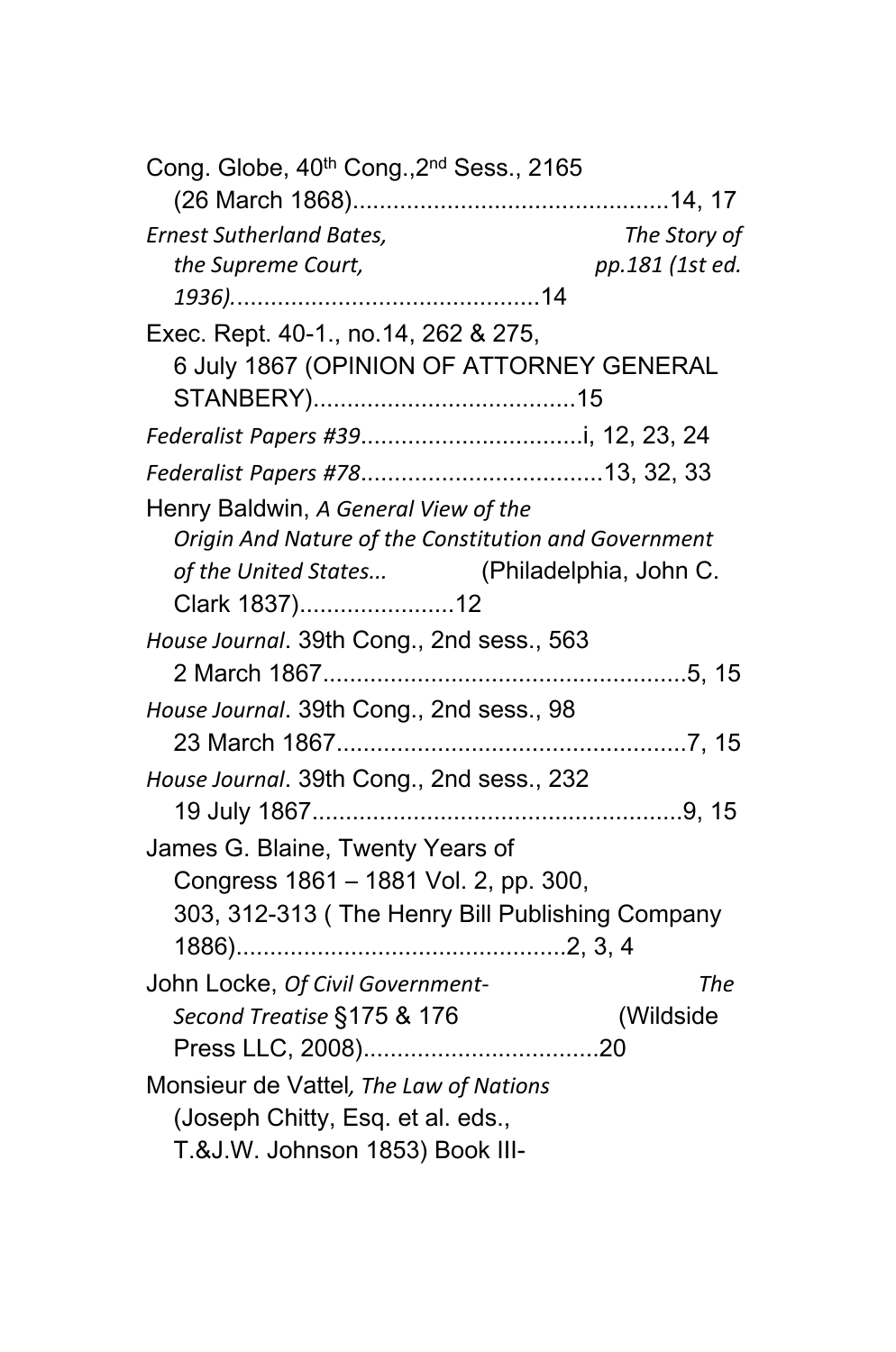| OF WAR § 1, 3, 5, 26-32, 35, 38, 39,                                                                 |                                    |
|------------------------------------------------------------------------------------------------------|------------------------------------|
| New York Times, Opinion of the United States Attorney<br>General on the Clause in the Reconstruction |                                    |
| Act Respecting the                                                                                   | Right                              |
| to Vote and Hold Office, 26 May                                                                      |                                    |
|                                                                                                      |                                    |
| New York Times, Supreme Court,                                                                       | The                                |
| Case of Col. W.H. McCardle-                                                                          | Arguments of                       |
| Judge Black,                                                                                         | Senator Trumbull, 17               |
| January 186715                                                                                       |                                    |
| North Carolina, Documents Printed By                                                                 | Order                              |
| of The General Assembly,                                                                             | pp.43                              |
| (Raleigh, Weston R. Gales,                                                                           | Printer To                         |
| The Legislature 1843)26                                                                              |                                    |
| Ordinance of Secession,                                                                              |                                    |
|                                                                                                      | Secretary of State                 |
| Records,                                                                                             | <b>North Carolina</b>              |
| State Archives, SS.XX. Recordkeeping, Records                                                        |                                    |
| of the State,                                                                                        | <b>State</b>                       |
| <b>Constitutions, State Convention</b>                                                               | οf                                 |
|                                                                                                      |                                    |
| Proclamation 153 - Declaring the                                                                     |                                    |
| <b>Insurrection in Certain Southern</b>                                                              |                                    |
| States to be at an End," April 2, 18665                                                              |                                    |
| North Carolina State Archives,                                                                       |                                    |
|                                                                                                      | reply by Governor Ellis to request |
| by United States Secretary of War                                                                    | for                                |
| troops from North Carolina, April 14, 1861, GLB                                                      |                                    |
| $49$                                                                                                 |                                    |
|                                                                                                      |                                    |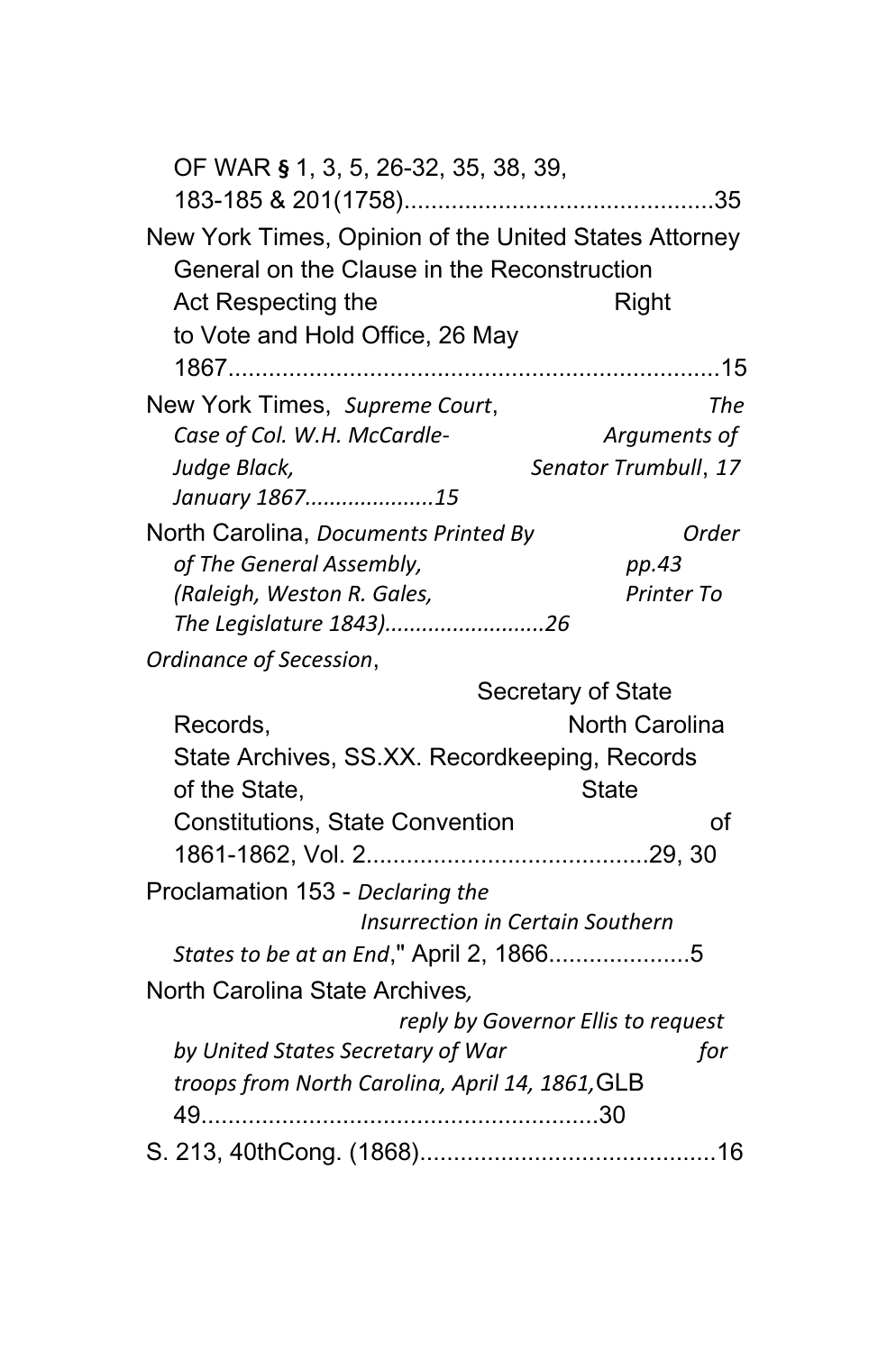|                                                                                    | 16 |
|------------------------------------------------------------------------------------|----|
| Senate Journal, 40 <sup>th</sup> Cong., 2 <sup>nd</sup> sess., 347                 |    |
| 25 March 1868 (Presidential Veto of S.213)16                                       |    |
| STATE OF NORTH CAROLINA v. John Charles<br>Ainsworth 06CRS707182 (Transcription)20 |    |
| STATE OF NORTH CAROLINA v. Amanda Lea Rose<br>10CRS706153-4<br>(Order of the       |    |
| North Carolina General Court<br>Ωf                                                 |    |
| Justice Superior Court Division)20                                                 |    |
| The Papers of William Wood Holden,                                                 |    |
| Horace W. Raper, Volume 1, pp.317-318                                              |    |
| (Horace Raper and Thornton W. Mitchell,                                            |    |
| ed. Raleigh, Division of Arch. and Hist.,                                          |    |
|                                                                                    |    |
|                                                                                    | 32 |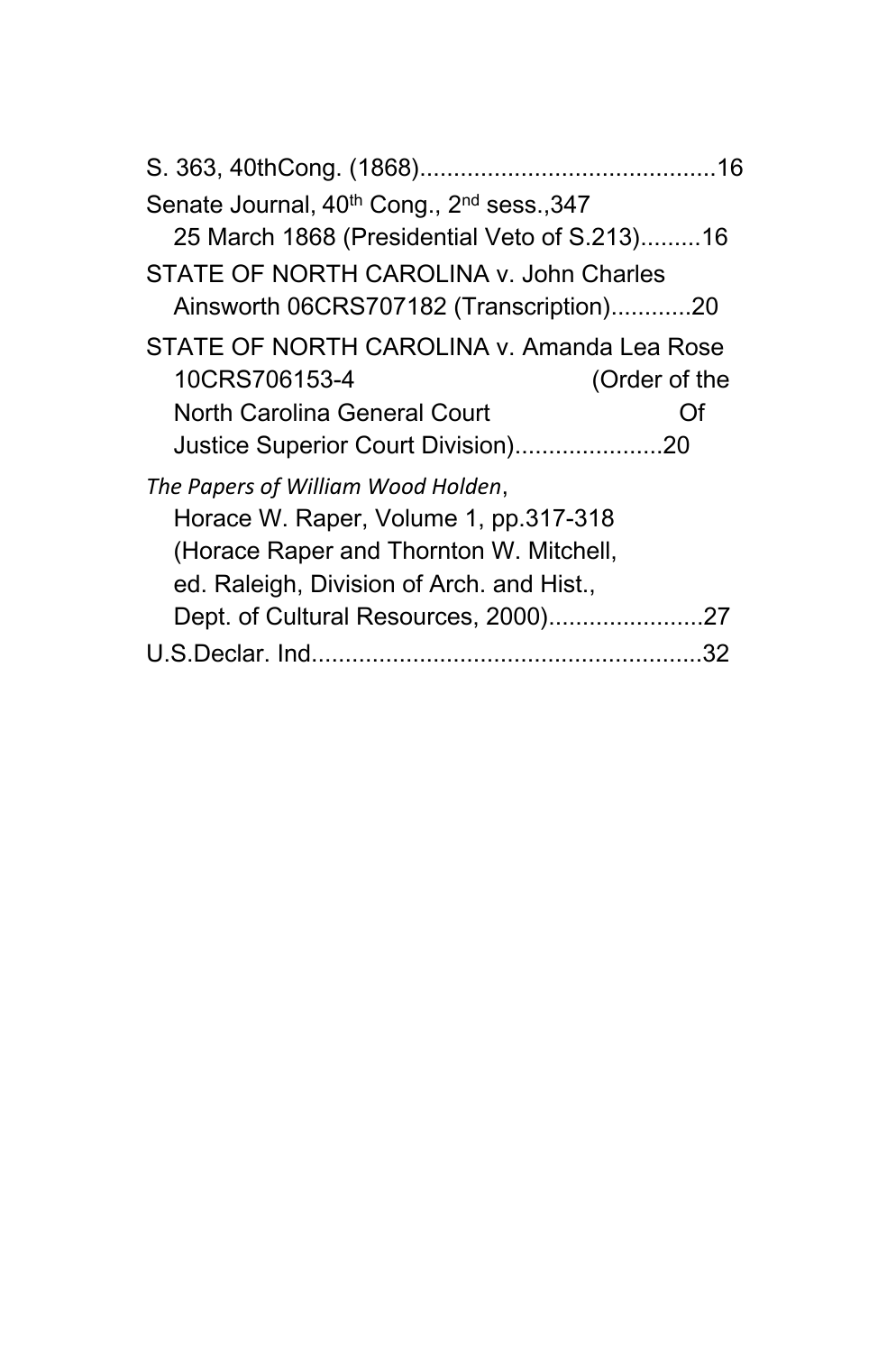#### **OPINIONS BELOW**

The State Of North Carolina General Court of Justice District Court Division 30A Of Macon County gave no opinion and is not a Court of Record, the order of the court is not published but reproduced in the appendix (Pet.App.267), audio is available. The State of North Carolina General Court Of Justice Superior Court Division 30A of Macon County gave no opinion and is not published, the order is available in the appendix (Pet.App.272); the Record is available at N.C. APP. NO. 11-299 (http://www.ncappellatecourts.org). North Carolina Court of Appeals gave no opinion and is not reported; the order of the court (Pet.App.1) is available at N.C. APP. No. 11-299. North Carolina Supreme Court gave no opinion and is not yet reported; the order of the court (Pet.App.5) is available at N.C. 290P11.

#### **JURISDICTION**

On 5 May 2010, The State Of North Carolina General Court Of Justice District Court Division 30A Of Macon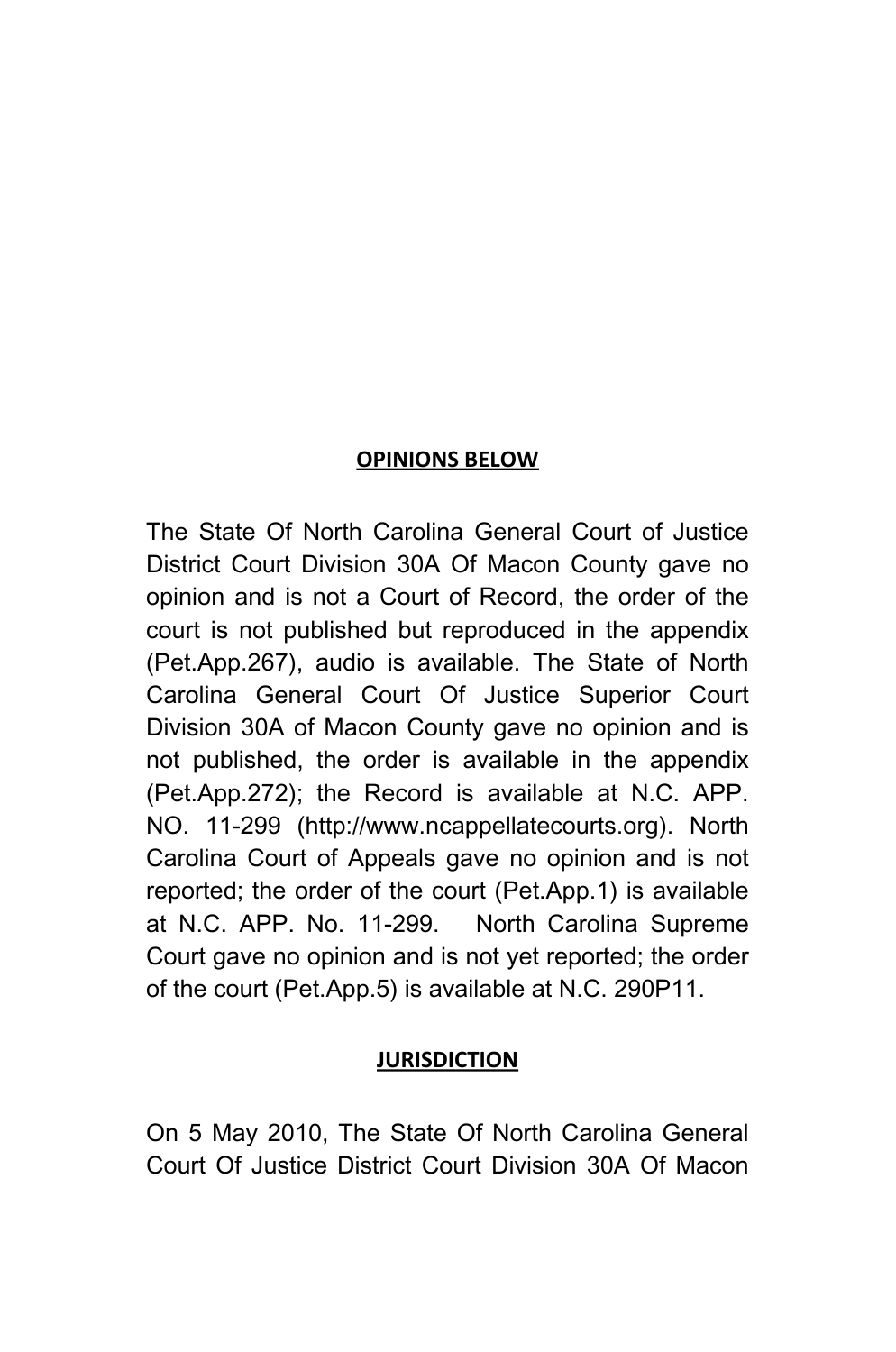County, Judge Danny Davis presiding issued order and judgment (Pet.App.267). On 10 September 2010, The State of North Carolina General Court Of Justice Superior Court Division 30A Of Macon County, Judge Mark E Powell presiding issued order and judgment (Pet.App.272). On 28 June 2011 North Carolina Court Of Appeals issued order (Pet.App.1). On 25 August 2011 North Carolina Supreme Court issued order (Pet.App.5).

This Court has jurisdiction over this appeal from the Supreme Court Of North Carolina pursuant to 28 U.S.C. § 1257(a), 28 U. S. C. § 2403(a) may apply and shall be served on the Solicitor General of the United States.

## **CONSTITUTIONAL AND STATUTORY PROVISIONS INVOLVED**

The Constitution for the United States of America's Preamble, Article I § 9 Cl. 3**,** Article 3 § 3, Article 4 § 3 cl.1, Article 4 § 4, Articles 5, Article 7 and Articles of Amendment  $9<sup>th</sup>$ , 10<sup>th</sup>, and 14<sup>th</sup>, along with the Act of March 2, 1867, ch.153,14 STAT. 428-429, the Act of March 23, 1867, ch.6,15 STAT. 2-5, the Act of July 19, 1867, ch.30,15 STAT. 14-16, and the Act of March 11, 1868, ch.25, 15 STAT. 41-42, (collectively, "Reconstruction Acts" or "Acts") the Acts are reproduced in the appendix.

#### **STATEMENT OF THE CASE**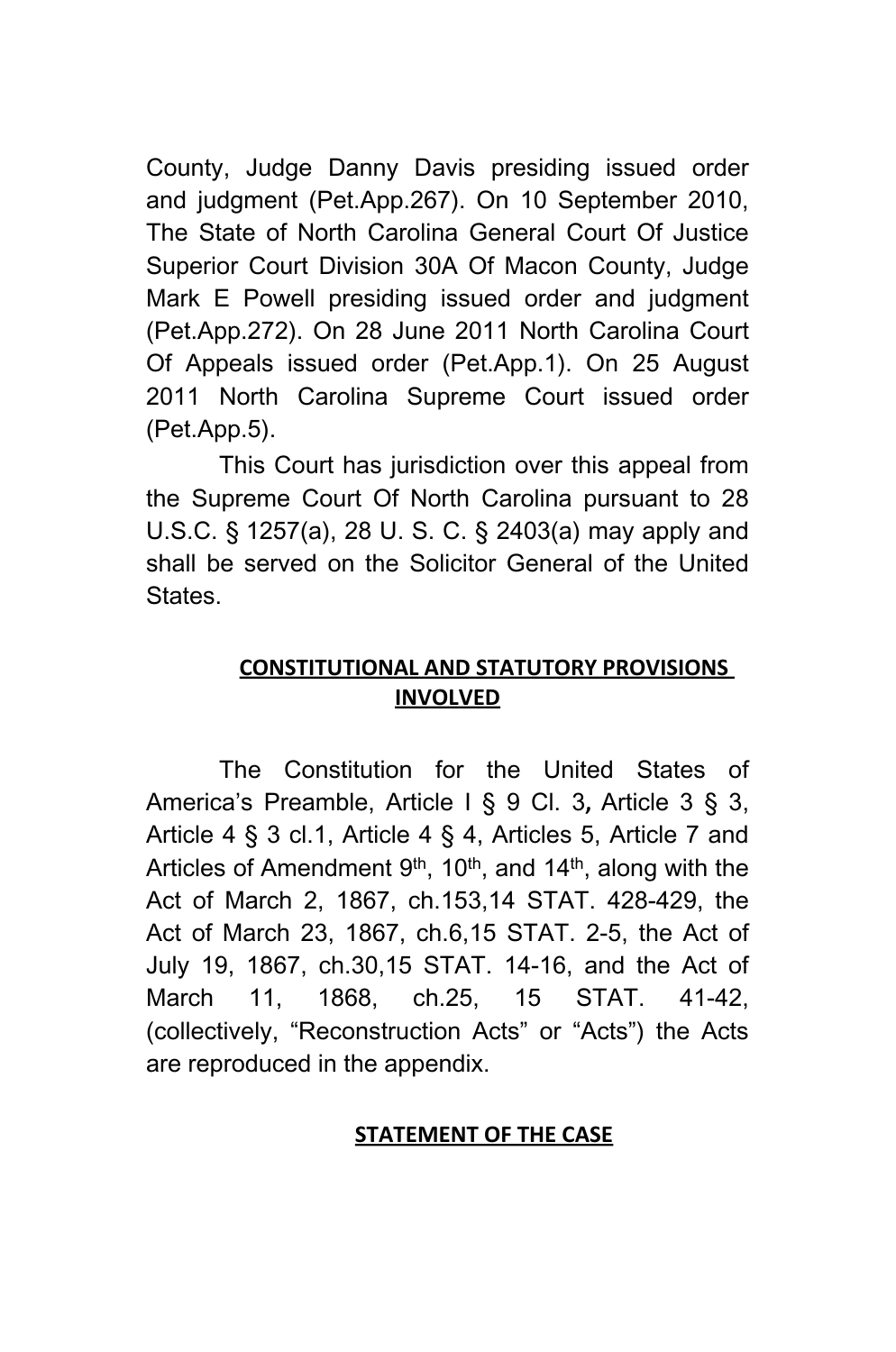#### **1.** *An Act to provide for the more efficient Government of the Rebel States* **and its' three supplementary acts**

The Acts core purpose was the nationalization of citizenship within the federal jurisdiction; the creation of a new national body politic, by the militarily coerced adoption of the 14<sup>th</sup> Amendment and the nullification of original state body politics, their governments, and their constitutions - directly or indirectly, ultimately destroying State rights and nullifying the 9<sup>th</sup> and 10<sup>th</sup> Articles of Amendment.

> *"...All were ordained in the spirit of liberty, all prohibited the existence of any form of slavery, and all heartily recognized the supreme sovereignty of the National Government as having been indisputably established by the overthrow of the Rebellion which was undertaken to confirm the adverse theory of State-rights...*

> *...As the vicious theory of State-rights had been constantly at enmity with the true spirit of Nationality, the Organic Law of the Republic should be so amended that no standing-room for the heresy would be left....*

> *...Its opening section settled all conflicts and contradictions on this question by a comprehensive declaration which defined National citizenship and gave to it precedence of the citizenship of a State. "All persons born or naturalized in the United States and subject to the jurisdiction thereof are citizens of the United /States and of the States wherein they reside." These pregnant words distinctly reversed the origin and character of American citizenship. Instead of a man being a*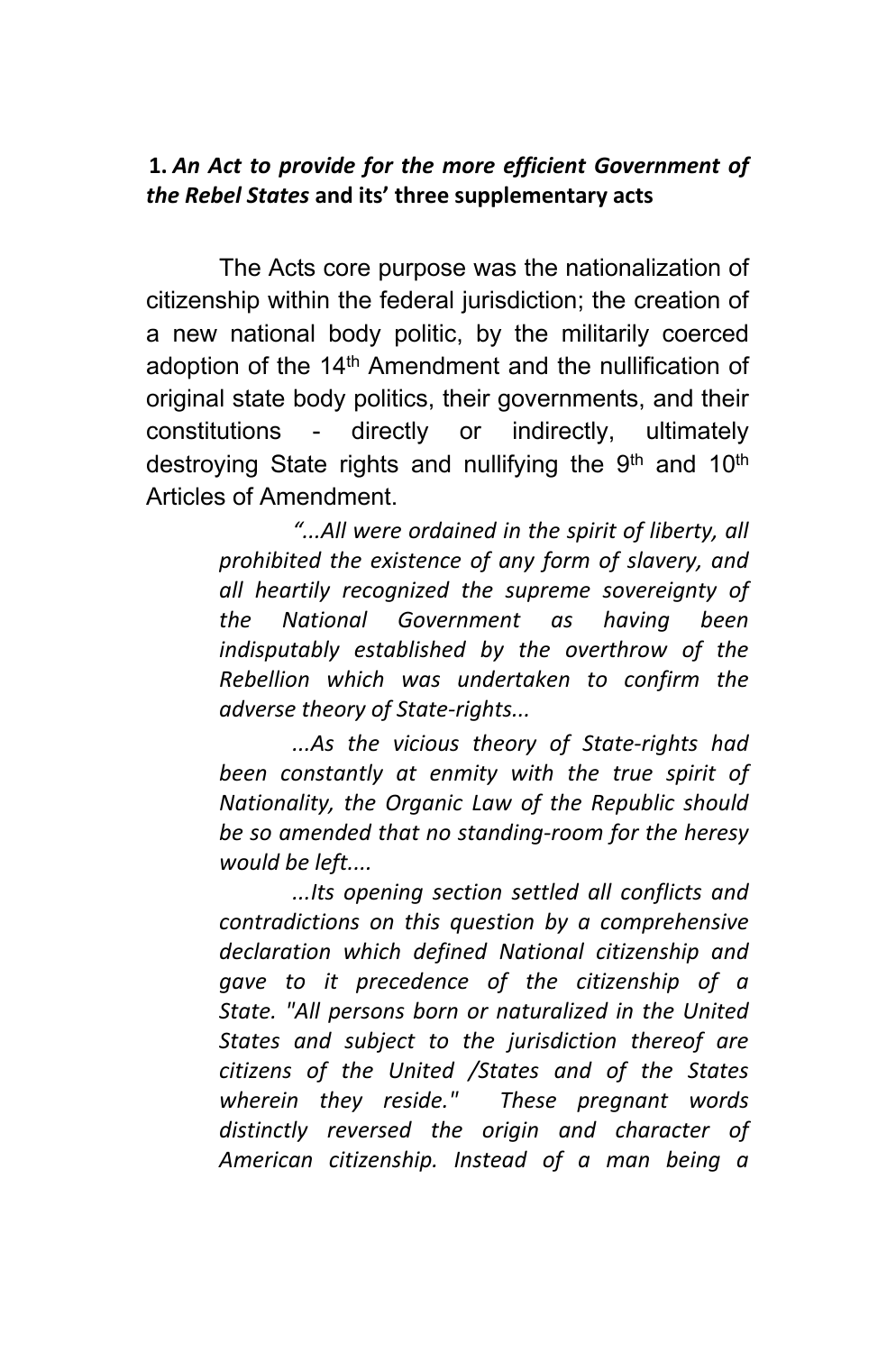*citizen of the United States because he was a citizen of one of the States, he was now made a citizen of any State in which he might choose to reside, because he was antecedently a citizen of the United States.*

*The consequences that flowed from this radical change in the basis of citizenship were numerous and weighty...*

*...The first section of the Constitutional amendment which includes these invaluable provisions is in fact a new charter of liberty to the citizens of the United States; is the utter destruction of the pestilent heresy of State-rights, which constantly menaced the prosperity and even the existence of the Republic; and is the formal bestowment of Nationality upon the wise Federal system which was the outgrowth of our successful Revolution against Great Britain..."* James G. Blaine, Twenty Years of Congress 1861 - 1881 Vol. 2, pp. 300, 303, 312-313 (The Henry Bill Publishing Company 1886)

The 14<sup>th</sup> Amendment was purposed by the 39<sup>th</sup> U.S. Congress 13 June 1866 and was either rejected or not acted upon prior to the Acts by all 'Rebel States' with the exception of Tennessee which ratified it on 19 July 1866. As a result of the rejection/no action the 39<sup>th</sup> U.S. Congress passed the Acts*.* These Acts declared that "…no legal State governments or adequate protection for life or property now exists in the rebel States of Virginia, North Carolina, South Carolina, Georgia, Mississippi, Alabama, Louisiana, Florida, Texas, and Arkansas…", Tennessee excluded as it had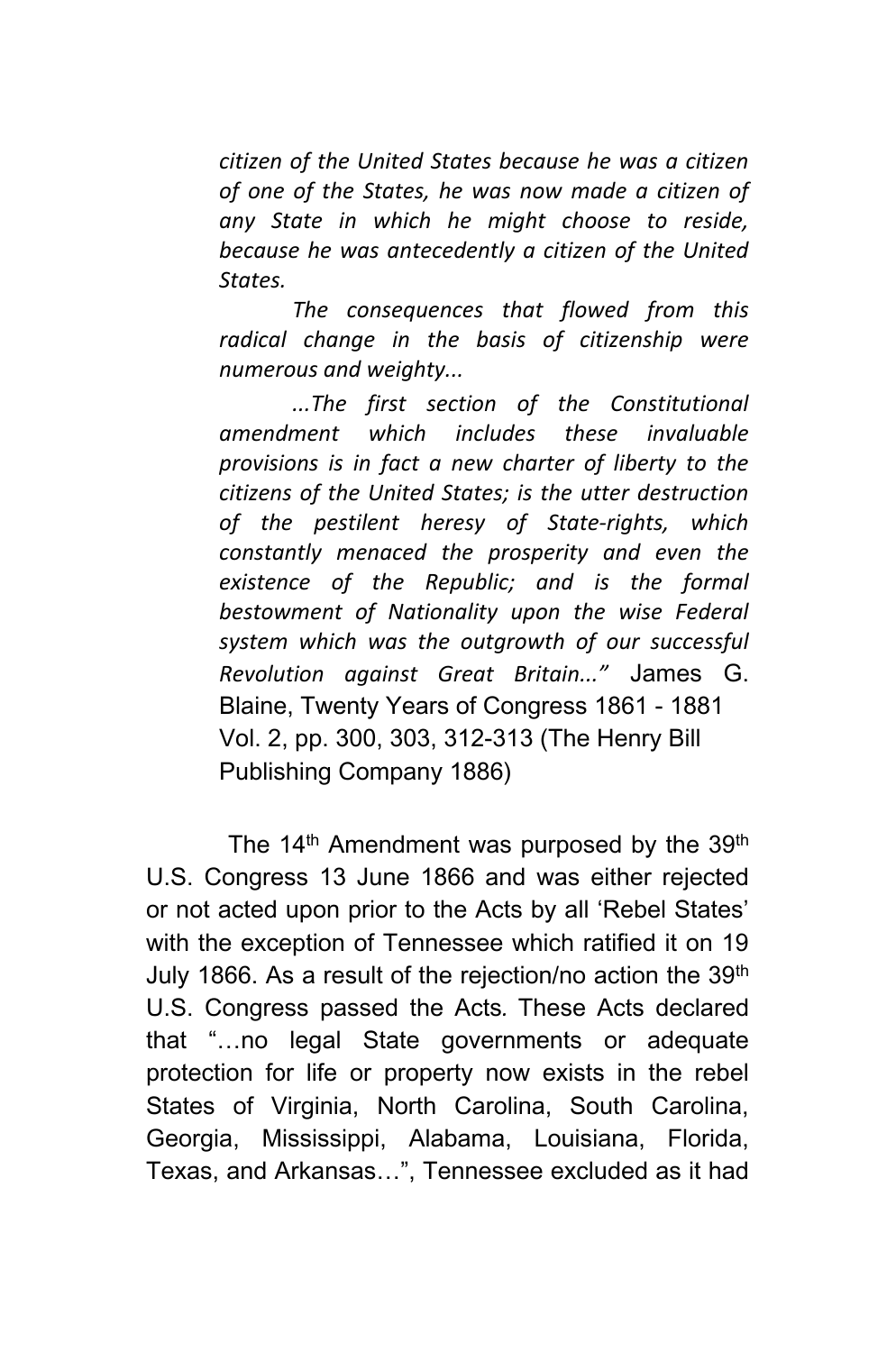ratified the purposed 14<sup>th</sup> Amendment.

#### **A) Provisions and Mandates of the Acts**

**1) Act of March 2, 1867, ch.153, 14 STAT. 428-429**  (Pet.App.11)*:* 

*§1* of this act places the 'rebel' states, which had not adopted the 14<sup>th</sup> Amendment, back under martial law; subject to military authority and divided them into military districts, subject to military authority. This was done in times of peace - eleven months after peace was declared by presidential proclamation<sup>2</sup>, fifteen months after North-Carolina, among others, had adopted the 13<sup>th</sup> Amendment, and over Presidential veto. See: House Journal. 39th Cong., 2nd sess., 2 March 1867, 563 (Pet.App.25). There was no action taken by the State of North-Carolina declaring a state of insurrection or rebellion, or a petition to the Federal Government for the suppression of any insurrection within the said state by the executive or legislative branches of the original state government. See: U.S. Const. art.  $4 \S 4$ .

Additionally, **§3** of the above referenced act placed the jurisdiction of local civil tribunals at the discretion of the congressionally sanctioned military authority, and declares that any State authority's interference with the exercise of military authority shall

<sup>2</sup> Andrew Johnson: "Proclamation 153 - Declaring the Insurrection in Certain Southern States to be at an End," April 2, 1866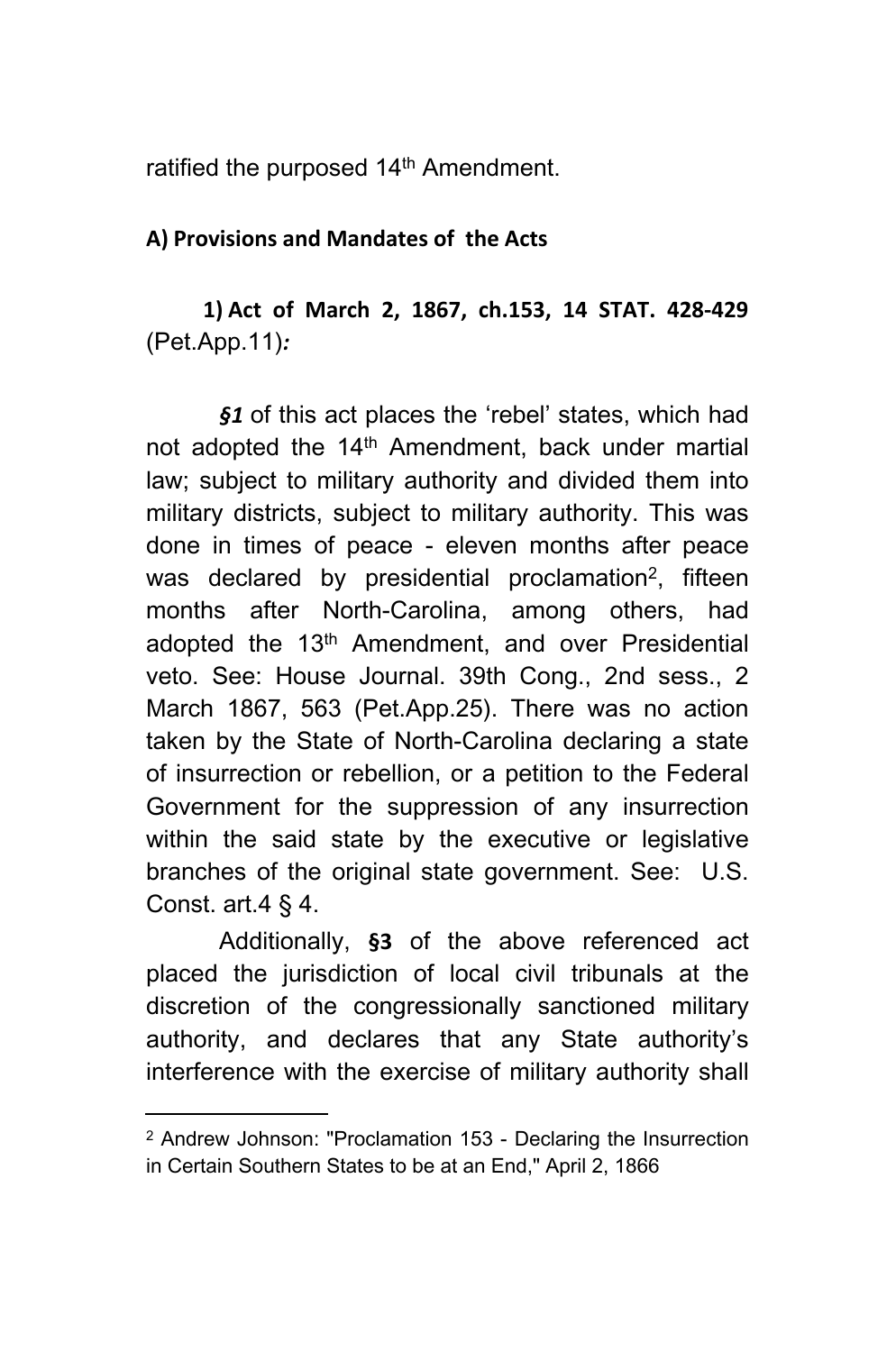be seen as null and void. In **§4,** this act gives the final approval of the sentencing authority of any military commission or tribunal to the "officer in command of the district". Further enacted in **§5** were the conditions upon which the States shall be declared entitled to representation in Congress and the sanctions of martial law will be lifted. This act defines who the qualified electors are within the 'rebel States', orders the convening of State constitutional conventions for the adoption of new State constitutions, making the conventions and the convention results subject to the review and approval of Congress. This act in this section also places the adoption of the article fourteen (14th Amendment) as a contingent for the States to be declared entitled to representation in Congress and for martial law to be lifted. This act goes on to mandate the disenfranchisement; disqualification from voting, or holding office, all those who were deemed and declared 'rebels' or 'rebel sympathizers' as specified by third section of the  $14<sup>th</sup>$  amendment and previously established by presidential proclamations and legislative action.

**§6** of this act further enacts that until the people of the said 'rebel State' are admitted, by law, to representation in Congress, that any civil government that exists is provisional only and is subject to the "paramount authority of the United States", who at anytime may abolish, modify, control, or supersede that civil authority. This section of the Act goes on to reiterate the qualifications of the electors and those disenfranchised, mandated in **§5** of this act, and the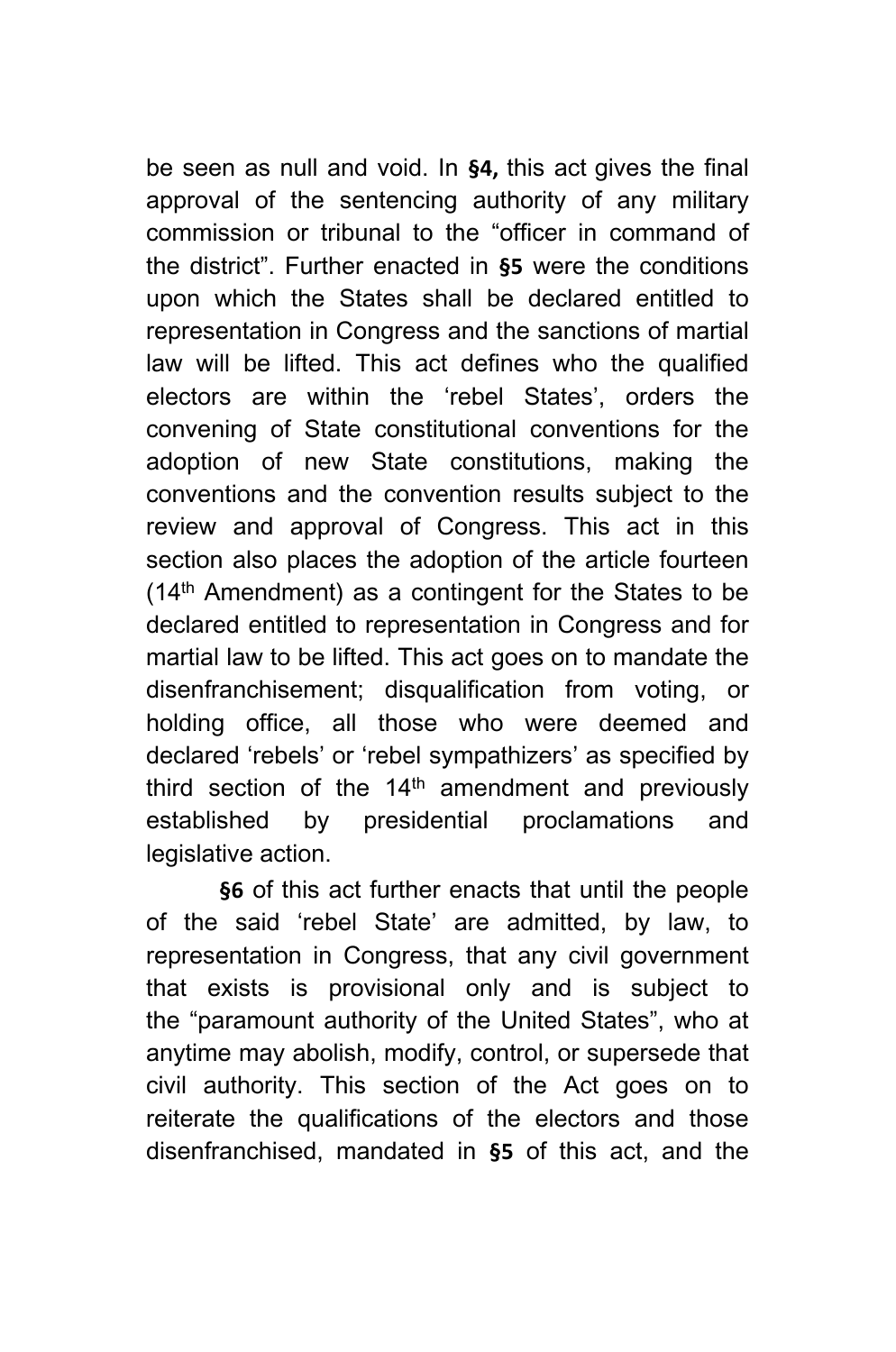authority of the United States to abolish, modify, control, or supersede those qualifications.

# **2) Act of March 23, 1867, ch.6,15 STAT. 2-5**  (Pet.App.14)**:**

**§1** of this supplementary act establishes a registry for qualified electors. The registration is required to include an oath or affirmation, as given in the act, subscribed by the person claiming to be a qualified voter.

**§ 2** of this supplementary Act gives authority to the commanding general of the newly established 'territories' to appoint and direct an election for delegates to attend a convention for the purposes establishing new constitutions and civil governments that are loyal to the United States.

**§3** further enacts that the voters of each State shall vote for or against a convention to form a constitution as prescribed under this Act, giving the commanding general authority to tally and declare the results of the vote for or against the convention.

**§5** enacts the mandate for Congresses' approval of the newly ratified constitution and Congresses' declaration of a States entitlement to representation in Congress. This act passed over presidential veto, which contained significant constitutional objections. See: House Journal. 39th Cong., 2nd sess., 23 March 1867, 98(Pet.App.49).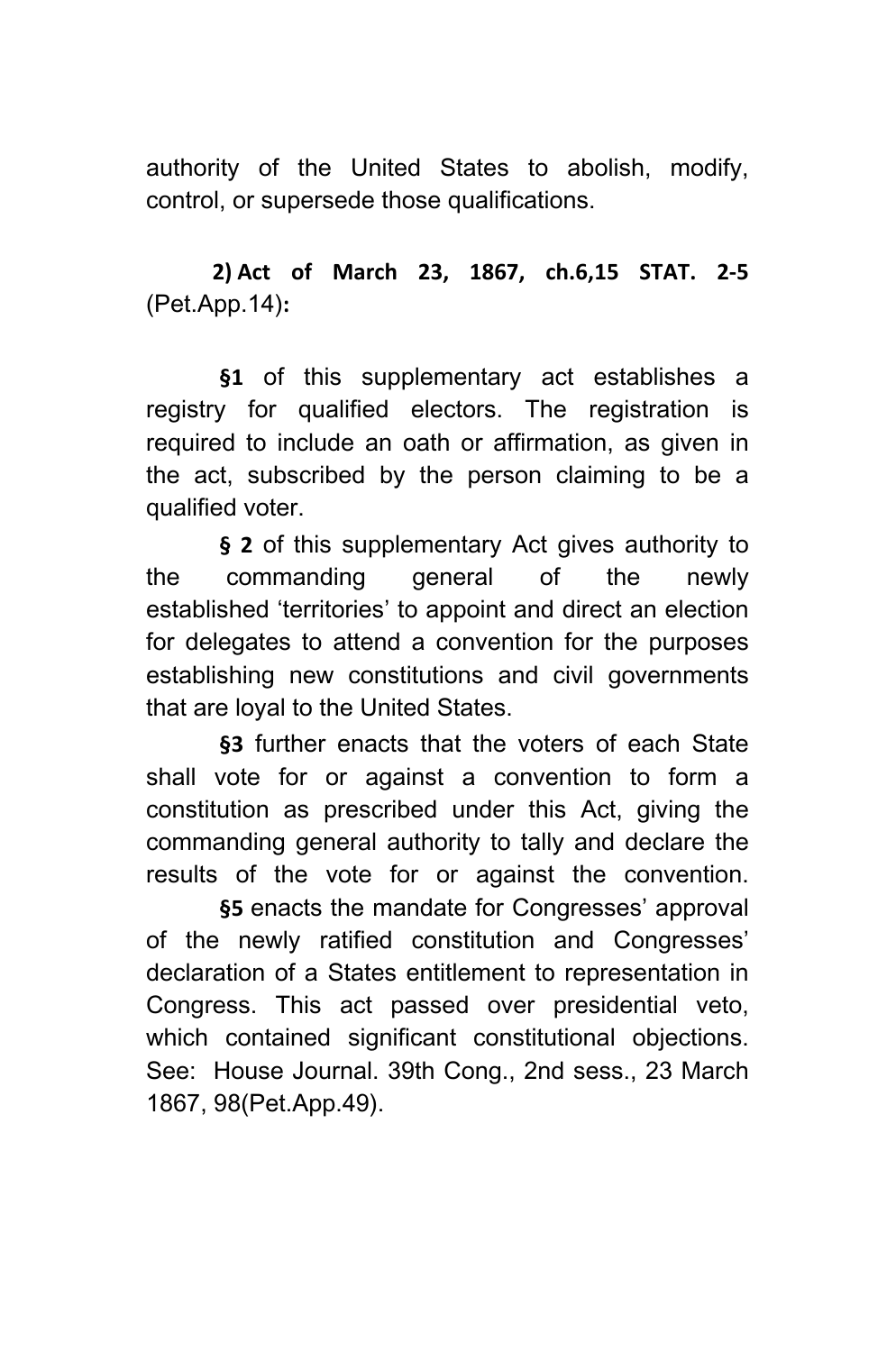**3) Act of July 19, 1867, ch.30,15 STAT. 14-16**  (Pet.App.20)**:**

**§1** of this supplementary act sets out to clarify the true intent and meaning of the mandate of Congress, mandating that there are no legal State governments in the 'rebel States' and if those governments were to be continued they would be subject, in all respects, to the military authority and the paramount authority of Congress, transferring from previous language, the paramount authority of the United States to that of Congress.

**§2** gives the commanders of the 'districts' the arbitrary power to remove, replace, or fill any vacancy of any civil or military office of any so-called State or government thereof. This power is subject to the disapproval of the General of the Army of the United States and is only to be used when a commander deems it proper and necessary to the administration of this act.

**§3** installs the same powers from the proceeding section on the General of the Army of the United States.

**§4** confirms the removal of civil officers, whose removal was already performed by officers of the Army, and further mandates that the commanders of the districts or the General of the Army are to remove from office all "persons who are disloyal to the United States or who use their official influence to hinder, delay, prevent, or obstruct the due and proper administration of this act and the act to which it is supplementary".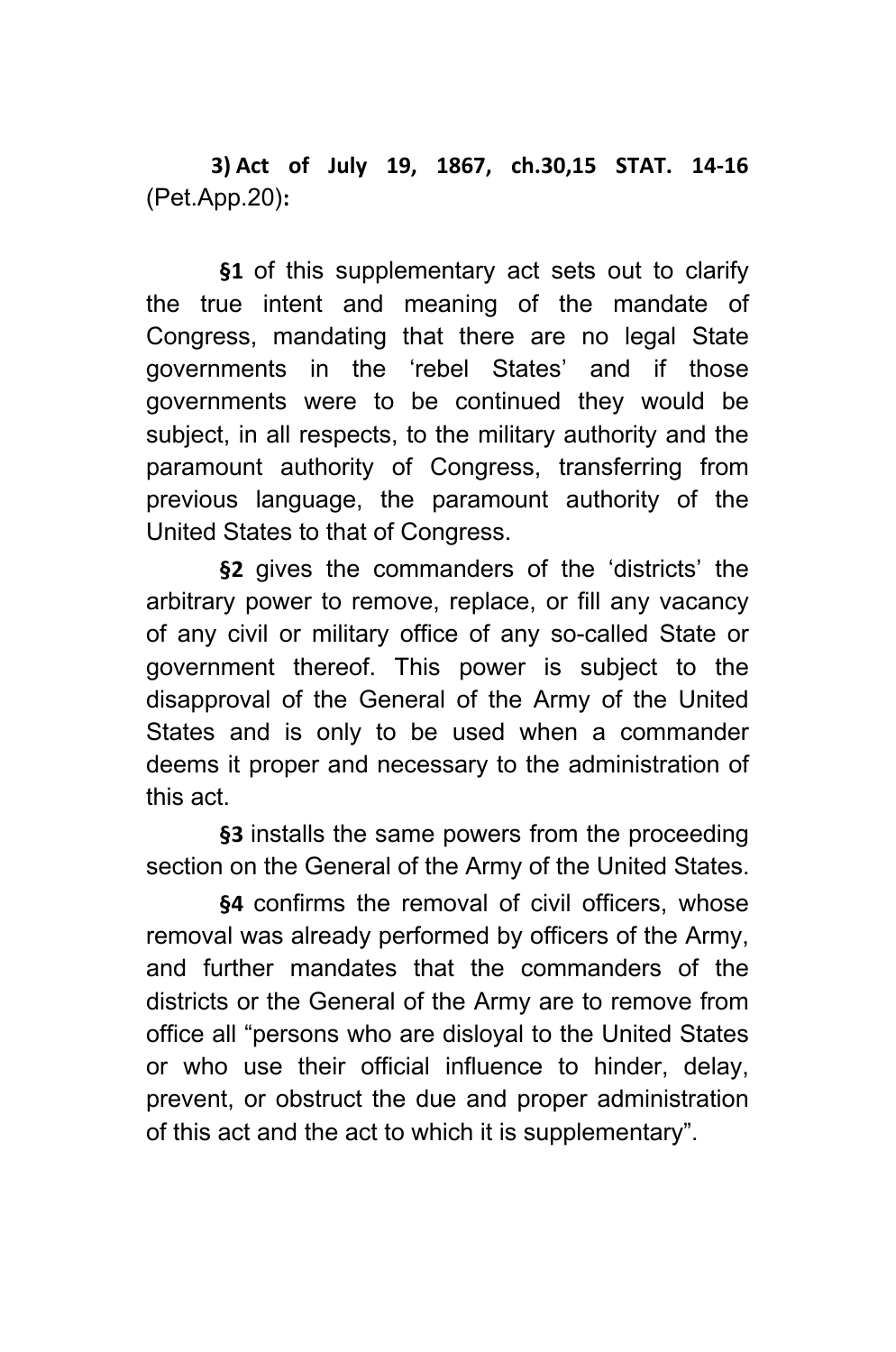**§5** imbues powers and duties to the boards of registration to make determination as to whether or not a person is qualified to vote under the provisions of the Acts, giving them the power to examine under oath anyone in connection to the qualifications of any person claiming registration. The oath required by the Acts for registration is not considered sufficient or conclusive in determining someone's qualifications as an elector under these Acts.

 **§6** gives clarification on the intent and meaning of the oath prescribed in the previous supplementary act to include anyone having held civil offices created for the general administration of law or justice.

**§7** nullifies the power of an executive pardon or amnesty, that counters anything that would disqualify a person from registering to vote.

**§8** gives the commanding general the power of appointment and removal of any member of the board of registrations.

**§9** requires all members of said boards of registration, all persons hereafter elected or appointed to office in said military districts, persons under any socalled State or municipal authority, or persons by detail or appointment of the district commanders, to take and to subscribe the oath of office prescribed by law for officers of the United States.

**§10** grants immunity from the "opinion" of civil officer of the United States to the district commanders, members of the board of registration or any of the officers or appointees acting under them. **§11**  instructs that the provisions of the Acts are to be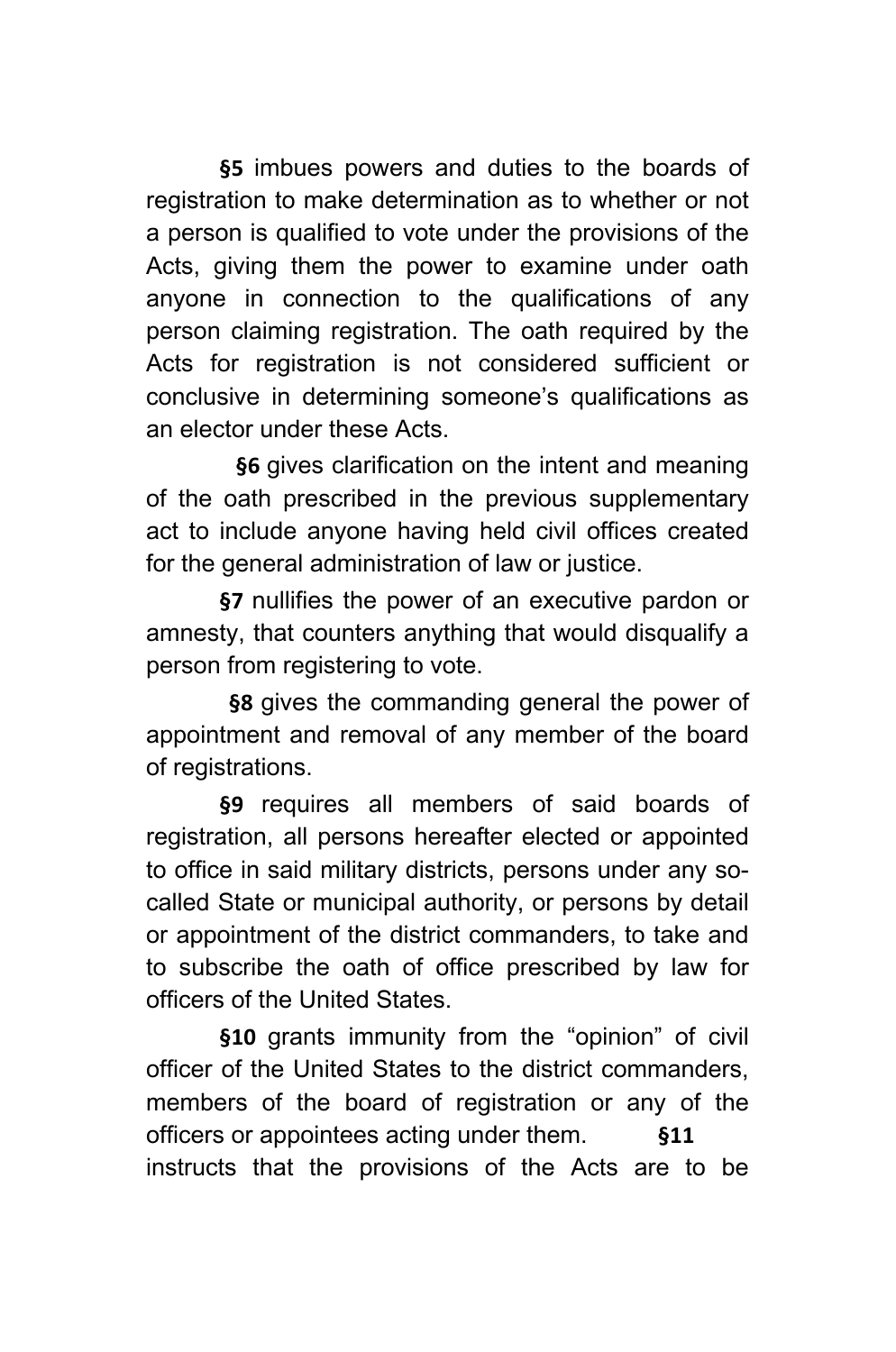construed liberally, so the intent of the Acts may be fully and perfectly carried out. This act passed over presidential veto, which contained significant constitutional objections. See: House Journal. 39th Cong., 2nd sess., 19 July 1867, 232 (Pet.App.56).

#### **4) Act of March 11, 1868, ch.25, 15 STAT. 41-42***:*

**§1** enacts a qualification for voting – a qualified person has only to reside in the territory they wish to vote in ten days prior to the election and a majority of votes cast shall determine the elections. **§2**  allows for the voting of officers as provided for by the new purposed constitution, and for members of the House Representatives of the United States, may be voted for at the same time as the vote for the ratification of the said constitution.

#### **B) Proceedings of North Carolina Trial Division Courts**

Isaac Hutchison Birch (hereinafter "Petitioner"), at all times relevant has been a claimant of the body politic of the freeman of North Carolina, under an oath of allegiance to the N.C. Constitution of 1776 § 40, was charged with an Implied Consent Driving Under the Influence of an Impairing Substance on 3 March 2010. The Petitioner specially appeared before The State Of North Carolina General Court Of Justice District Court Division 30A Of Macon County, Judge Danny E. Davis presiding, on 5 May 2010 and before The State Of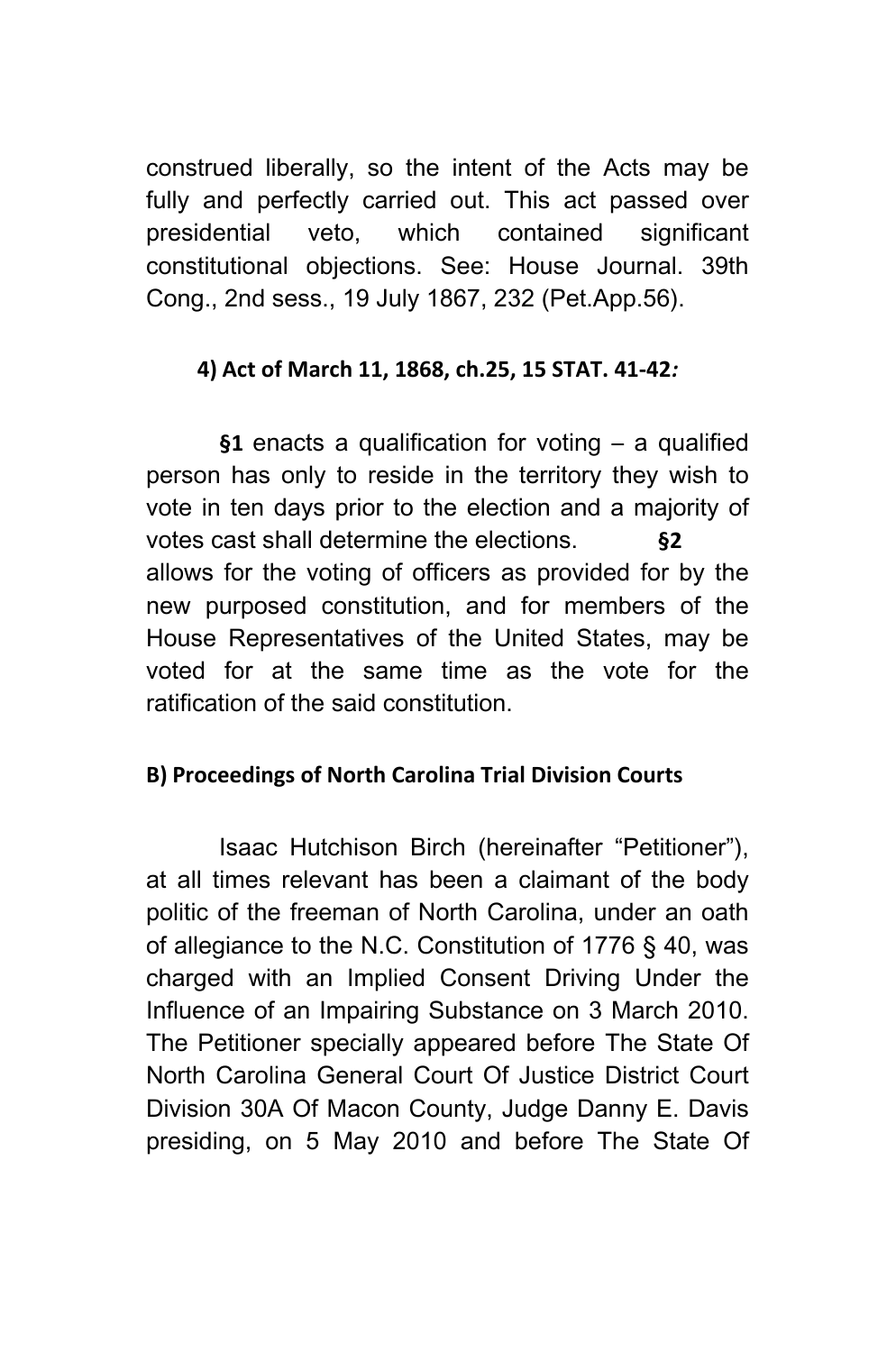North Carolina General Court Of Justice Superior Court Division 30A Of Macon County on 1 & 2 June 2010, Judge Bradley B. Letts presiding, and on 28, 29, & 30 September 2010, Judge Mark E. Powell presiding. The Petitioners sole purpose in appearing specially was to challenge the jurisdiction, in personum and territorial, of the STATE OF NORTH CAROLINA (hereinafter "Respondent"). The Petitioner argued that the Respondent is a creation of the U.S. Congress, by the Acts, in contravention to the Constitution for the United States of America and therefore has no authority over the Petitioner as a lawful Citizen of the original State, nor does the Respondent have a clear chain of custody over the laws or over the soil of The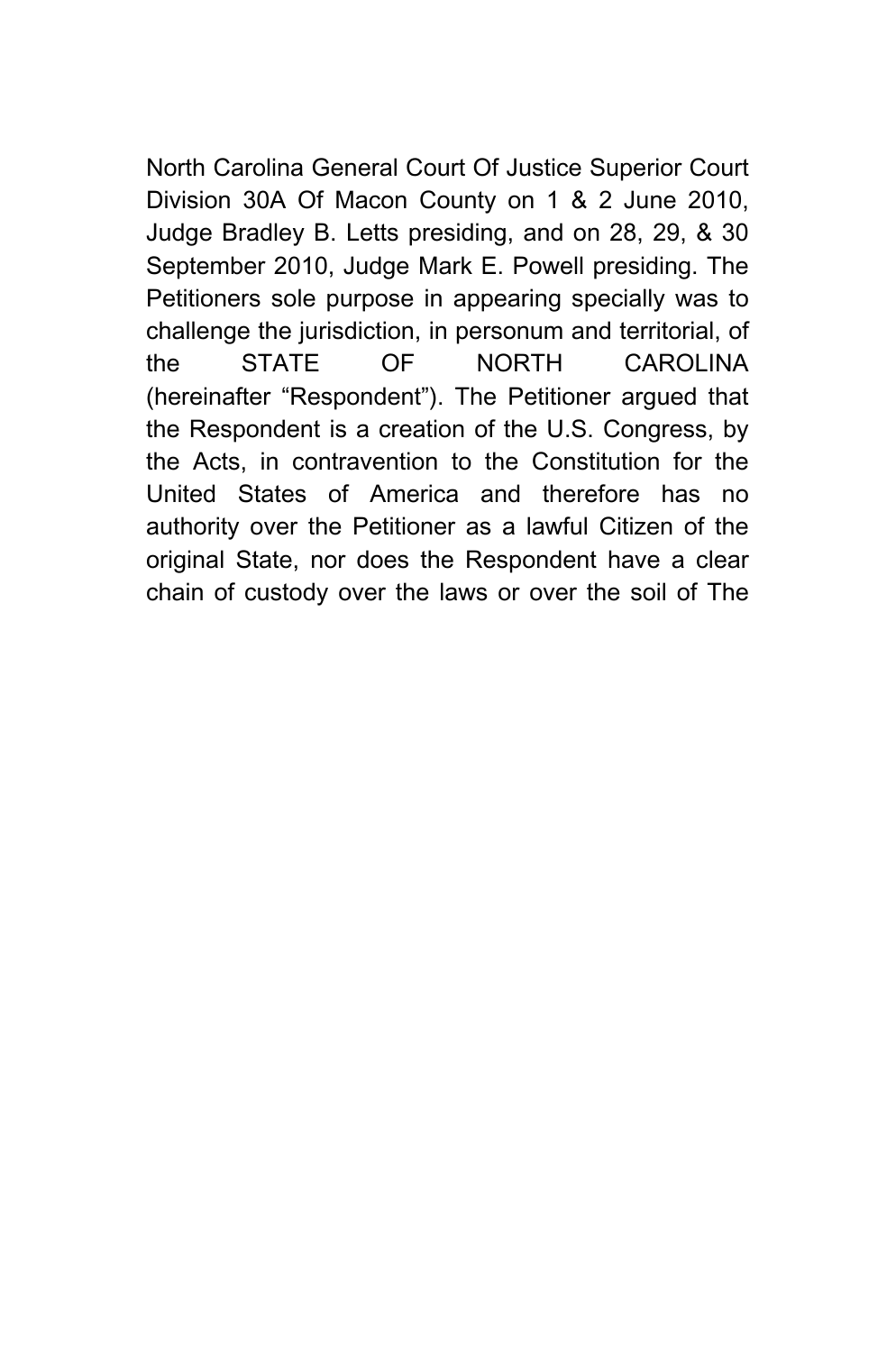State of North-Carolina, but only exercises de facto $3$ authority.

In both Courts the Respondent offered neither response nor any evidence to contradict the claim of the Petitioner or the evidence presented. The Courts treated the Plea in Bar, or Demurrer, as a motion and denied the jurisdictional challenge, thus assuming jurisdiction in the action. Each Court entered a plea of

<sup>3</sup> Government de facto. A government of fact. A government actually exercising power and control, as opposed to the true and lawful government; a government not established according to the constitution of the nation, or not lawfully entitled to recognition or supremacy, but which has nevertheless supplanted or displaced the government de *jure.* A government deemed unlawful, or deemed wrongful or unjust, which, nevertheless, receives presently habitual obedience from the bulk of the community. There are several degrees of what is called *"de facto* government." Such a government, in its highest degree, assumes a character very closely resembling that of a lawful government. This is when the usurping government expels the regular authorities from their customary seats and functions, and establishes itself in their place, and so becomes the actual government of a country. The distinguishing characteristic of such a government is that adherents to it in war against the government de *jure* do not incur the penalties of treason; and, under certain limitations, obligations assumed by it in behalf of the country or otherwise will, in general, be respected by the government de *jure* when restored. Such a government might be more aptly denominated a "government of paramount force," being maintained by active military power against the rightful authority of an established and lawful government; and obeyed in civil matters by private citizens. They are usually administered directly by military authority, but they may be administered, also, by civil authority, supported more or less by military force. Thorington v. Smith, 75 U.S. (8 Wall.) I, 19 L.Ed. 361. *Black's Law Dictionary, 375 (5th ed. 1979)*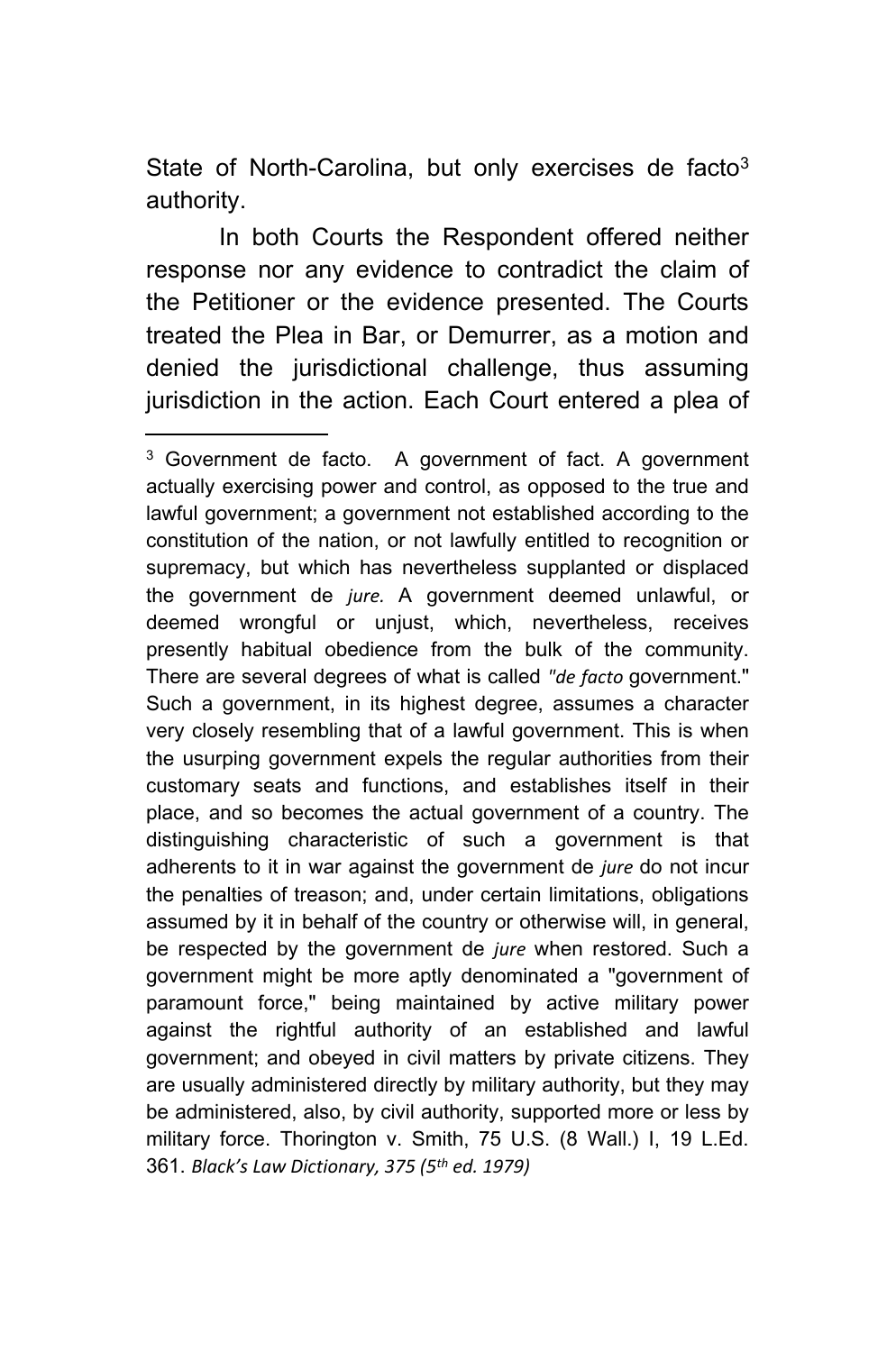not guilty for the Petitioner and Waiver of Counsel (Pet.App.270 & 271) with a CERTIFICATE OF THE JUDGE stating that the Petitioner:

*"…had voluntarily, knowingly, and intelligently elected in open court to be tried in this action".*

The Petitioner never consented to be tried in this action and the Courts then proceeded to trials over the objection of the Petitioner, who did not participate in the trials. The Courts came to a verdict of guilt from the bench in DISTRICT COURT and a verdict of guilt from a jury of residents in SUPERIOR COURT – the jury was barred from hearing the argument for the jurisdictional challenge. No opinion was offered by either Court.

## **C) Proceedings of the North Carolina Appellate Division Courts**

## **1) NORTH CAROLINA COURT OF APPEALS**

The primary question brought before the Court by the Petitioner was: Does the body politic (the Respondent) operating through the procreator and the court have jurisdiction; actually hold lawful title demonstrating an unbroken chain of custody over the soil; territorial jurisdiction, and therefore the roads of North-Carolina, and does it have in personum jurisdiction over a claimant (the 'Appellant') of that organic body politic?

Upon motion by the Respondent (Pet.App.2) the Court dismissed the appeal on 28 June 2011, giving no opinion.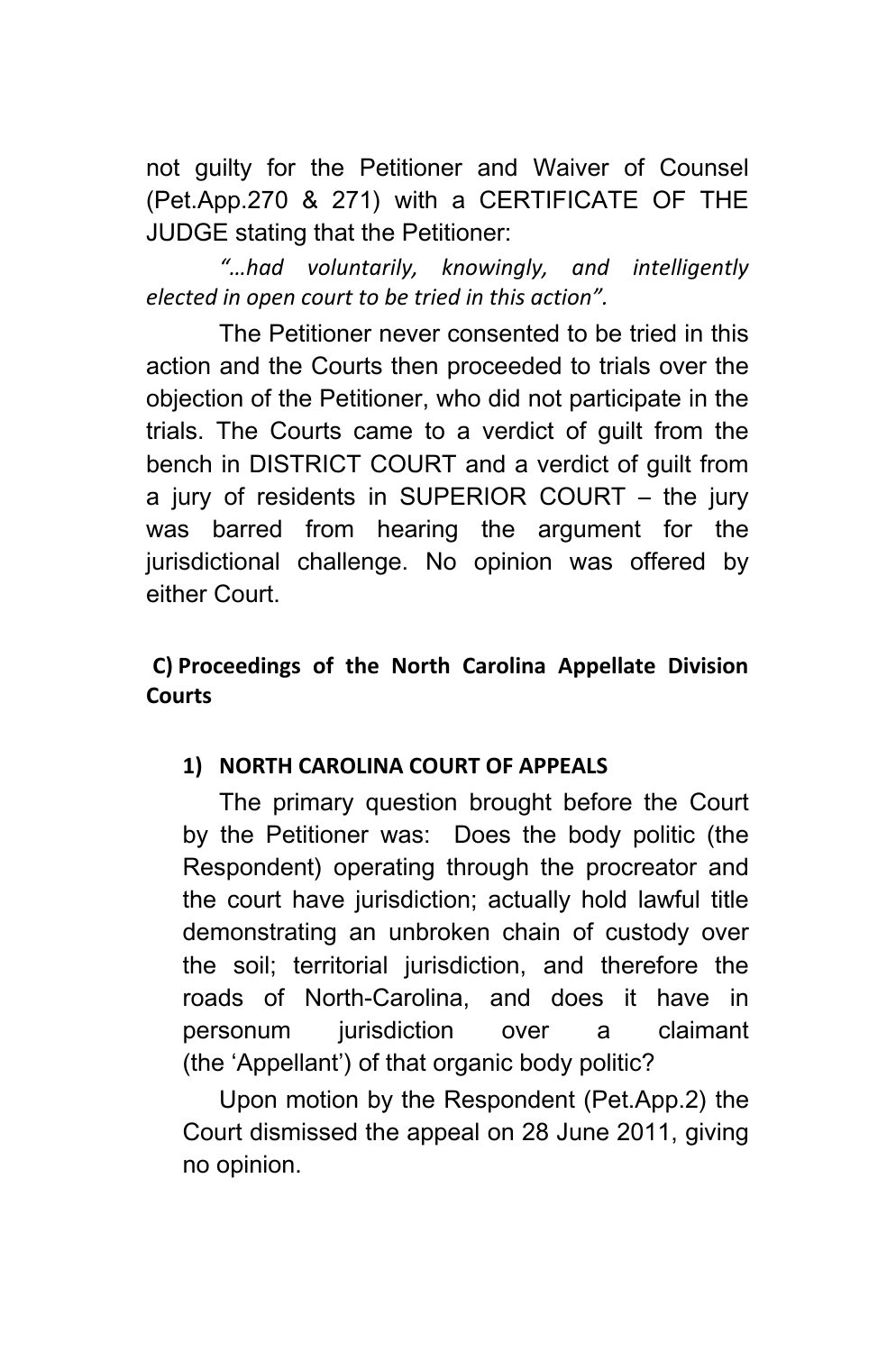#### **2) NORTH CAROLINA SUPREME COURT**

Upon motion by the Respondent (Pet.App.6) the Court dismissed the appeal on 31 August 2011, giving no opinion.

#### **REASONS FOR GRANTING PETITION**

The Constitution for the United States of America, in its simplest form, appears to be a trust indenture; an express trust granting enumerated powers through the States, for the People, to a government for a union of States<sup>4</sup>, which was intended to have both a national and federal nature. *See, Federalist Papers #39*. 5 In respect to the reservation of rights in the  $9<sup>th</sup>$  and 10<sup>th</sup> Articles of Amendment, they are quite explicit in their wording:

> *"The enumeration in the Constitution, of certain rights, shall not be construed to deny or disparage others retained by the people".* U.S. Const. Amend. IX

<sup>4</sup> See generally Henry Baldwin, A General View of the Origin And Nature of the Constitution and Government of the United States...(Philadelphia, John C. Clark 1837)

<sup>&</sup>lt;sup>5</sup> On the topic of citizenship, the union of States was never intended to have a national citizenship outside the scope of specific enumerations, and limitations, upon persons and things, as far as the national characteristics of the government established by the U.S. Const.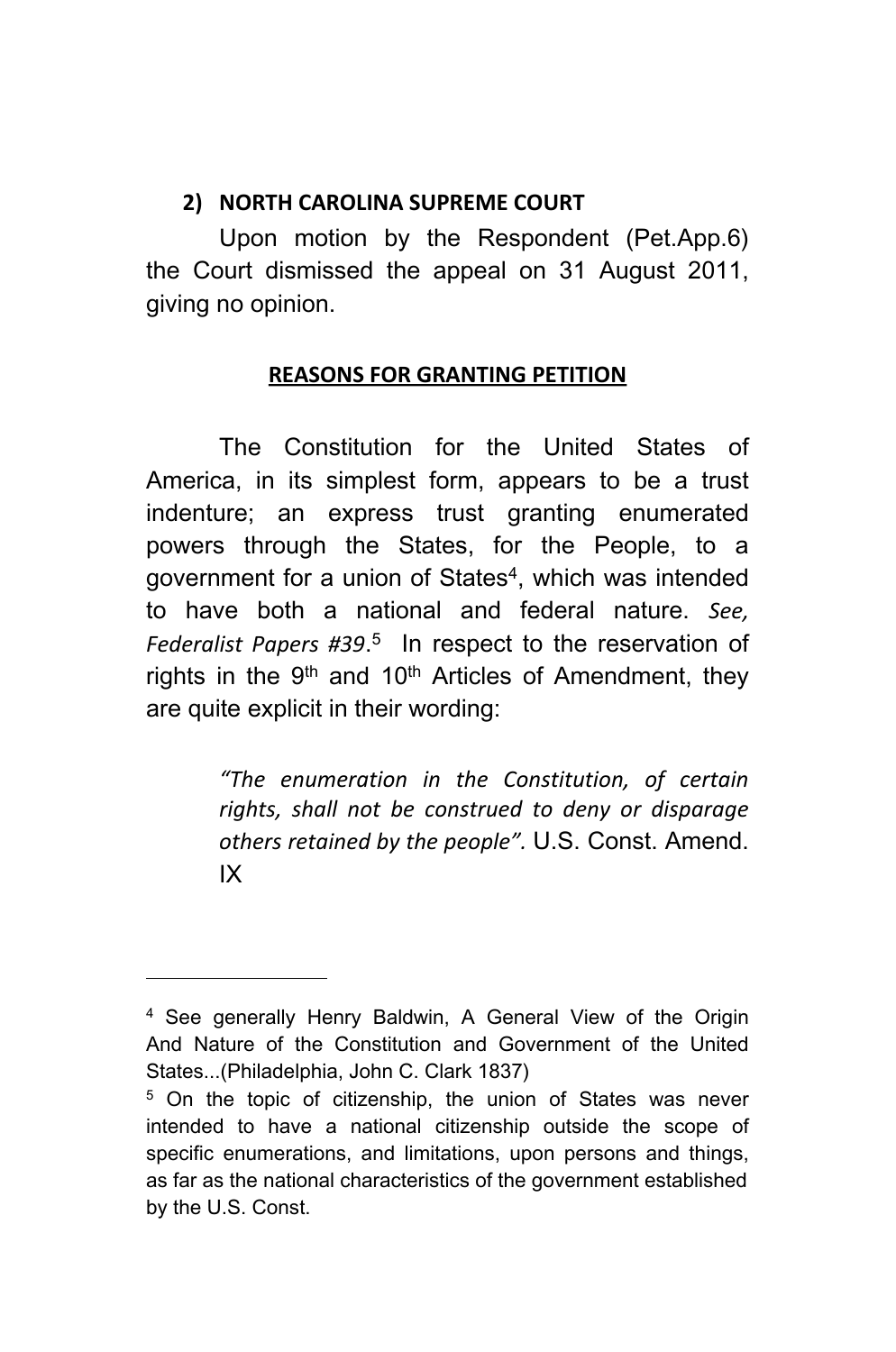*"The powers not delegated to the United States by the Constitution, nor prohibited by it to the States, are reserved to the States respectively, or to the people".* U.S. Const. Amend. X

If the power was not enumerated or restricted to the States there is no room to construe Federal power, or construe restriction upon the States, for the purposes of denying, or disparaging a right retained by the People.

This Court has a duty to be a bulwark of the People for a limited General government of the United States, against legislative encroachments<sup>6</sup>, this issue has stood unresolved for over 143 years and is the greatest breach of trust and usurpation of law ever

<sup>6</sup> See *Federalist Papers #78*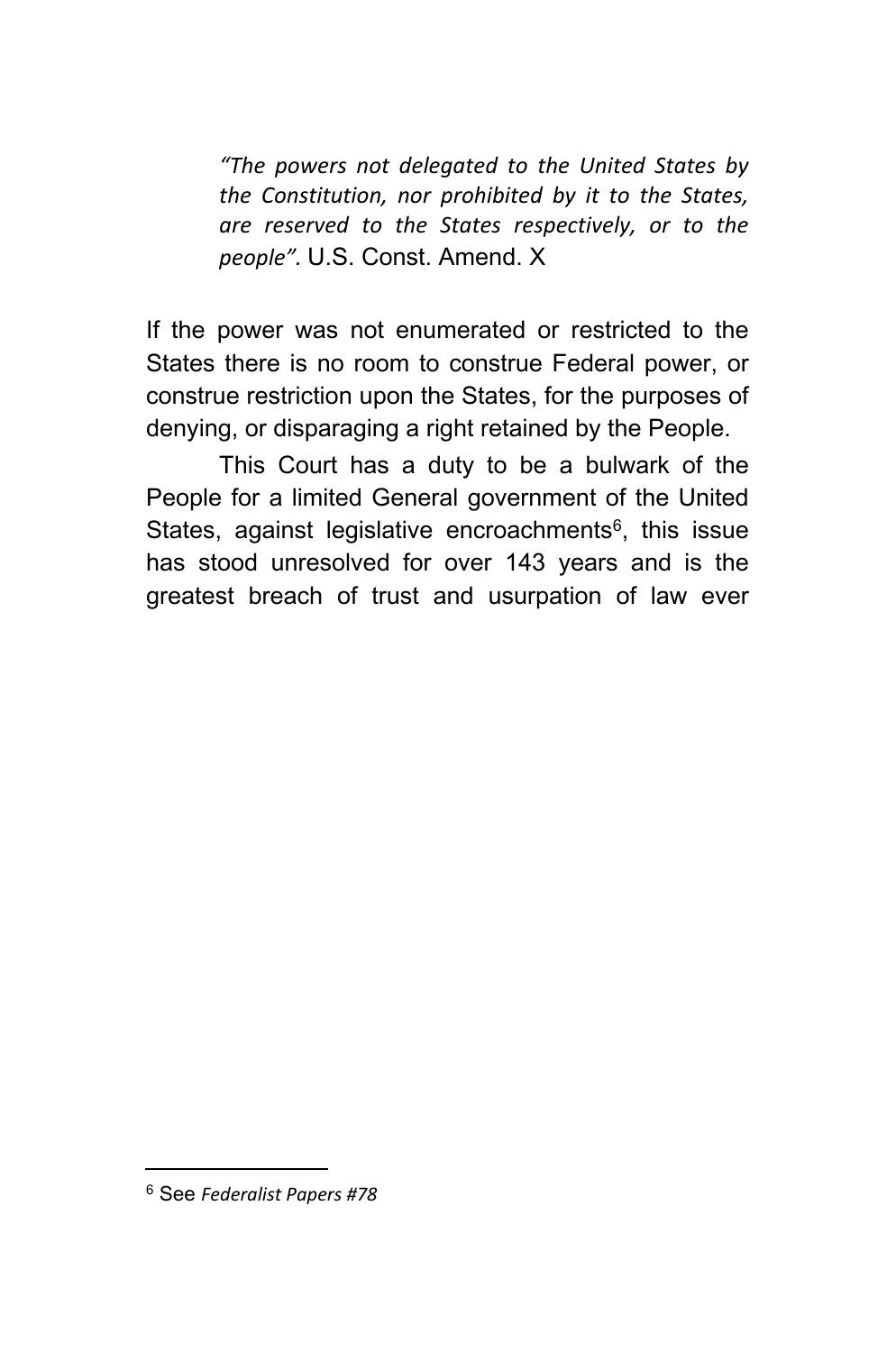seen in the history of the United States of America<sup>7</sup>. The most extraordinary instance in which this Court was denied an opportunity to perform its duty was in *Ex parte McCardle, 74 U.S. 506 (1868)*. Additionally, in the McCardle case, the actions taken by Congress demonstrate a clear intent to obstruct justice (Pet.App.87, 112 & 208). The Court, in the McCardle case, assumed jurisdiction based upon the Act of February 5, 1867, ch.28, 14 STAT. 385.

William H. McCardle, editor, *Vicksburg Times*, wrote a series of articles denouncing the Acts and

<sup>7</sup> In *Mississippi V. Johnson, 71 U.S. 475 (1867),* the court dismissed on the technical ground that the court had *"no jurisdiction of a bill to enjoin the President in the performance of his official duties…"*but avoided the heart of the mater - the constitutionality of the Acts;

In *Georgia V. Stanton, 73 U. S. 50 (1868)* the court found an equally technical, yet evasive, reason for declining jurisdiction by holding that the case concerned purely political matters, instead of personal and property rights *"…the rights in danger must be rights of persons or property, not merely political rights",* this is contrary to the Courts recent ruling in *Bond v. United States, 131 S. Ct. 2355 (2011*);

In *Ex Parte Yerger, 75 U.S. 85 (1869)* the Court assumed jurisdiction and this action was immediately answered by the introduction of a bill in the Senate explicitly prohibiting the Supreme Court from considering any case which involved the validly of the Reconstruction Acts, followed by another prohibiting the judicial review of any act of Congress; *see, Ernest Sutherland Bates, The Story of the Supreme Court, pp.181, 1st ed. 1936.* A compromise was reached outside of court whereby Yerger, upon being turned over to the civil authorities, withdrew his petition. The proposed Acts of Congress were therefore never enacted. *Ex Parte Yerger* was the last substantive challenge to the constitutional validity of the Reconstruction Acts; there have been no significant facial challenges to the Acts since.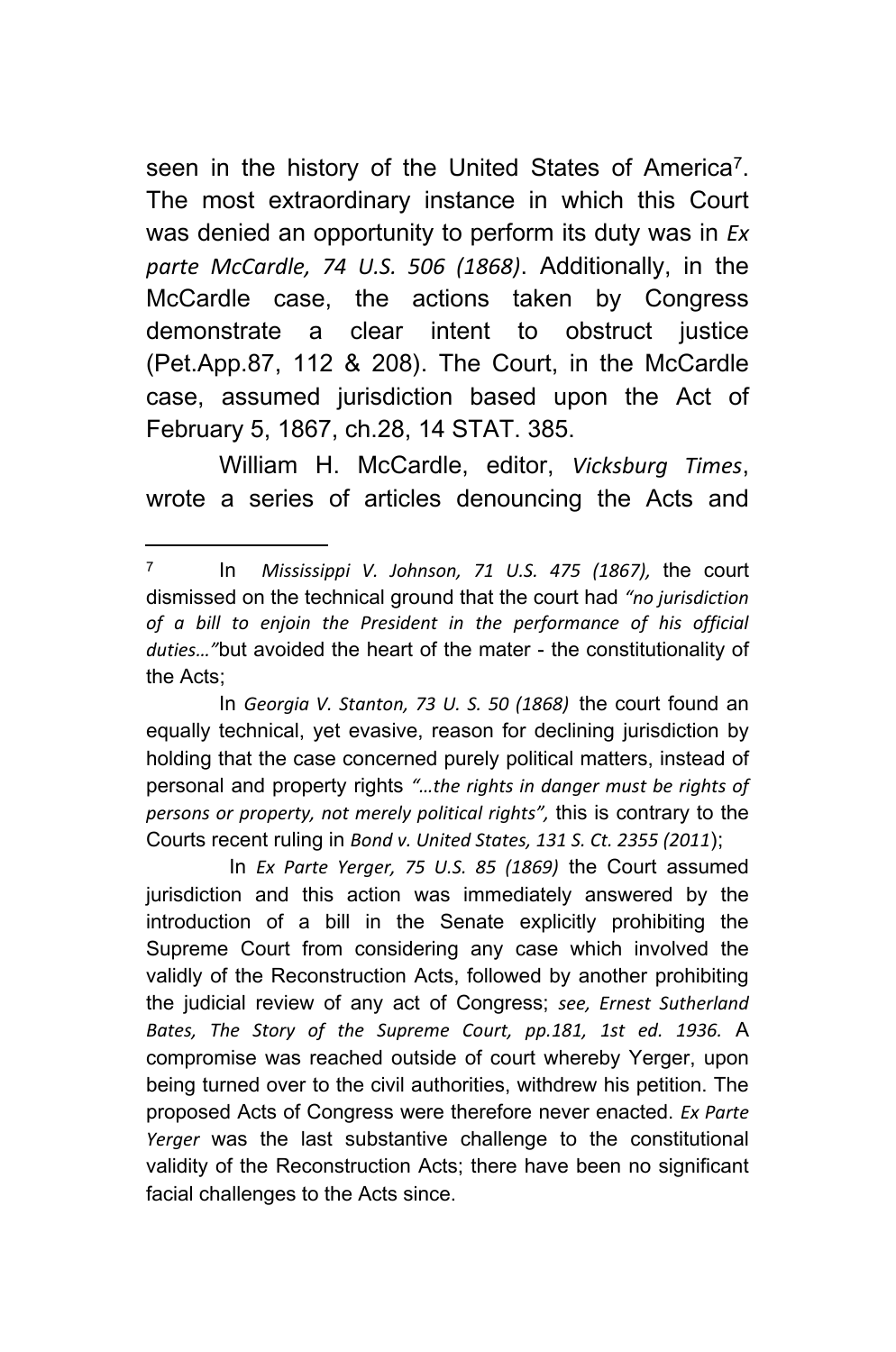military authority. On 8 November 1867 McCardle was arrested and charged with libel, disturbing the peace, and impeding Reconstruction. For McCardle's defense, the constitutionality of the Acts were being challenged and argued by David Dudley Field, Jeremiah S. Black (the former Chief Justice of the Pennsylvania Supreme Court, former Attorney General of the United States and Secretary of State under President Buchannan), Judge Sharkey and Robert J. Walker of Mississippi, and Charles O'Conor. Appearing for the United States, were Matthew H. Carpenter of Wisconsin, Lyman Trumbull of Illinois, and Henry Stanbery, the Attorney General of the United States.

Henry Stanbery wrote to Ulysses S. Grant advising him to obtain other counsel for the United States, as he did not purpose to appear, as his opinions were not in support of the Acts. His opinions had been published in the New York Times (New York Times, *Opinion of the United States Attorney General on the Clause in the Reconstruction Act Respecting the Right to Vote and Hold Office,* 26 May 1867) and submitted to the Senate in two separate opinions: one on 24 May 1867, the other 12 June 1867. See Exec. Rept. 40-1., no.14, 262 & 275, 6 July 1867). Mr. Stanbery also assisted President Johnson with his letters to Congress in regards to the Presidential vetoes of the Acts (Pet.App.25, 49 & 56). General Grant retained the counsel of Senator Trumbull of Illinois to argue on behalf of the United States.

The case was argued before the United States Supreme Court. A portion of the arguments of 17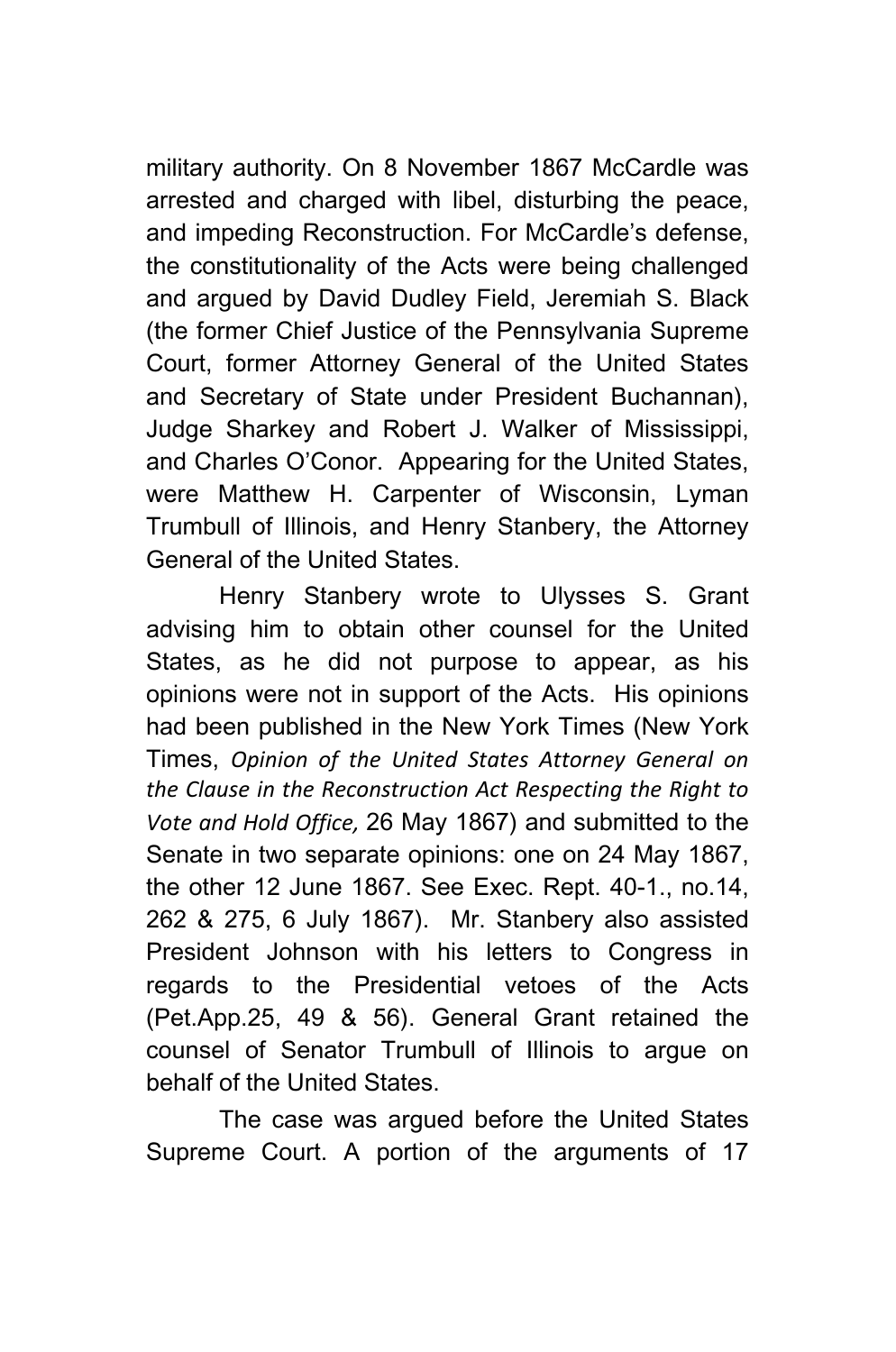January 1868 appear in the *New York Times 18 January 1868* (Pet.App.72)*.* Senator Trumbull made no effort to argue the constitutionality of the Acts, but instead relied upon whether or not the United States Supreme Court even had jurisdiction to hear the case.

Senator Trumbull was the Chairman of the Senate Judiciary Committee of the 40<sup>th</sup> Congress, his counterpart in the House of Representatives was James F. Wilson of Iowa, Chairman of the House Judiciary Committee. Senator Trumbull, one of the fathers of Congressional Reconstruction was anticipating a possible adverse ruling from this Court in ex parte McCardle and initiated a bill, on 17 February 1868 in the Senate, defining the Acts as political questions and barring the U.S. Courts from hearing any case arising from issues with the Acts. S. 363, 40thCong. (1868)(Pet.App.78). Senator Trumbull, unable to get his legislation through Congress before the arguments to this Court were complete, solicited the help of Representative Wilson.

 On 6 January 1868, Senator Williams, from the Committee of Finance, initiated a bill addressing civil actions in the circuit courts, and writs of error from this Court in such civil cases. S. 213,  $40<sup>th</sup>$  Cong. (1868). Senator Williams's bill had passed the Senate, and on 12 March 1868 was before the House for its consideration, at which time Mr. Wilson of Iowa proposed a strangely un-debated amendment (Pet.App.82) to the bill; an amendment repealing the Act of February  $5<sup>th</sup>$ , 1867, ch.34, 15 STAT.44(Pet.App.83), for the purpose of removing the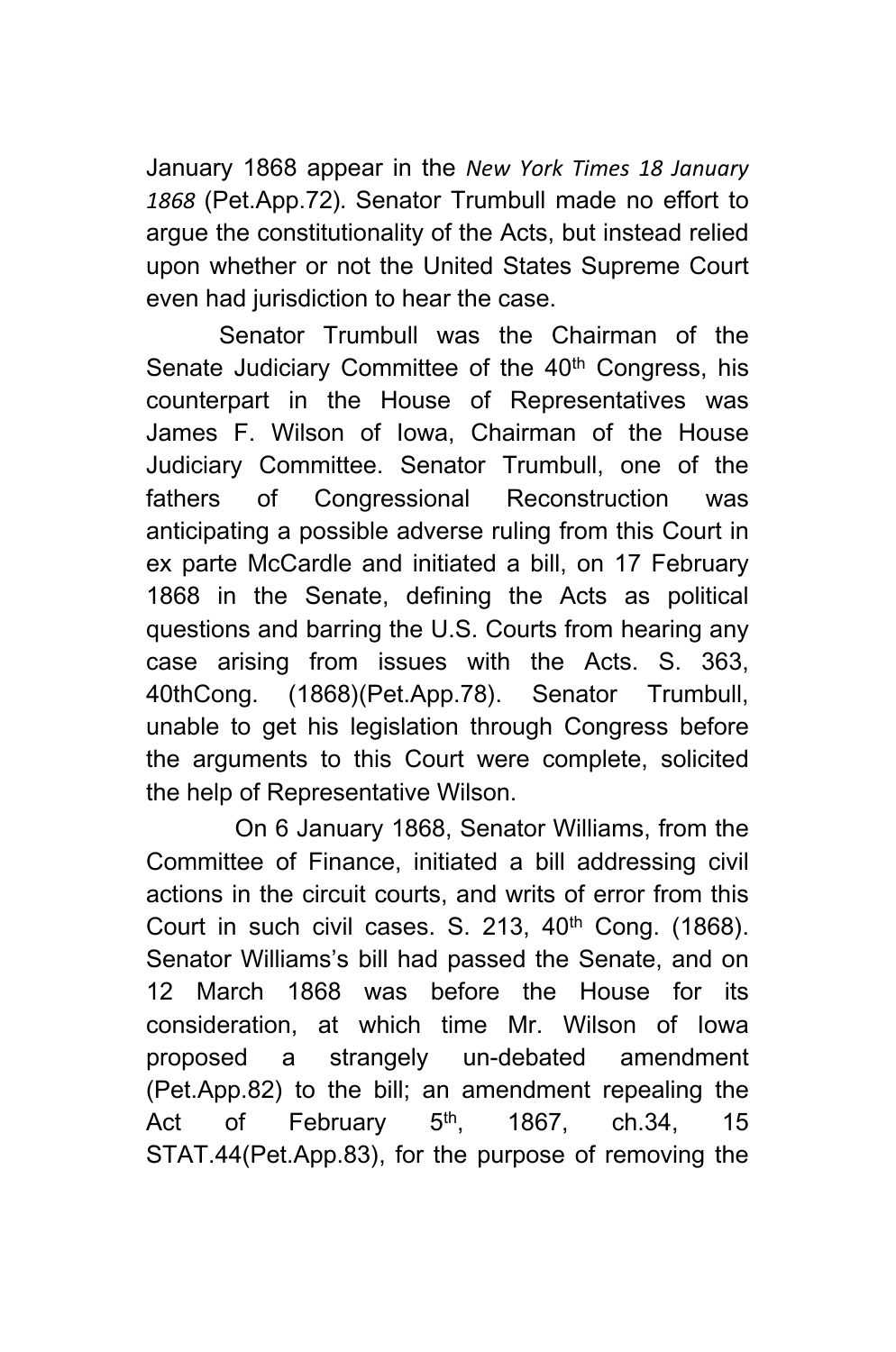McCardle case from the jurisdiction of this Court. The amendment and the bill passed the House, and were returned to the Senate which submitted it to the President.

 President Johnson vetoed the bill, and returned it to the Senate (Pet.App.84). On 25 March 1868 the bill was addressed again by the Senate, Mr. Trumbull attempted to rush the bill to vote to override the President's veto, claiming that the bill was of little importance in his estimation and that it effected no one, or anything that he was aware of (Pet.App.87). The bill was put off until the following day. Despite fervent objections by the minority of the Senate because the bill was intended to remove jurisdiction of the Supreme Court for the McCardle case, the bill was purportedly passed over presidential veto by 2/3 majority of the Senate with 33 ayes, 9 nays, and 12 not present (Pet.App.112) (Cong. Globe, 40<sup>th</sup> Cong., 2<sup>nd</sup> Sess. 2128). The bill also passed over presidential veto in the House, with the same objections prevailing from the House minority (Pet.App. 208). This Court postponed further consideration of the matter until the next term of December 1868.

While this Court heard and considered the most significant constitutional question in our nation's history, which has had the most profound effect upon our American institutions of government, for the first and only time, Congress removes the Court's jurisdiction to rule on a case already before the Court. This Court dismissed, for lack of jurisdiction, because of the repealing the Act of February  $5<sup>th</sup>$ , 1867.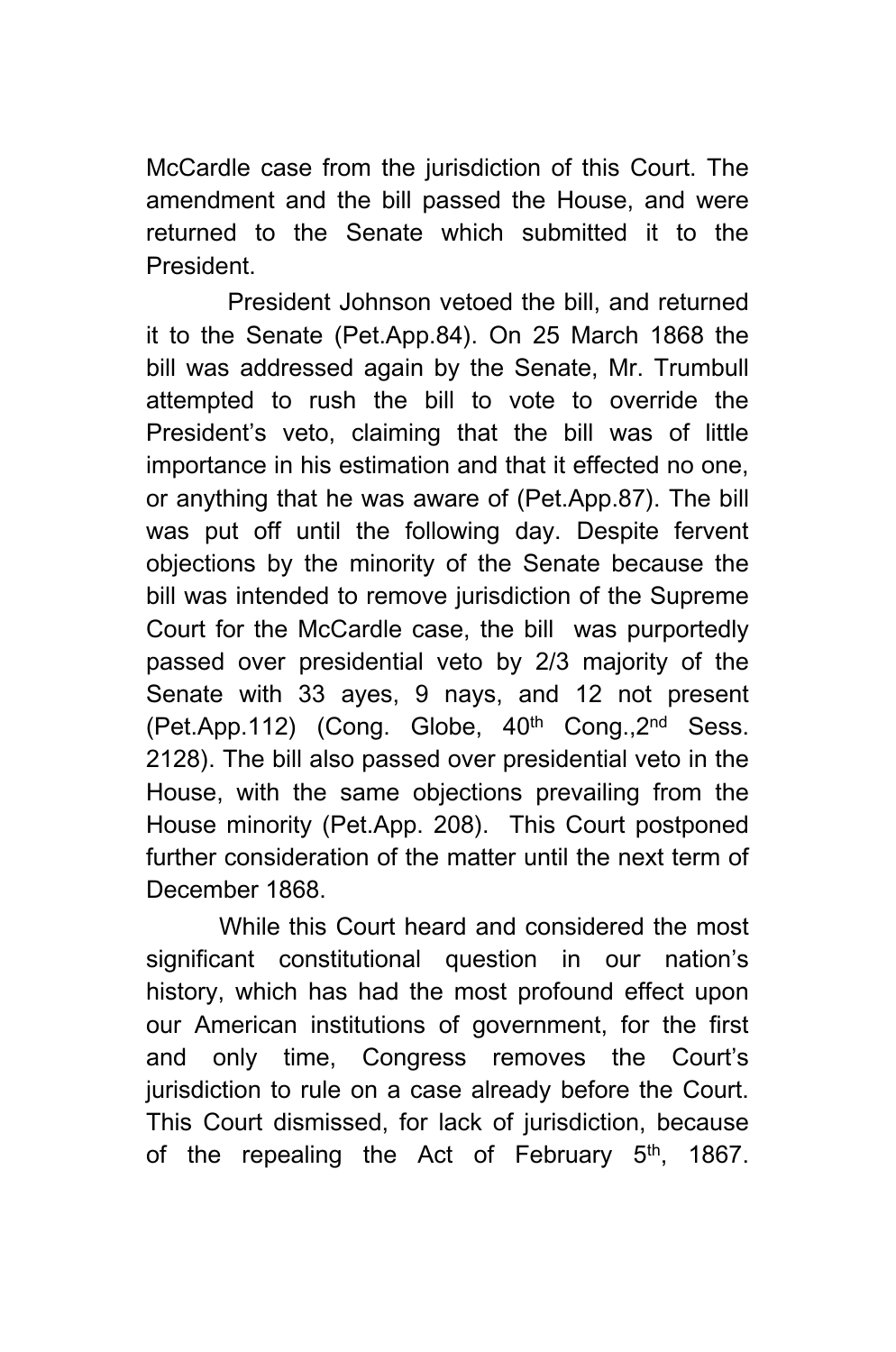Congress's ability to control the results of a particular case by restricting the jurisdiction of the judicial branch of the United States, once jurisdiction had already been granted, was ultimately refuted by this Court in *United States v. Klein, 80 U.S.128 (1871)*.

These Acts are the very foundation of the legislative oligarchy established by the U.S. Congress, which exists to this day, and is demonstrated by its' repeated acts of federal encroachment upon the rights of the States and the People.

First, this Court should grant this Writ so that it may bring about that frequent recurrence to fundamental principles which is absolutely necessary to preserve or restore the blessings of liberty. This review should be granted because an unconstitutional act must not stand, and this Court has an obligation to deal with these unconstitutional Acts irrespective of the consequences, once the issue is presented. See 16 C.J.S. § 86; 16 Am. Jur. § 155.

This case is singular in that it provides a vehicle for this Court to address all the major objections of the People and the States against overreaching federal power. This is an extraordinary challenge with extensive implications within the doctrine of unconstitutional acts. *Marbury v*. *Madison*, 5 US 137 (1803); *Norton v. Shelby County*, 118 U.S. 425 (1886). The office or obligation which was ultimately created by these acts was a new body politic, a national citizenship subject to the Federal jurisdiction, through which every office within the United States of America has been in operation since 9 July 1868. However, the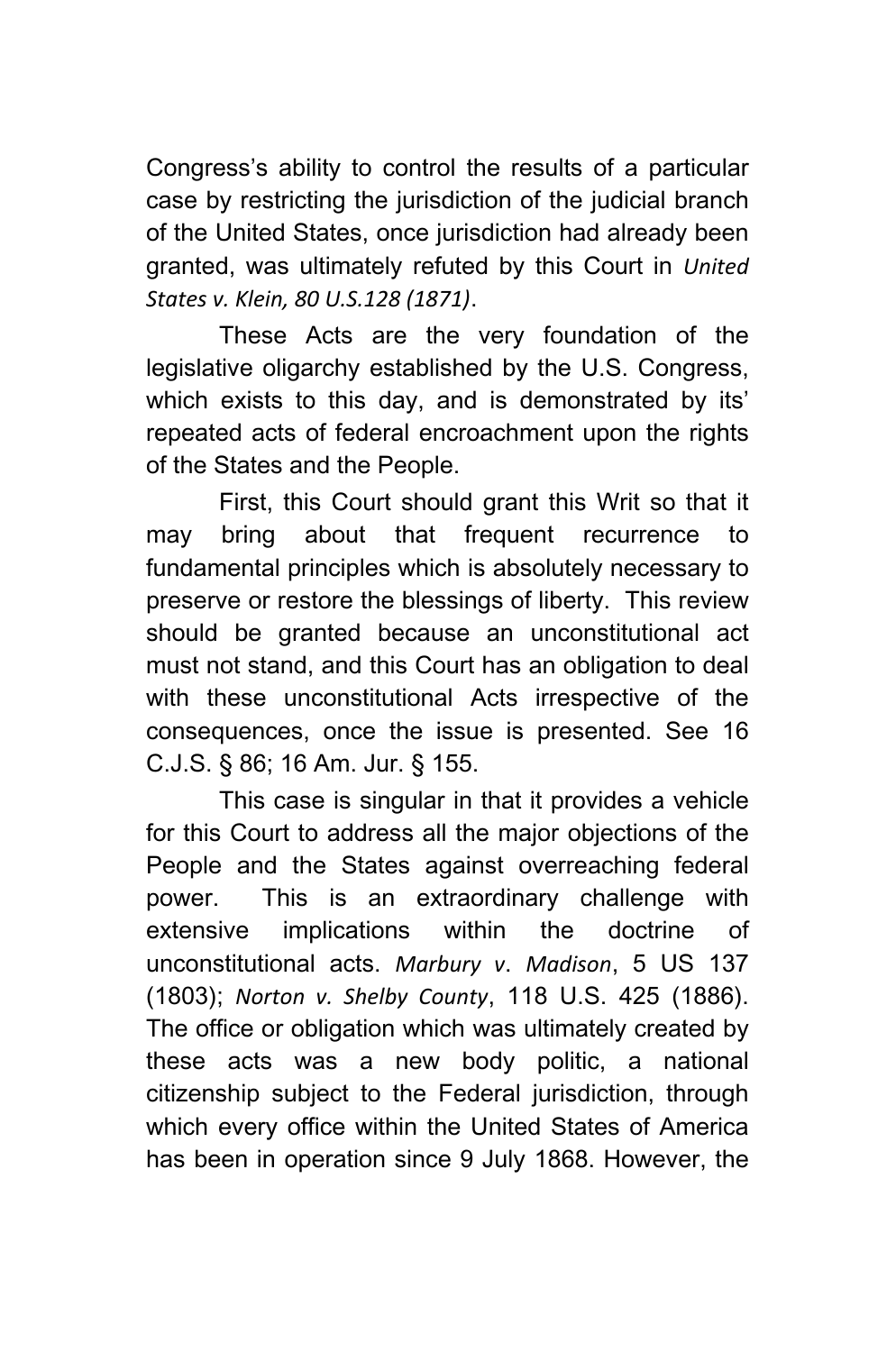issue presented is not whether the  $14<sup>th</sup>$  Amendment was ratified, but the constitutionality of the Acts which forced the proposed amendment's ratification, and the right of the Petitioner to challenge the jurisdiction created by those Acts.

> *"… In regard to the Fourteenth Amendment, which the present Supreme Court of the United States has by decision chosen as the basis for invading the rights and prerogatives of the sovereign states, it is appropriate to look at the means and methods by which that amendment was foisted upon the Nation in times of emotional stress…" Dyett v. Turner, 20 Utah 2d 403(1968).*

These Acts demonstrate a construing of the Federal Constitution - on the part of the 39<sup>th</sup> Congress, that an enumerated power of Congress exists to annul governments lawfully established by the body politics of the States, either directly – as in the Acts annulling and making void the ten 'rebel States', or indirectly – by coercively creating a new body politic with a new national citizenship, making all persons, or things, subject to the federal jurisdiction of government. The federal government did not create the States, the States created the federal government; the original body politic of North-Carolina took part in granting those enumerated powers. How then does Congress have the authority to declare null and void the State body politic of North-Carolina? Only by the construing of the enumerations and in violation of the Constitution. The U.S. Const., art.4 § 4 is a grant of power to protect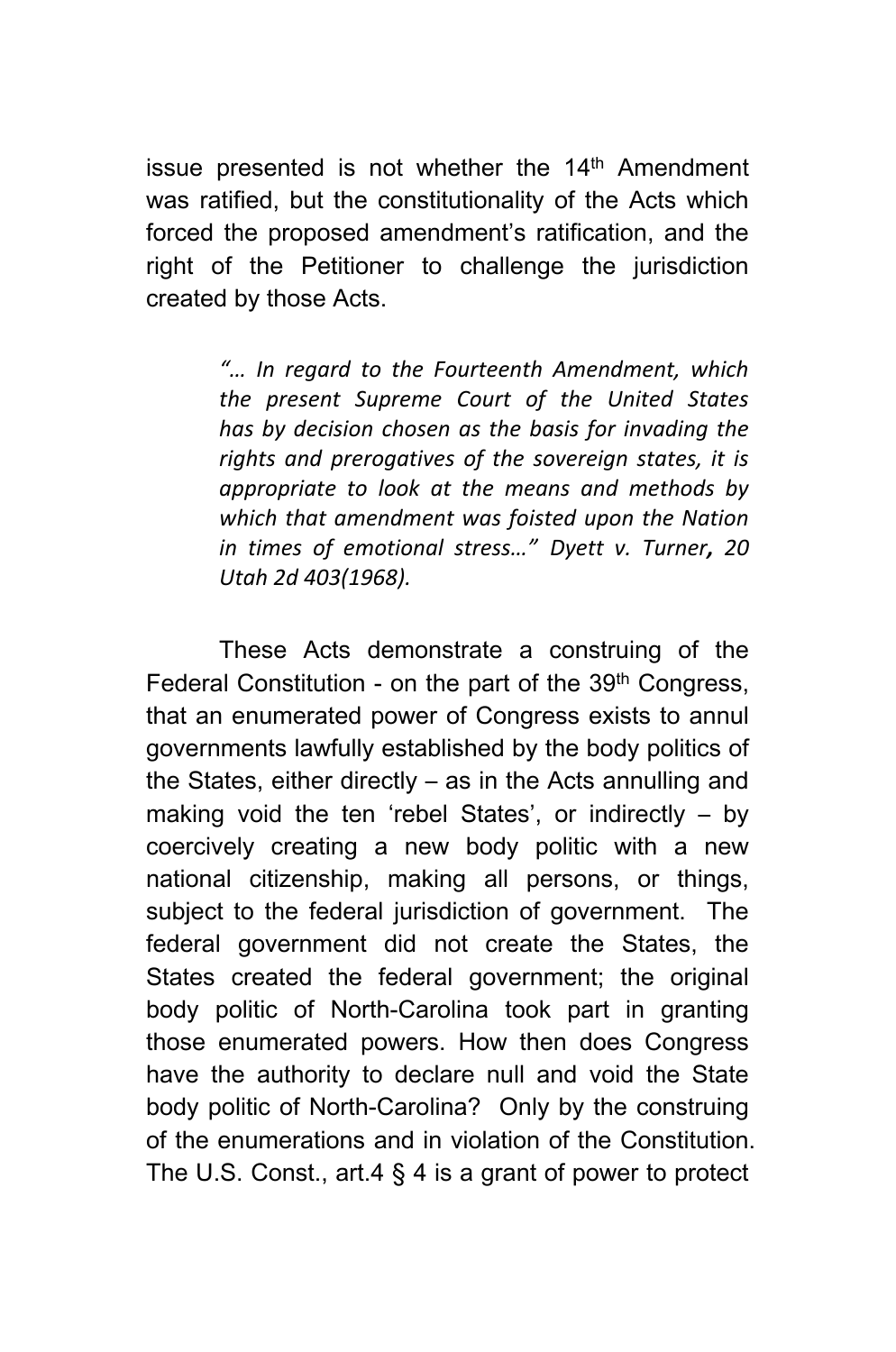each state, and not a grant of power to dismantle and recreate States at the prerogative of Congress.

Secondly, this Court should grant this Writ because if it does not deal with these unconstitutional Acts, the Petitioner's right to challenge the jurisdiction coercively created by the Acts, and the effects the Acts have upon the balance of power, will have no remedy in law. The 'Chilling Effect Doctrine' will continue to be utilized against those who are asserting a right for recession<sup>8</sup> - a right which has been expressed in the writings of John Locke<sup>9</sup>.

The courts of the Respondent have continually chosen to deny the truth of this argument in law claiming it to be "a phantom without any foundation in law or fact", deeming the argument as "wholly frivolous without basis or merit", or as a not judiciable – falling within the political question doctrine. The Respondent, through its' various procreators, continues to: ignore the challenge to the presumed jurisdiction, offers no rebuttal or evidence contrary to the historical facts presented to them, stands upon the theory that consent cures an unconstitutional act, and continues to ply the political question doctrine (Pet.App.240, 246 & 252).

<sup>&</sup>lt;sup>8</sup> RECESSION - The act of ceding back; the restoration of the title and dominion of a territory, by the government which now holds it, to the government from which it was obtained by cession or otherwise. 2 White, Recop. 516. Black's Law Dictionary, pp.1443 (4th Ed. 1968)

<sup>9</sup> John Locke *Of Civil Government- The Second Treatise* §175 & 176 (Wildside Press LLC, 2008)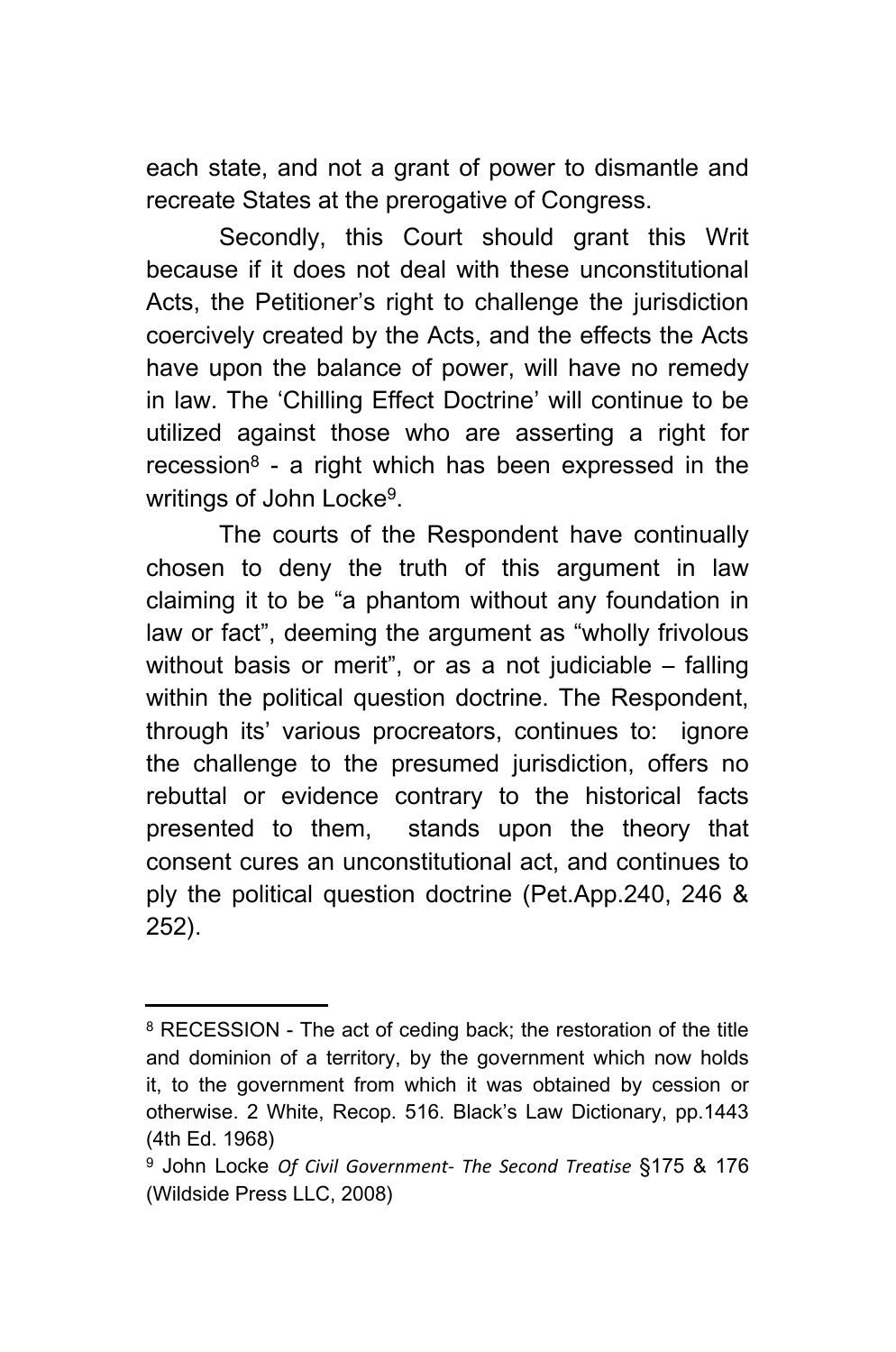The issues being brought before this Court are not political questions. Do acts of treason and unconstitutional acts fall into the political question doctrine, or are they a political crime? In order for these issues to be political questions the branch of government exercising the power must have been granted that political power in order for it to be a prerogative. It is not the prerogative of the President, of Congress, or of the Supreme Court to ignore the Supreme Law of the Land, even of necessity or emergency. See: 16 Am. Jur § 98.

The Respondent ignores the dubious nature of its' creation and 'chills' anyone who seeks to "*renew his appeal, till he recover his right"* ,or who challenges the lawful authority presumed by the Respondent. It is the hope of this Petitioner that this Court will not ignore the flagrant violations of the Constitution, no matter how difficult the return to lawful government may be. This is a sacred, albeit difficult duty, yet, as Nelson Mandela says, "It always seems impossible until it is done." The heart of our great Union is not dead, it has been broken in two, and we, as honorable men and women, must face it.

## **A. The Court Should Grant This Petition So That A Meaningful Hearing May Be Had In The Lower Courts.**

This Court has original jurisdiction. It can and should work towards resolving the issues that have spread from the Acts. The Respondent, cannot declare the Acts unconstitutional because the Acts are the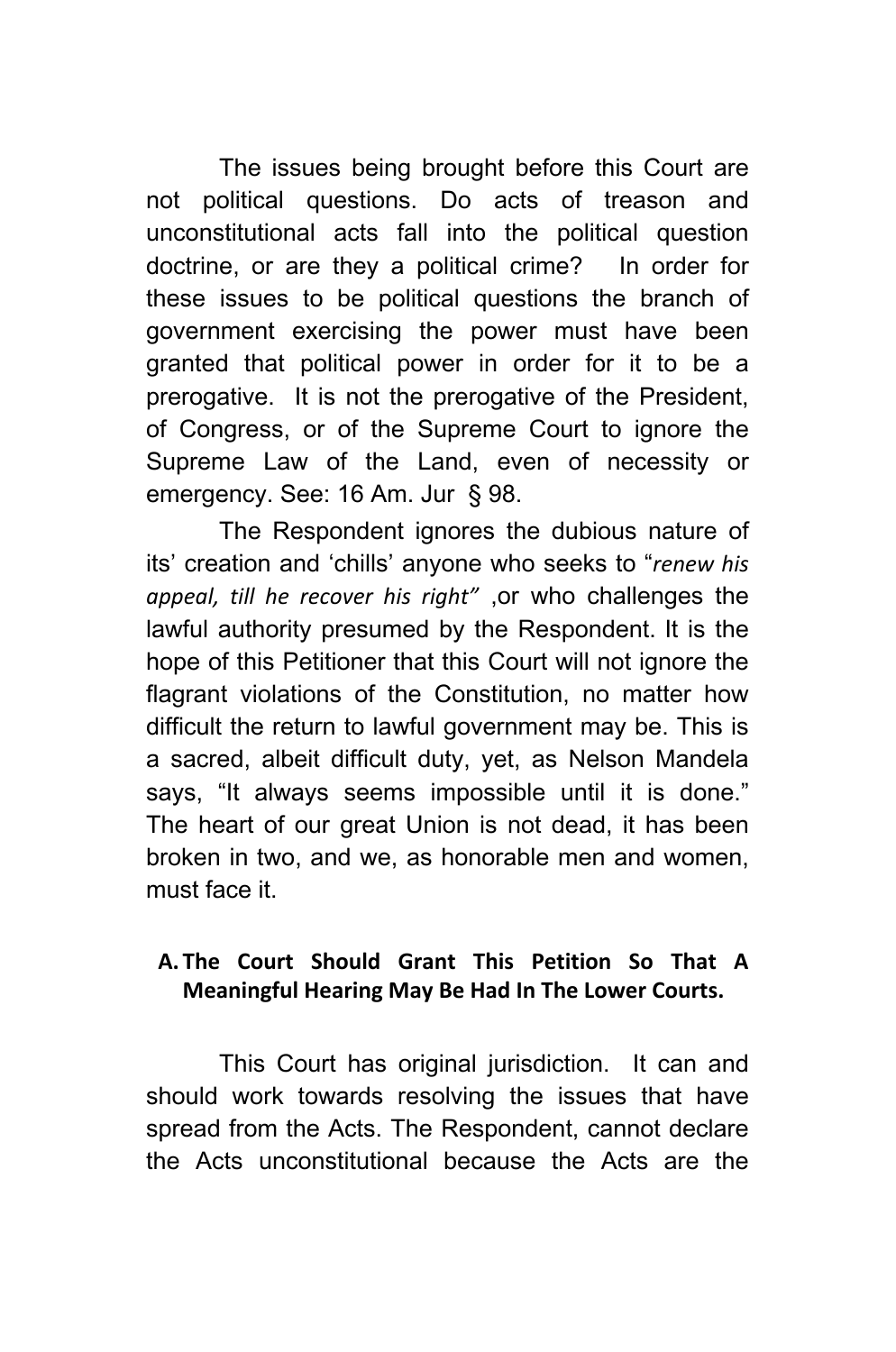origin of its' pedigree and jurisdiction; the Respondent's chain of custody over the government, the laws, and the soil of the State of North-Carolina begins with these Acts. No clear chain of title has been demonstrated by the Respondent, nor can one be. However, no meaningful hearing has been held in the lower courts, or any court since *Ex parte McCardle, 74 U.S. 506 (1868)*.

The Respondent insists that there are no issues in regard to its jurisdiction or title, and ignores the evidence and legal arguments against their jurisdiction over the Petitioner. The Petitioner simply desires due process of law, the cornerstone of which is the fundamental power of a court to take action – jurisdiction. Either the Petitioner has a right to challenge jurisdiction with substantial evidence, or the Petitioner does not, and there should be a good-faith response by the Respondent, pertaining to the subject matter of the jurisdictional challenge itself, with an opportunity of multiple responses on the topic.

## **1. The Court Should Resolve Whether Acts Are In Violation Of Article I § 9 Cl. 3**

The Acts declared that anyone who had engaged in insurrection or rebellion, or given aid or comfort to the enemies of the United States are not eligible to hold public office or to vote. These 'rebels,' as deemed by Congress, were not tried and found guilty of treason, sedition, insurrection or rebellion in a Court of Law. President Lincoln and Congress avoided, with great effort, the adjudication of their actions and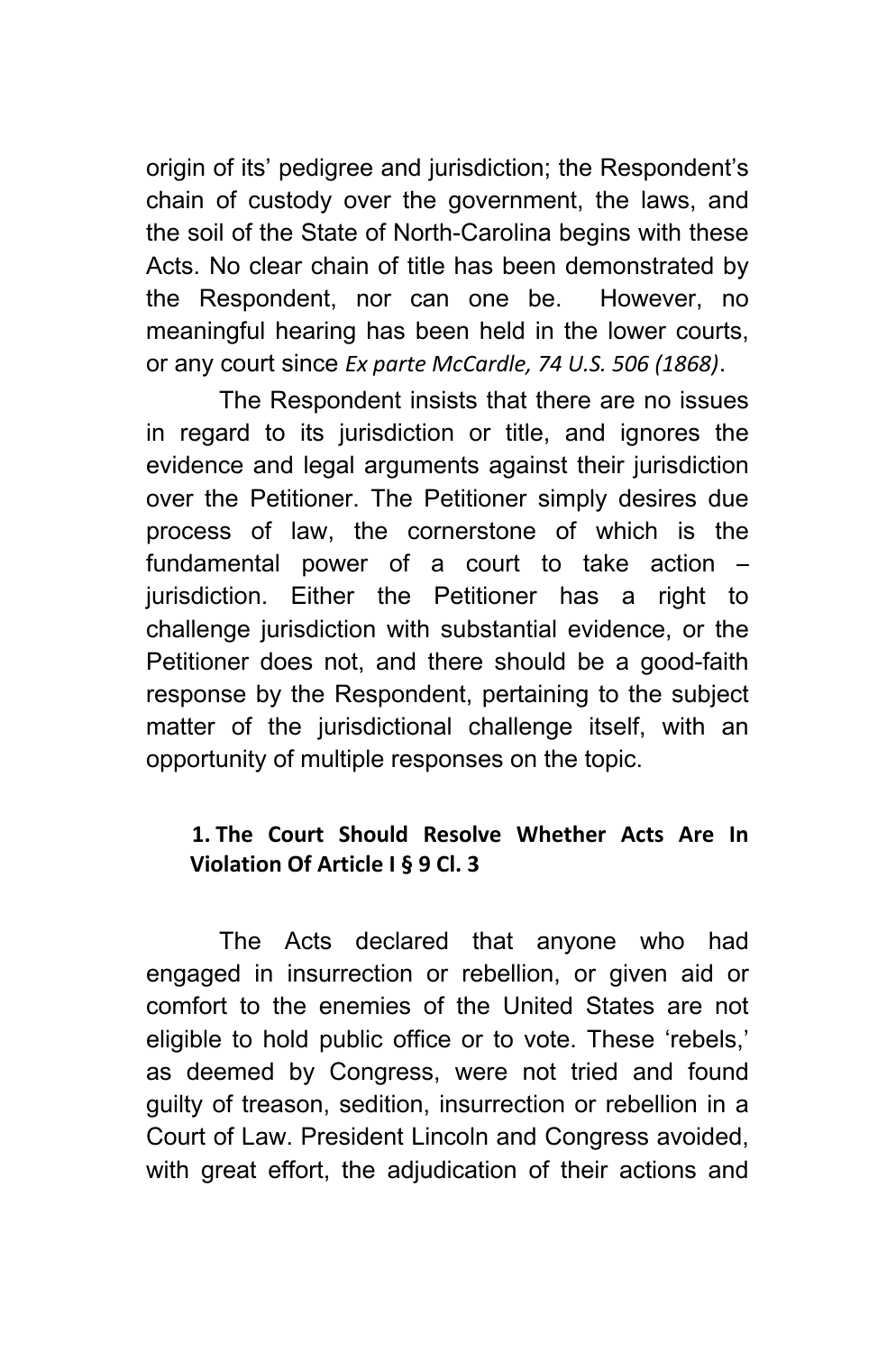the secession of the 'rebel States'. *Habeas corpus* was suspended by President Lincoln in 1861 in spite of the ruling in *Ex parte Merryman, 17 F. Cas. 144 (1861)*, and by Congress in the *Act of March 3, 1863, ch.81, 12 STAT. 755*, which was maintained by the President until the *Act of February 5th, 1867, ch.28, 14 STAT. 385*.

 President Lincoln and the 37th Congress, operating outside of the enumerated powers of their branches of government, made judicial determinations that secession was illegal and an act of rebellion against the General government of the United States. These actions are a Bill of Attainder which neither Congress, nor the President, has power to exercise.

#### **2. The Court Should Decide Whether The Acts Are In Violation Of Article IV § 3 cl. 1**

New States may be admitted by Congress; however no new State can be established within the jurisdiction of an existing State without the consent of both Congress and the said State's Legislature. The body politics of the States, North-Carolina specifically, did not willingly consent to the formation of a new constitution.<sup>10</sup> No convention was called for by the original body politic according to its established laws.

<sup>10</sup> "Each State, in ratifying the Constitution, is considered as a **sovereign** body, independent of all others, and only to be bound by its own voluntary act. In this relation, then, the new Constitution will, if established, be a *federal*, and not a *national* constitution." Federalist Papers # 39 (emphasis added)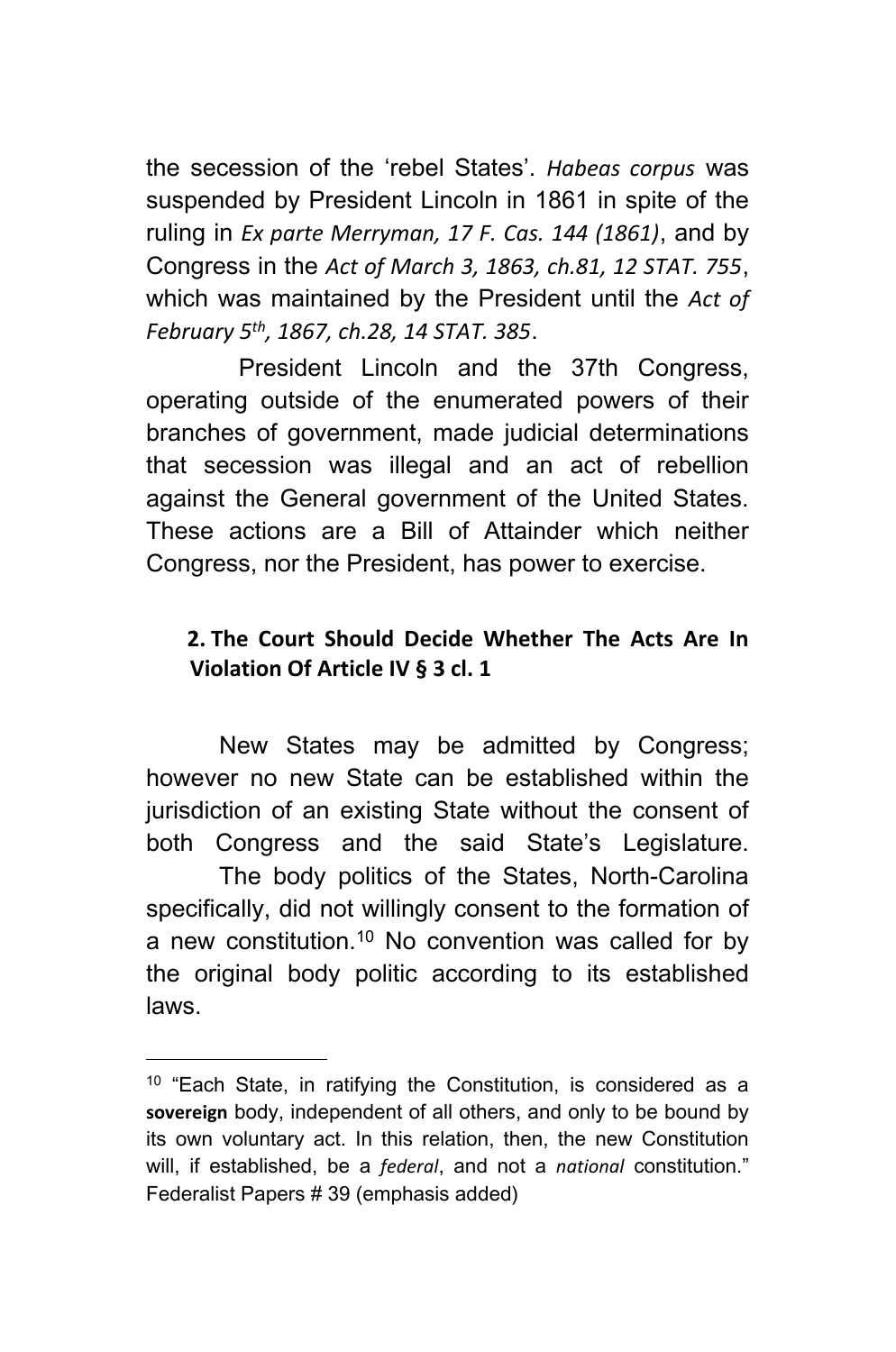#### **3. The Court Should Decide Whether The Acts Are In Violation of Article 5**

Article 5 of the Constitution for the United States of America states, in part, as follows:

"*…and that no State, without its Consent, shall be deprived of its equal Suffrage in the Senate."*

The Acts deprive the 'rebel states' of equal suffrage in the Senate without their consent, while the  $14<sup>th</sup>$ Amendment was being acted upon, and they were required to ratify it.

#### **B. The Court should resolve the status of the two states that have entered the American union as the State of North Carolina**

Two State governments named 'The State of North Carolina' have entered the Union, the 12th State; the original State (herein after "12th State"), and the 39th State; the de facto State (herein after "39th State"). The 39th State's entrance was erroneously termed as the 12th States re-admittance into the Union, according to the United States Congress; see Act of June 25, 1868, ch.70, 15 STAT. 73-74. The 39th State was not the re-admitting of the 12th State, but rather the admitting of a new State with a different 'nationalized' body politic, government, and fundamental laws.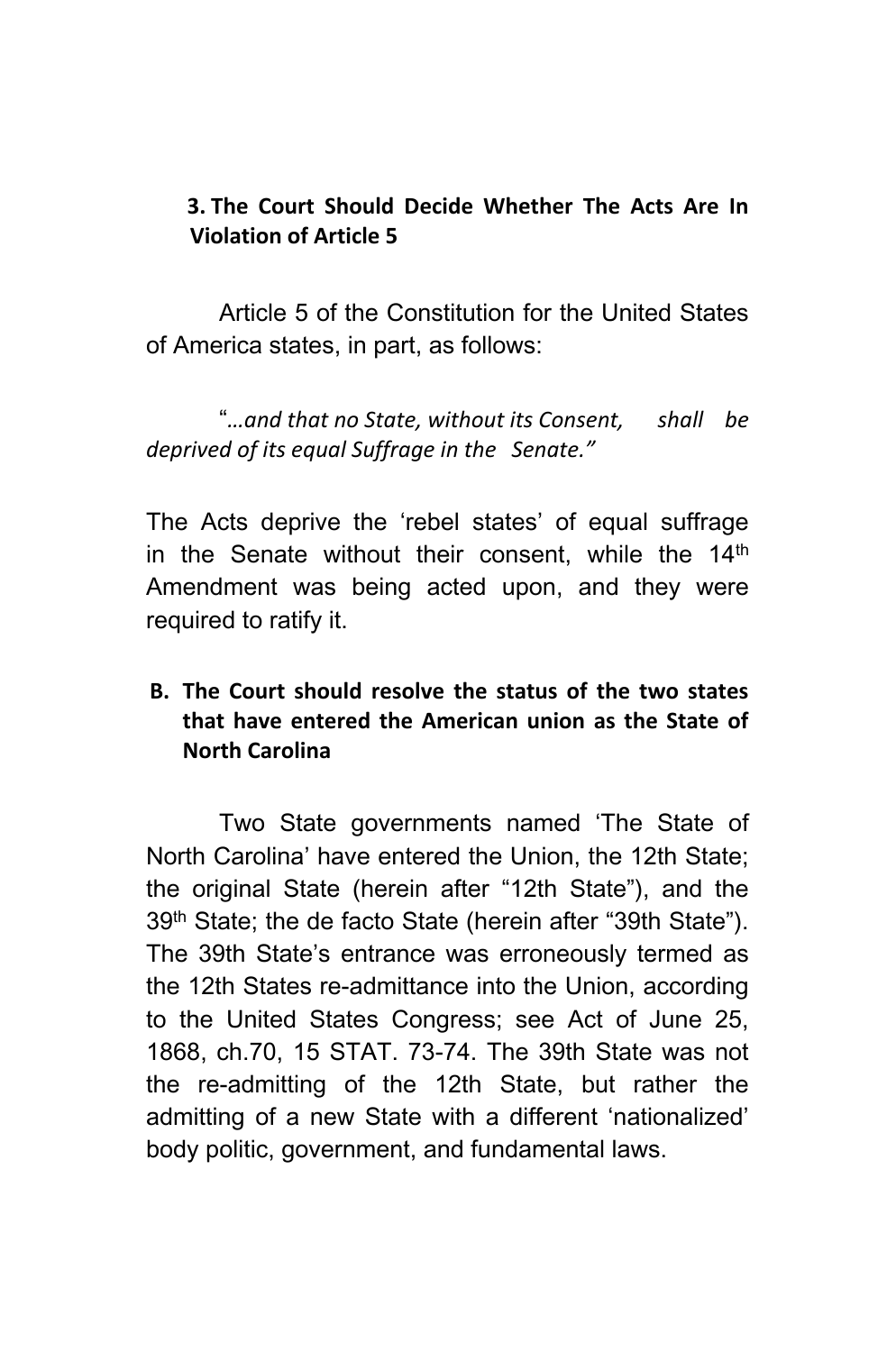*"The idea of a national government involves in it, not only an authority over the individual citizens, but an indefinite supremacy over all persons and things, so far as they are objects of lawful government. Among a people consolidated into one nation, this supremacy is completely vested in the national legislature.... In this relation, then, the proposed government cannot be deemed a national one; since its jurisdiction extends to certain enumerated objects only, and leaves to the several States a residuary and inviolable sovereignty over all other objects."* Federalist Papers #39(emphasis added)

This original intent was overthrown by the three actions: (1) Reconstruction acts destroying the original body politic of North Carolina, (2) the coerced passage of the 14<sup>th</sup> Amendment nationalizing citizenship and, (3) the admittance of the new State named The State of North Carolina on June 25, 1868.

# **1. Two Distinct Body Politics Identifiable a) By The Qualifications Of Suffrage**

*N.C. Const. of 1776*

*§VII. That all freemen, of the age of twenty-one years, ..., shall be entitled to vote for a member of the Senate.*

*§VIII. That all freemen of the age of twenty-one Years, ... shall be entitled to vote for members of the House of Commons*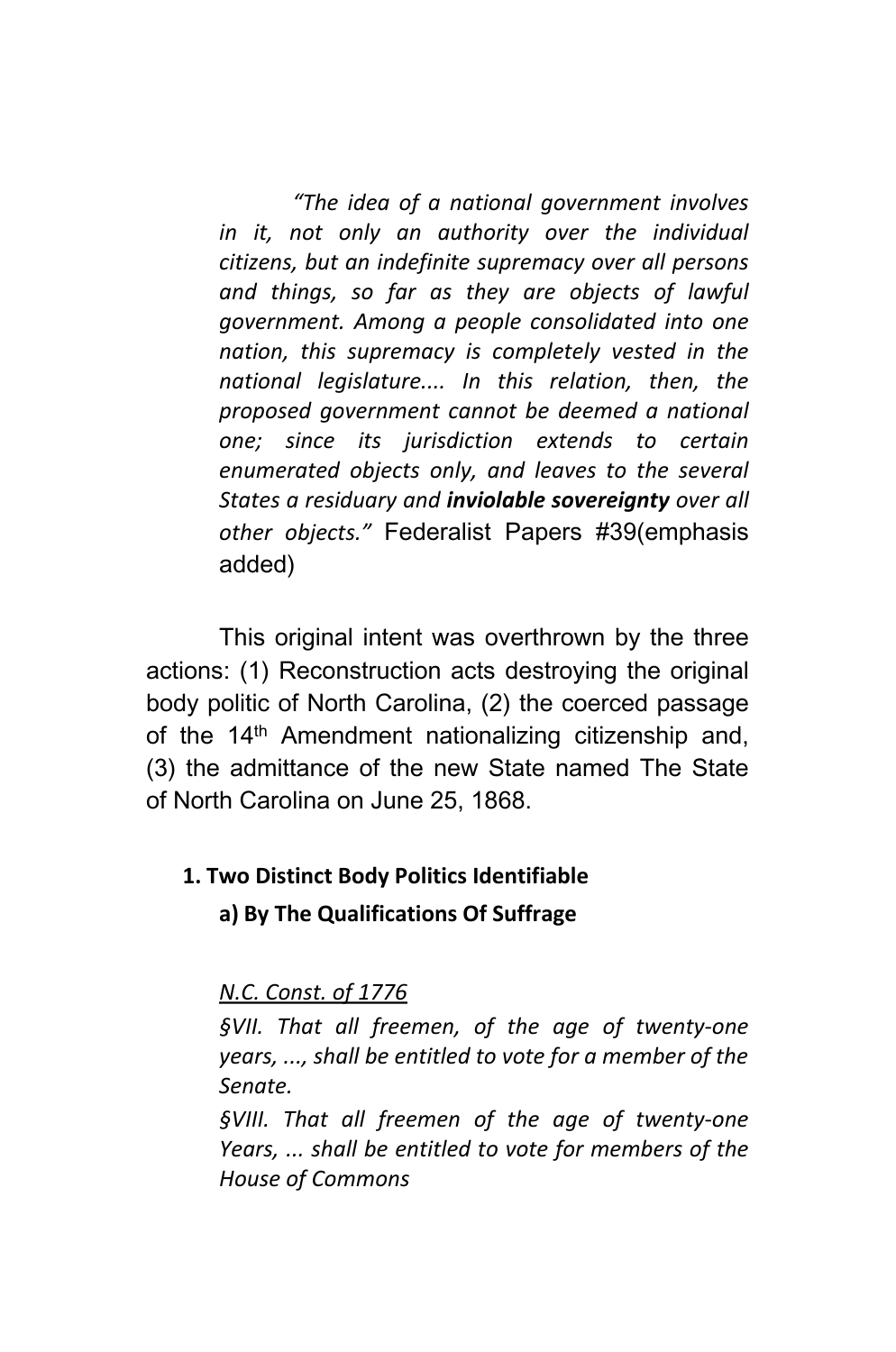*§XL. That every foreigner, who comes to settle in this State having first taken an oath of allegiance to the same, .... shall be deemed a free citizen.*

And,

#### *N.C. Const. of 1868*

*Article VI- SUFFRAGE AND ELIGIBILITY TO OFFICE Section 1. Every male person born in the United States, and every male person who has been naturalized, twenty one years old or upward, who shall have resided in this State twelve months next preceeding the election, and thirty days in the county, in which he offers to vote, shall be deemed an elector.*

The freemen of the State of North-Carolina were the ones that qualified as electors in the 1776 Constitution of North-Carolina. In the Constitution of 1868 every male person born in the United States qualified as electors.

#### **b) By The Amending And Ratification Process Of The State Constitutions**

 The amending of the N.C. Constitution in 1835, and the process of ratification for the de facto Constitutions of 1868 are very distinct. The General Assembly of North-Carolina passed an act on the 6 January 1835, entitled "An Act concerning a convention to amend the constitution of the State" by which an election was to be opened in every precinct of the State, for the purposes of ascertaining the will of the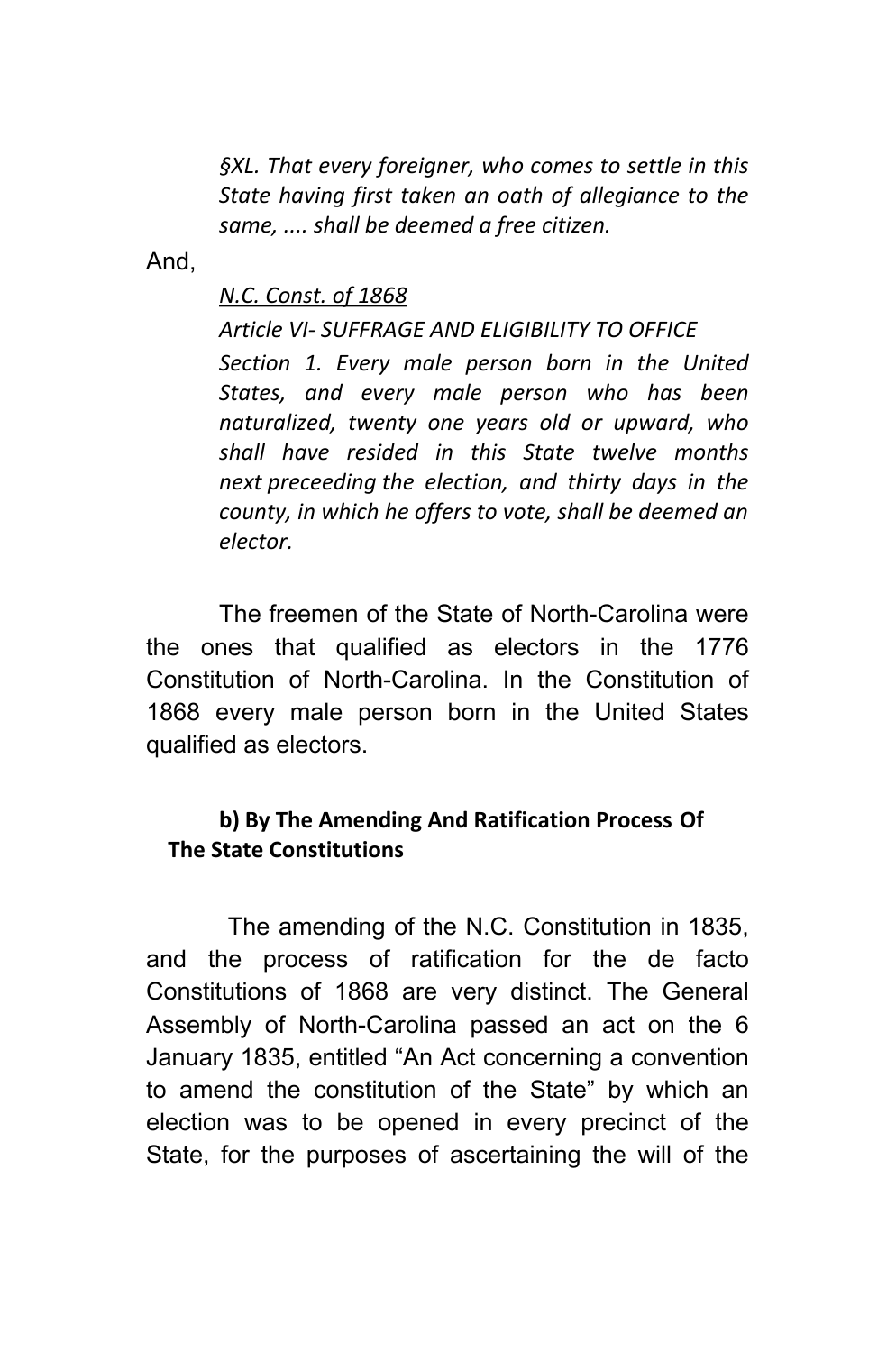freemen of North-Carolina, whether there should be a convention of delegates to amend the constitution. The vote for the convention passed, the convention was held, and the purposed amendments were then submitted to the determination of all qualified voters. The authority for the amending of the constitution was derived from the original documents of 25 December 1776 and was amended according to the enumerated powers and due process to do so set out in the said document. See North Carolina, *Documents Printed By Order of The General Assembly, pp.43 (Raleigh, Weston R. Gales, Printer To The Legislature 1843).*

In the other instance, the Constitution of 1868 was mandated by Congress, under threat of perpetual military rule. The convention of delegates was mandated by the district commander. The qualified delegates, and voters for the delegates, were those not excluded by the Bills of Attainder decreed by Congress - it was to be determined who gave aid or support to the 'rebel states' by the registry boards<sup>11</sup>, not a court of law. Ultimately, by the final supplemental act, anyone who was born in the United States and had resided within the territorial boundaries of North-Carolina for at least 10 days was qualified to vote on the ratification of the purposed Constitution of 1868, as mandated by Congress<sup>12</sup>.

<sup>11</sup> Act of March 2, 1867, ch.153, 14 STAT. 428-429,(*Pet.App.11);* Act of March 23, 1867, ch.6, 15 STAT. 2-5, (Pet.App.14.); Act of July 19, 1867, ch.30, 15 STAT. 14-16, (*Pet.App.20).* 12 Act of March 11, 1868, ch.25, 15 STAT. 41-42, (*Pet.App.24)*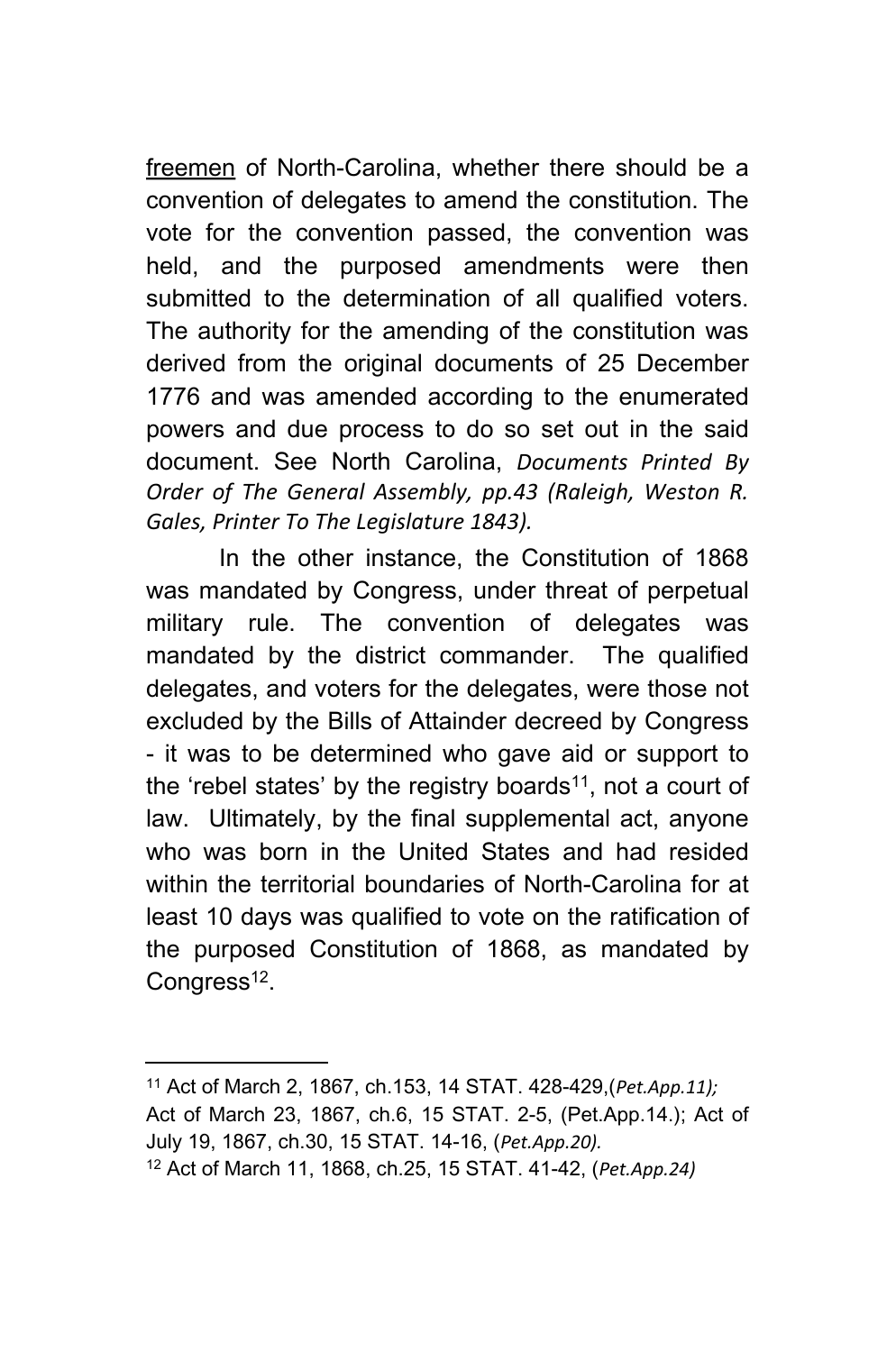In regard to lawful due process and the enumerated powers within the State and Federal constitutions, only the body politic and the government established by them in 1776 is lawful. The political power vested in the government of the 12<sup>th</sup> State did not recognize the government that was being instituted to replace it by military force (Pet.App.263); the political power of the  $12<sup>th</sup>$  State had not instigated the change by the due process of its supreme law which was previously recognized by Congress, as the lawful republican form of government. Just as stated in *Luther v. Borden*, 48 US 1 (1849), Congress is to decide what government is the established one in a State, but does Congress have the authority to withdraw that consent once it is given? The historical facts are that a new State was created by the Acts, without the consent, and through the disenfranchisement of, the original body politic of the State, and in violation to numerous Constitutional provisions.

There is no evidence that the State originally recognized by Congress "re-entered" the Union in 1868, the evidence points to a federal creation, one created in violation of the Constitution for the United States of America.

#### **C. The Court Should Decide Whether The Union Under The Constitution For The United States Of America Is In Fact Perpetual, And If North-Carolina Had A Right To Secede.**

In *Texas v. White*, 74 US 700 (1869), and in *White v. Hart*, 13 Wall. 646 (1872), it is asserted that the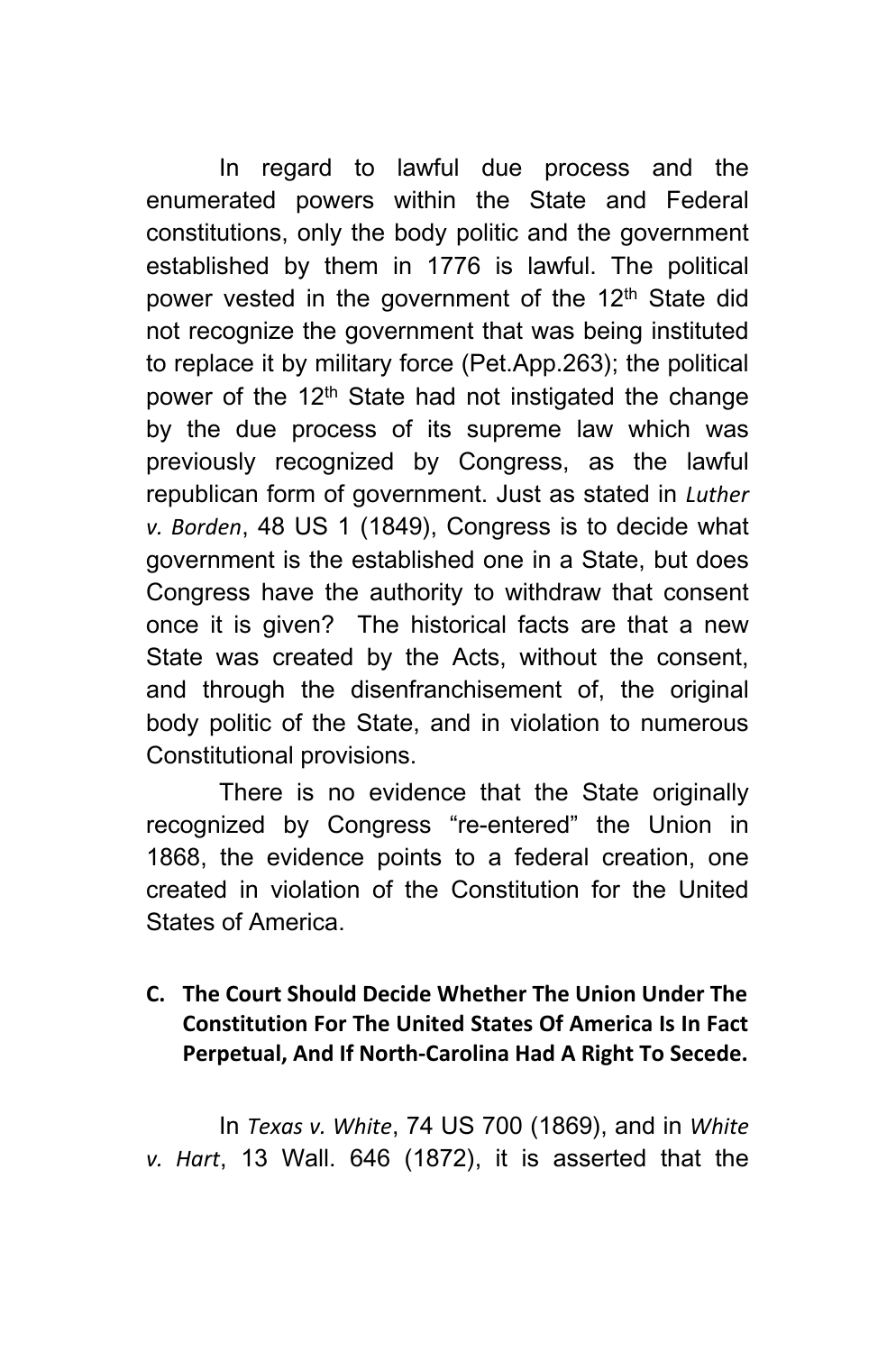American form of government is composed of "*an indestructible Union, composed of indestructible States*". If the Court's opinion that the Union is perpetual holds true, where then did Congress derive its' authority to annul any state? Or to form a new State within the territorial boundaries of an existing State, without the consent of the State's Legislature? Where did the authority to wage war against a State come from? Does military coercion hold as lawful consent?

Does Article 4 § 4, the Grantee Clause, grant Congress the power to arbitrarily withdraw its political decision that a State is republican in form, once it has been granted, so that Congress may achieve its political goals?

 Does the Court's decision in *Texas v. White* 74 US 700 (1869), and in *White v Hart*, 13 Wall. 646 (1872), overturn the previous opinion of the Court? :

> *"That the people have an original right to establish, for their future government, such principles as, in their opinion, shall most conduce to their own happiness is the basis on which the whole American fabric has been erected. The exercise of this original right is a very great exertion; nor can it, nor ought it, to be frequently repeated. The principles, therefore, so established, are deemed fundamental. And as the authority from which they proceed is supreme, and can seldom act, they are designed to be permanent." Marbury v. Madison*, 5 US 137 (1803)

The lawfulness of North-Carolina's Ordinances of Secession passed by its' body politic has never been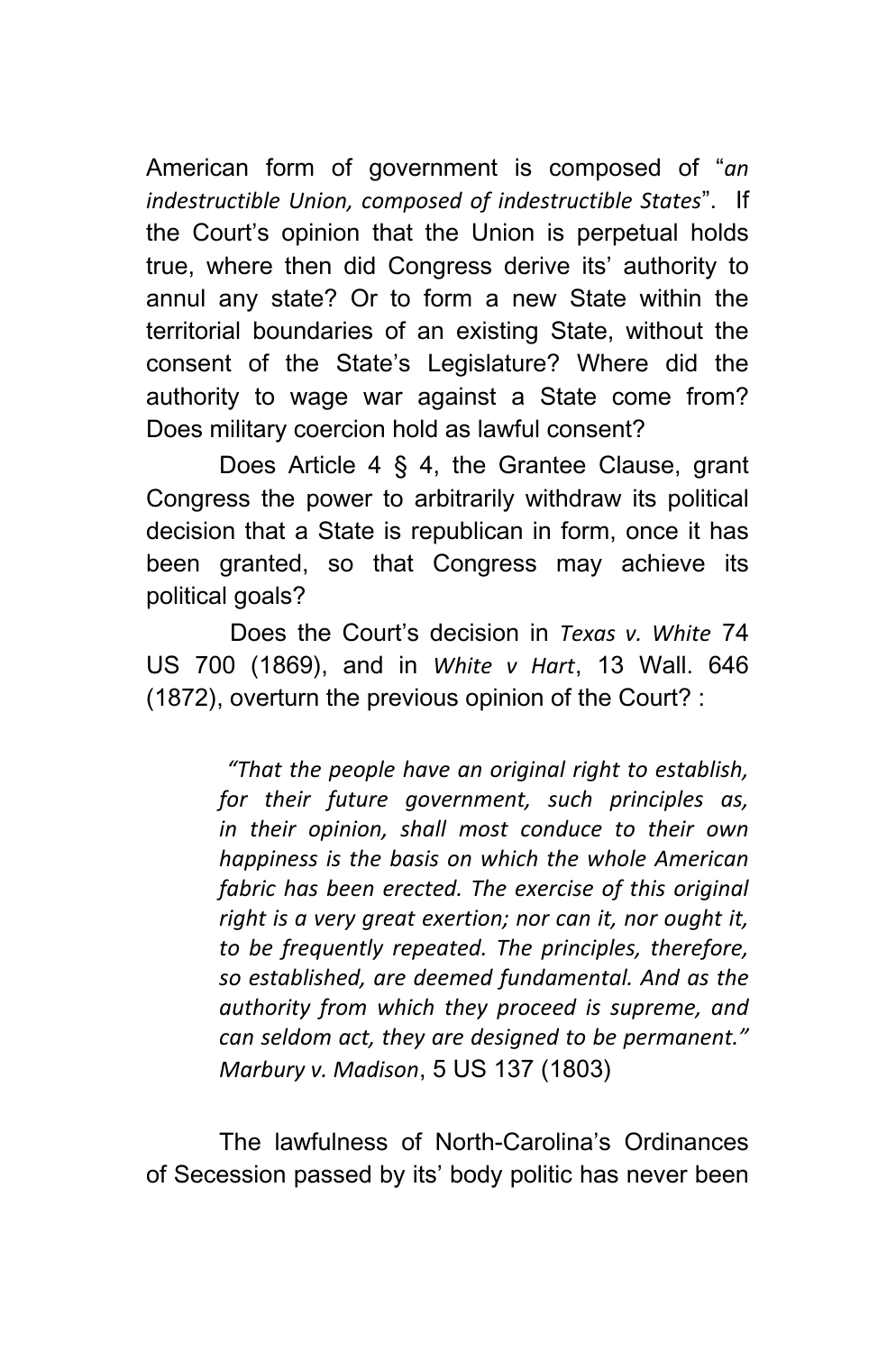adjudicated, and determined as illegal. See *Ordinance of Secession*, Secretary of State Records, North Carolina State Archives, SS.XX. Recordkeeping, Records of the State, State Constitutions, State Convention of 1861- 1862, Vol. 2. There were no laws, nor was it enumerated in the Constitution, State or Federal, that succession is an act of rebellion prior to 1861. The 9<sup>th</sup> and 10<sup>th</sup> Articles of Amendment in the Bill of Rights leave no room for construing against such rights of the State or the People.

The enacting clause of the North-Carolina Constitution of 1776 states:

> *"The Constitution, or form of Government, agreed to and Resolved upon, by the Representatives of the freemen of the State of North Carolina, elected and chosen for that particular purpose, in Congress assembled, at Halifax, the eighteenth day of December , in the year of our Lord one thousand seven hundred and seventy-six.*

> *Whereas, allegiance and protection are in their nature reciprocal, and the one should of right be refused when the other is withdrawn…" N.C. Const. of 1776. Pmbl*

North-Carolina did not secede from the Union in concert with South Carolina, Georgia, Florida, Alabama, Mississippi, Louisiana, and Texas, or for the same reasons as her sister States listed above. The first call for the freemen of North-Carolina to consider the question of secession was voted down in February 1861. Why then did North-Carolinians change their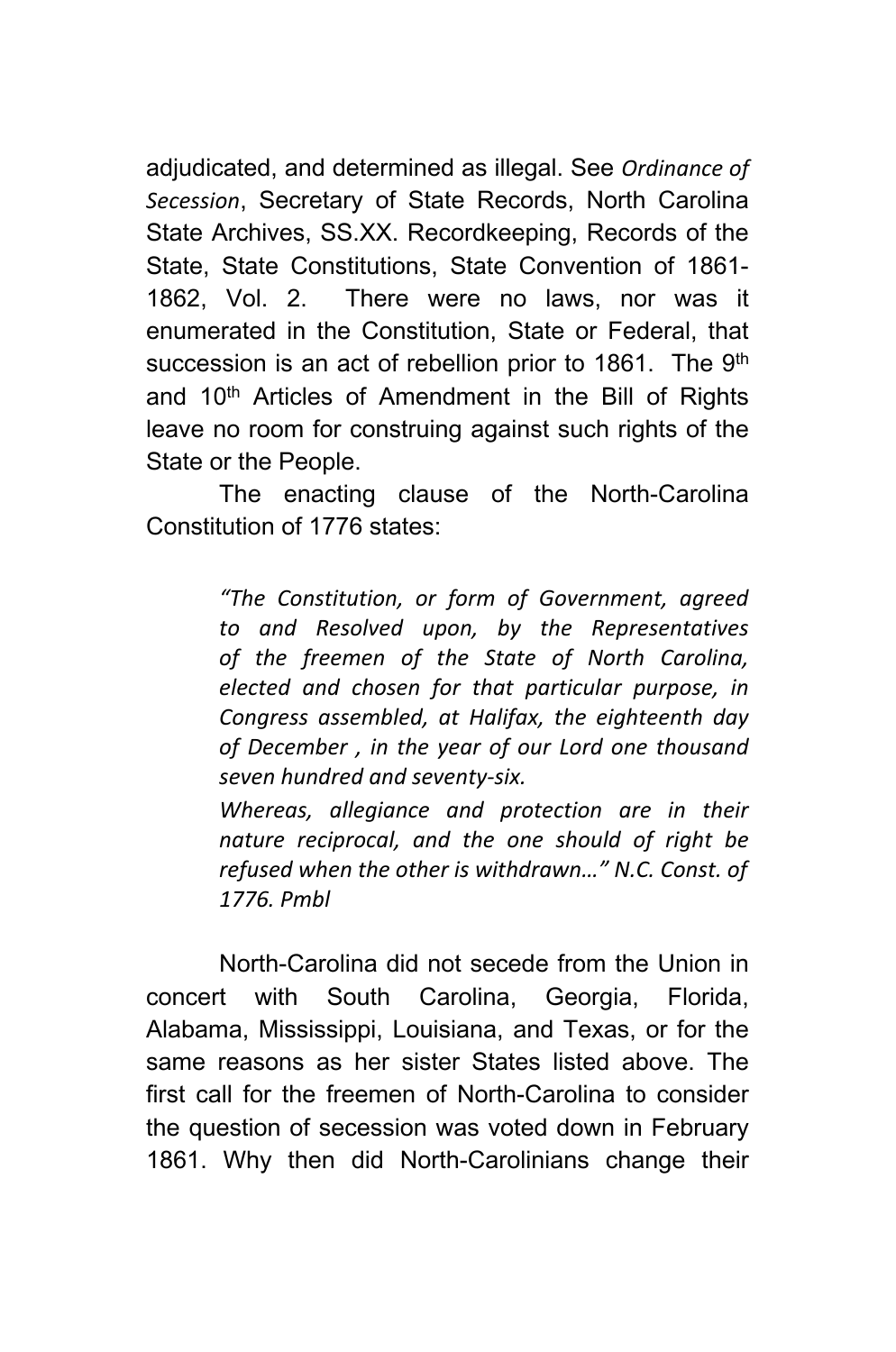mind?

On April 14, 1861 the Secretary of War notified Governor Ellis of North-Carolina that the Federal Government expected North-Carolina to furnish two regiments of troops to make war on the seceded states - Governor Ellis refused:

> *"... Sir, Your dispatch is received, and if genuine which its extraordinary character leads one to doubt, I have to say in reply, that I regard the levy of troops made by the Administration for the purposes of subjugating the States of the South, as in violation of the Constitution, and as a gross usurpation of power. I can be no part to this wicked violation of the laws of the Country and to this war upon the liberties of a free people. You can get no troops from North Carolina..."* North Carolina State Archives*, reply by Governor Ellis to request by United States Secretary of War for troops from North Carolina, April 14, 1861,*GLB 49.

A convention was held in Raleigh on 20 May 1861 and an Ordinance of Secession was signed. See *Ordinance of Secession, Secretary of State Records North Carolina State Archives, SS.XX. Recordkeeping. Records of the State. State Constitutions. State Convention of 1861-1862, Vol. 2*.

North-Carolina seceded because of violations that were being perpetrated in contravention to the fundamental principles enumerated in the Declaration of Independence and in violation of the Constitution for the United States of America, specifically Article 3§3, the 9<sup>th</sup> Article of Amendment, and the 10<sup>th</sup> Article of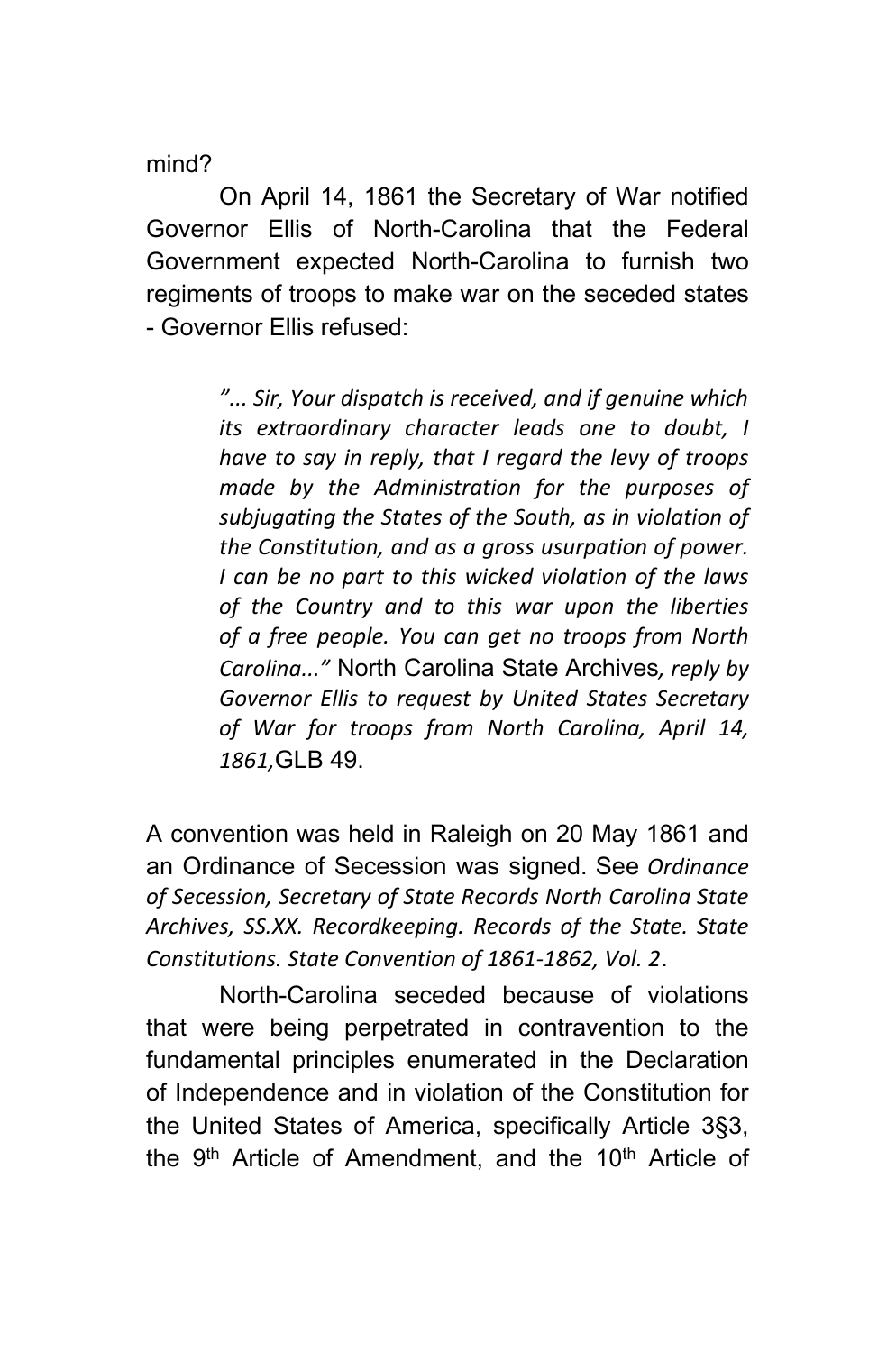Amendment. President Lincoln had initiated a war of aggression because of the exercise of a right reserved to the People and the States – a right of selfdetermination.

The Court's opinion in *Marbury v*. *Madison*, 5 US 137 (1803) indicates the right of secession is a part of the very fabric upon which America was erected. The fundamental principle is also expressed in the Declaration of Independence:

> *"When in the Course of human events, it becomes necessary for one people to dissolve the political bands which have connected them with another, and to assume among the powers of the earth, the separate and equal station to which the Laws of Nature and of Nature's God entitle them, a decent respect to the opinions of mankind requires that they should declare the causes which impel them to the separation…*

> *That to secure these rights, Governments are instituted among Men, deriving their just powers from the consent of the governed, --That whenever any Form of Government becomes destructive of these ends, it is the Right of the People to alter or to abolish it, and to institute new Government, laying its foundation on such principles and organizing its powers in such form, as to them shall seem most likely to effect their Safety and Happiness. Prudence, indeed, will dictate that Governments long established should not be changed for light and transient causes…" U.S. Declar. Ind*

And in Federalist Papers #78: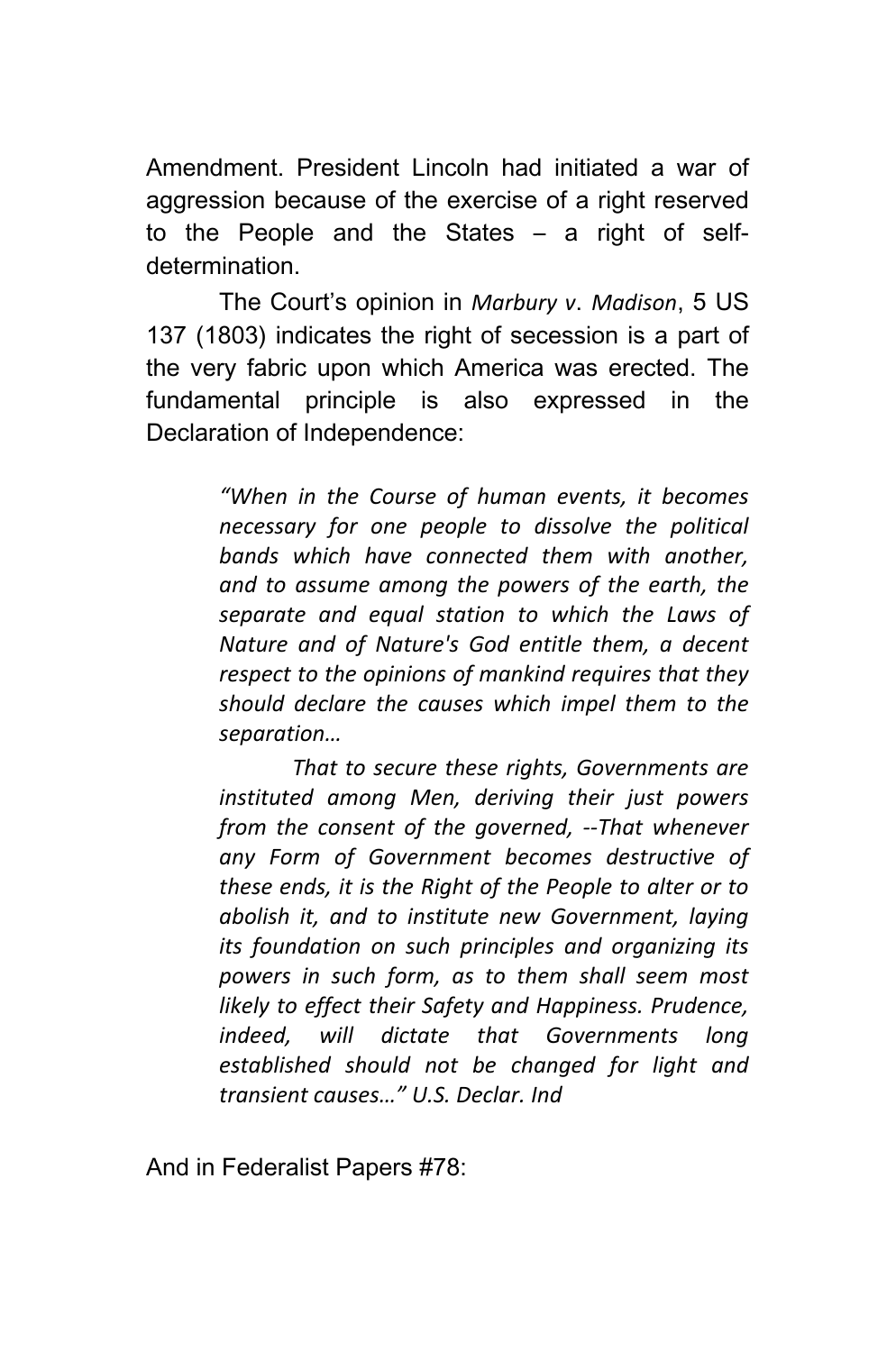*"…in questioning that fundamental principle of republican government, which admits the right of the people to alter or abolish the established Constitution, whenever they find it inconsistent with their happiness, yet it is not to be inferred from this principle, that the representatives of the people, whenever a momentary inclination happens to lay hold of a majority of their constituents, incompatible with the provisions in the existing Constitution, would, on that account, be justifiable in a violation of those provisions; or that the courts would be under a greater obligation to connive at infractions in this shape, than when they had proceeded wholly from the cabals of the representative body.*

*Until the people have, by some solemn and authoritative act, annulled or changed the established form, it is binding upon themselves collectively, as well as individually; and no presumption, or even knowledge, of their sentiments, can warrant their representatives in a departure from it, prior to such an act. But it is easy to see, that it would require an uncommon portion of fortitude in the judges to do their duty as faithful guardians of the Constitution, where legislative invasions of it had been instigated by the major voice of the community." Federalist Papers #78*

The U.S. Congress and the Office of President under the U.S. Constitution were never granted the power to wage war against any of the States, for any reason. The 37<sup>th</sup> Congress and President Lincoln construed the enumerated power of the Constitution for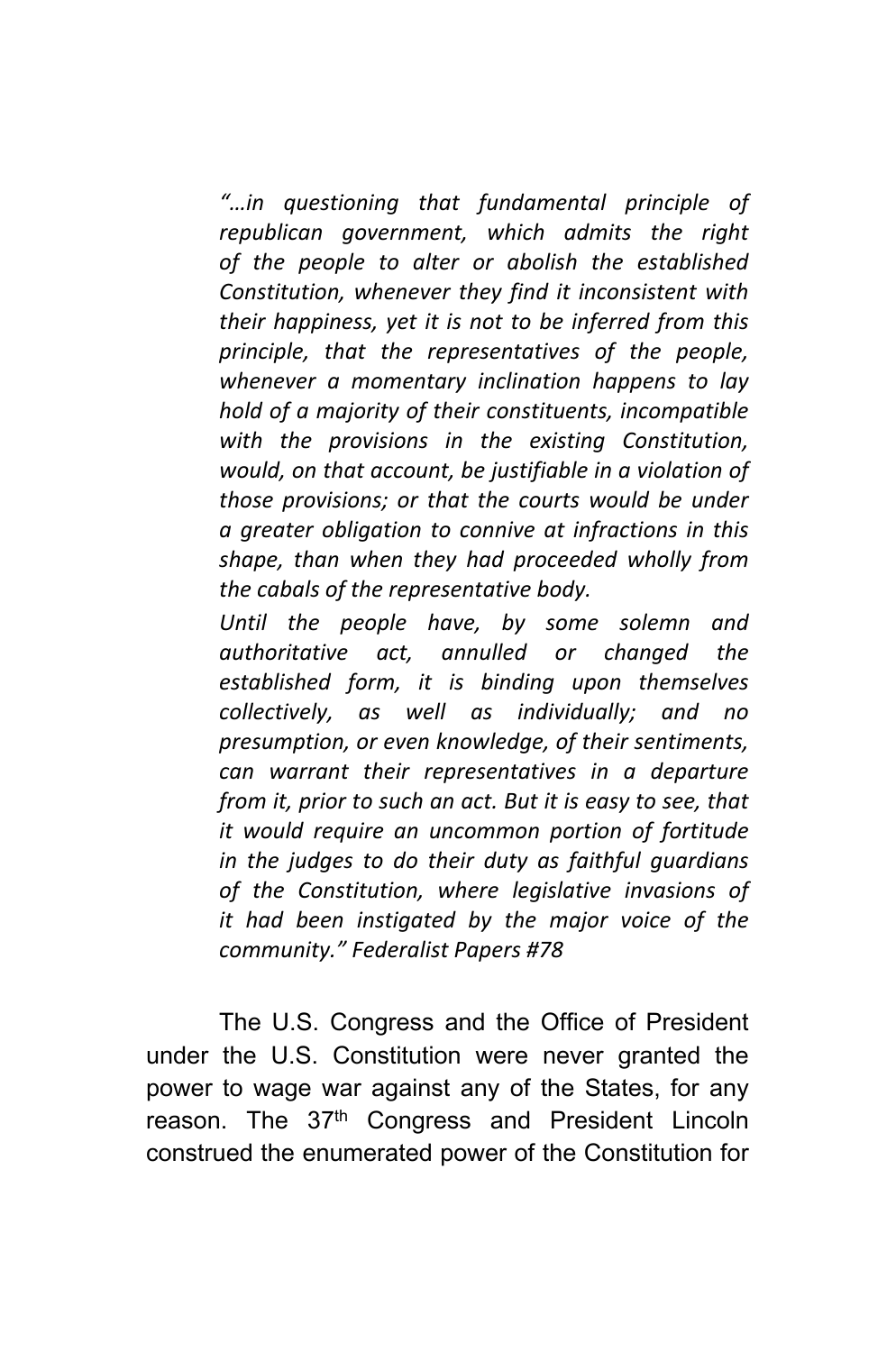the sole purpose of denying and disparaging the rights retained by the people. No State Legislatures or Executives petitioned the General Government for aid in suppressing a rebellion of domestic violence. *See Luther v. Borden, 7 How. 1 (1849).*

Additionally, the body politic of North-Carolina followed the same procedure enumerated in the Constitution for the United States of America for its secession from the Articles of Confederation, and the adoption of a new form of government embodied in the federal constitution. Article 7 states this:

> "*The Ratification of the Conventions of nine States, shall be sufficient for the Establishment of this Constitution between the States so ratifying the Same."U.S. Const. art. 7*

North-Carolina in 1861, just as in 1790, called for the question of a convention to consider secession. In the first instance, in 1790, the question was whether to secede from the *Article of Confederation and Perpetual Union* and join the United States of America. In the later instance, in 1861, the question was whether to secede from the Union established in 1789 and join the Confederate States of America. Was this a right of self determination of a lawful body politic within the enumeration of their government and fundamental laws, or was it actually an act of rebellion working in contravention to federal constitution?

In July of 1861 both Houses of Congress pass Resolutions stating the object of the war (Pet.App. 265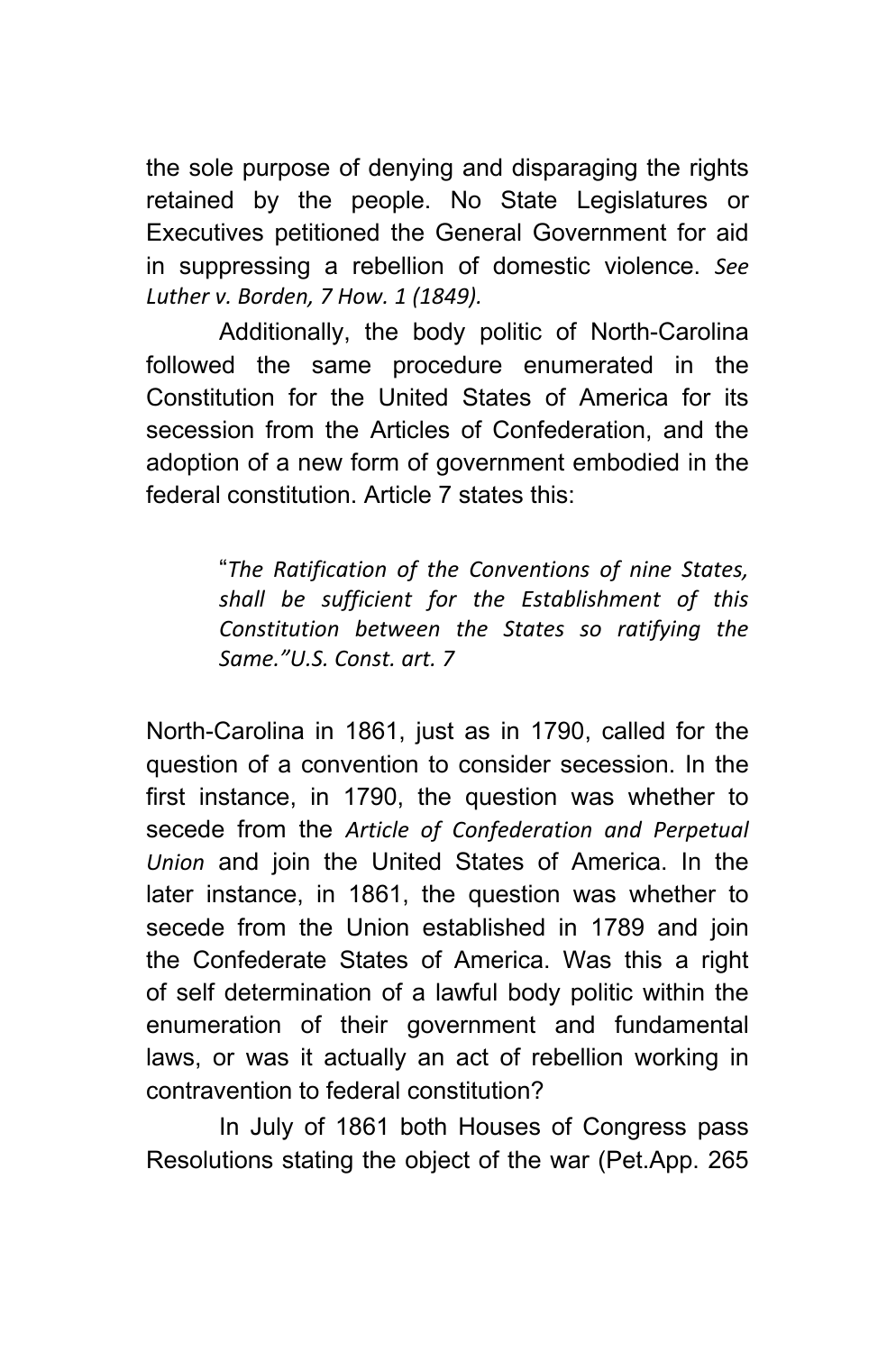&266(Congressional Globe, 37th Congress, 1st Session, Object of the War, pp. 257 *;* Congressional Globe, 37th Congress, 1st Session, Present Condition of the Country, pp.222 ). The purpose of the War declared by Congress was not to conquer, subjugate, overthrow or interfere with the rights of the seceded states or to overthrow or interfere with the institutions of the seceded states, but to "defend and maintain the supremacy of the Constitution" as construed by the President and Congress in violation of the 9<sup>th</sup> and 10<sup>th</sup> Articles of Amendment.

 After the war was over, Congress recognized North Carolina as being a 'lawful' state sending the State a purposed amendment to abolish slavery and accepting their ratification of it on 4 December 1865. Congress then sent North Carolina the 14<sup>th</sup> Amendment on June 13, 1866 for their approbation or disapprobation; on 14 December 1866 North Carolina rejected the amendment. In time of peace the 39<sup>th</sup> Congress began claiming the right of a conqueror in an attempt to forcefully manipulate a reason for their actions to follow -Reconstruction, which was erroneously justified by the Law of Nations. See Cong. Globe, 40<sup>th</sup> Cong.,1st Sess., 981-991 (23 February 1866). An erroneous justification based upon the political passions of the day; a presumption and political position that President Lincoln and the U.S. Congress had executed a just war in accordance with the Law of Nations and the granted powers within the Constitution for the United States of America. See: Monsieur de Vattel*, The Law of Nations* (Joseph Chitty,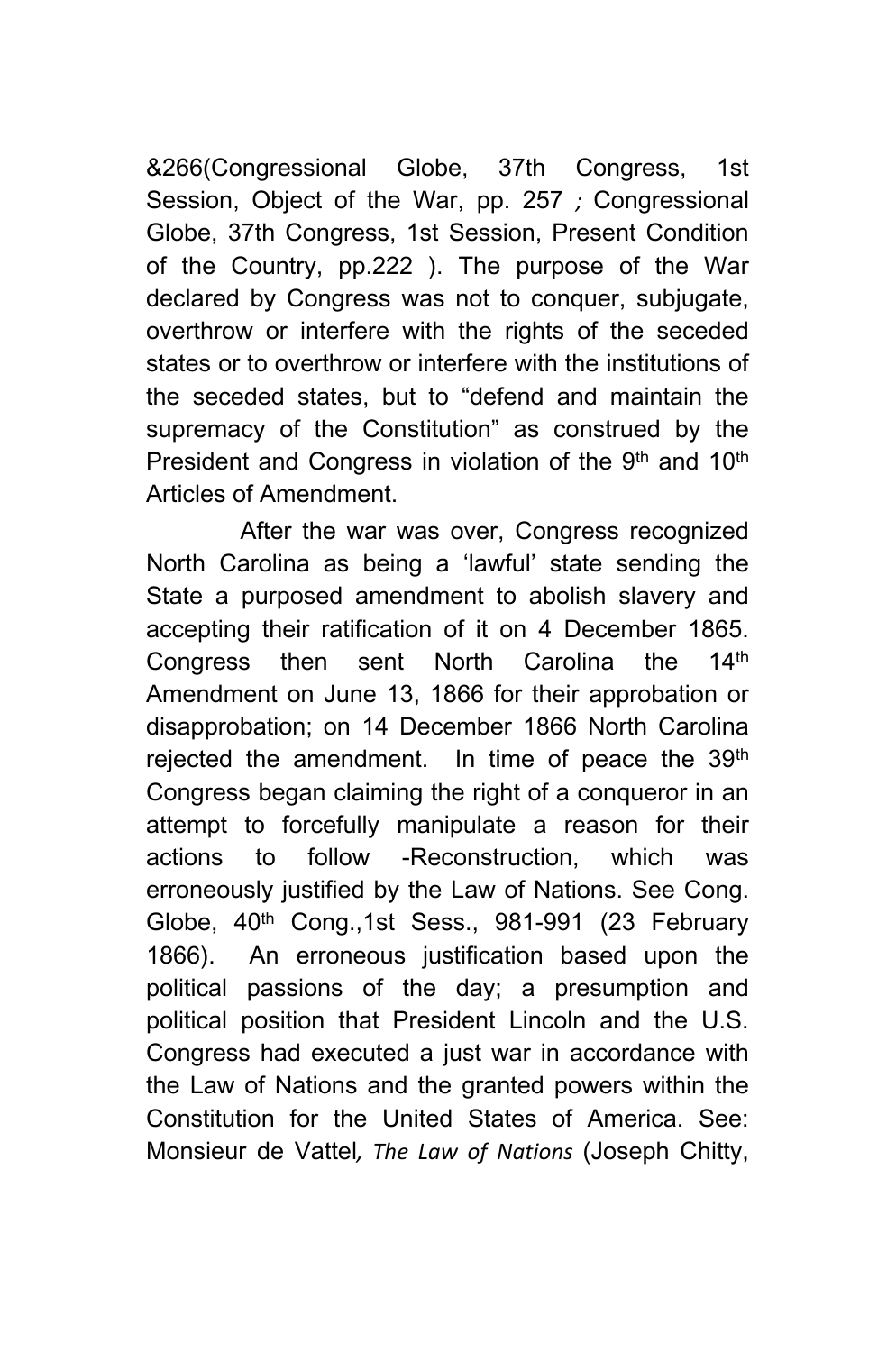Esq. et al. eds., T.&J.W. Johnson 1853) Book III- OF WAR **§** 1, 3, 5, 26-32, 35, 38, 39, 183-185 & 201(1758).

This Court's opinion, though seated by a different group of individuals, in *Texas v. White*, 74 US 700 (1869), and in *White v Hart*, 13 Wall. 646 (1872) was based upon the presumption that secession was illegal, and the Acts were constitutional. There was no adjudication upon the legality of either question in law. In 1869 the intent of the framers and the adopters of the federal constitution were not applied upon the topic of secession and a perpetual union. See *16Am.Jur. §92*. A war unjustly waged does not wipe away constitutional violations; it simply puts the question into abeyance, under the threat of physical violence, until such a time the violation of rights can be reasserted.

It is the duty of this tribunal to adhere to the superior authority of the People; the issuers of the original grant of power, the body politics of the various countries which comprised these united States, who brought the Constitution for the United States of America into force and effect. The Petitioner is one of the People; one of the posterity, and is requesting specific performance in regard to the Constitution for the United States of America, as one of its beneficiary. These flagrant violations must be resolved as there is no statute of limitations on unconstitutional acts, and the duty falls upon this Court to apply that original intent as to whether or not the secession of North Carolina was a prescribed crime consented to by the freemen of North Carolina or an exercise of their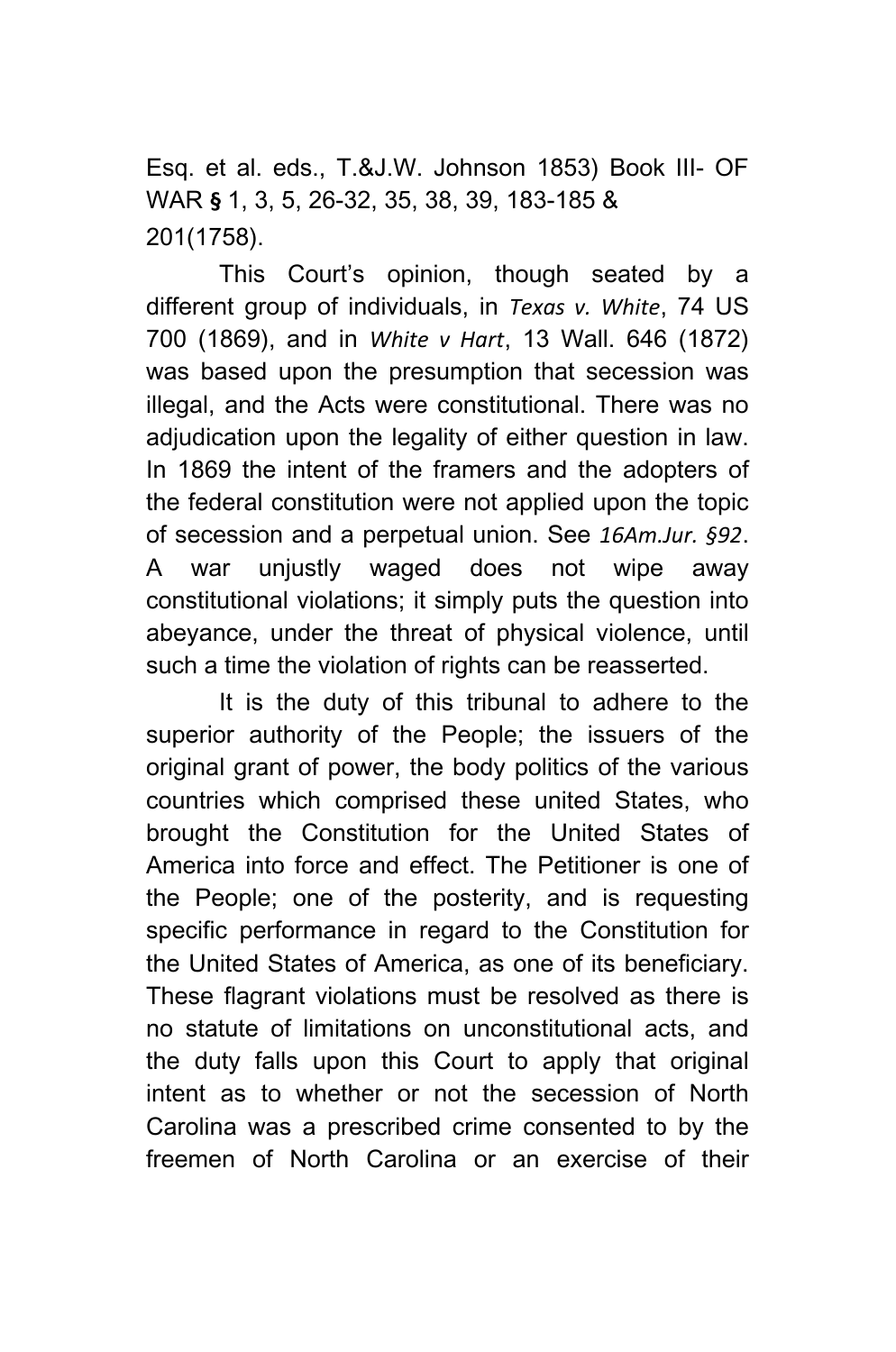reserved rights.

#### **CONCLUSION**

The Respondent has chosen the path of avoidance and denial of due process, completely removing the Petitioner's expectation of finding justice, or the rule of law, within their courts. The Petitioner knows the Respondent lacks jurisdiction and cannot rebut or answer the evidence by which jurisdiction is being challenged. The problem is that they assume jurisdiction anyway, in order to maintain the usurpation of law and their de facto authority. The jurisprudence surrounding these past actions of Congress and the Office of the President cannot be ignored, as they are not within the enumerated powers of these branches of the federal government, and are having an adverse affect upon the basic fundamental principles of constitutional republicanism - established by the founders, and the body politics which instituted and adopted them for the purposes of preserving and protecting unalienable rights and freedom.

> *"We, the people of the United States, in order to form a more perfect Union, establish justice, insure domestic tranquility, provide for the common defense, promote the general welfare, and secure the blessings of liberty to ourselves and our posterity, do ordain and establish this constitution for the United States of America." U.S. Const., pmbl.*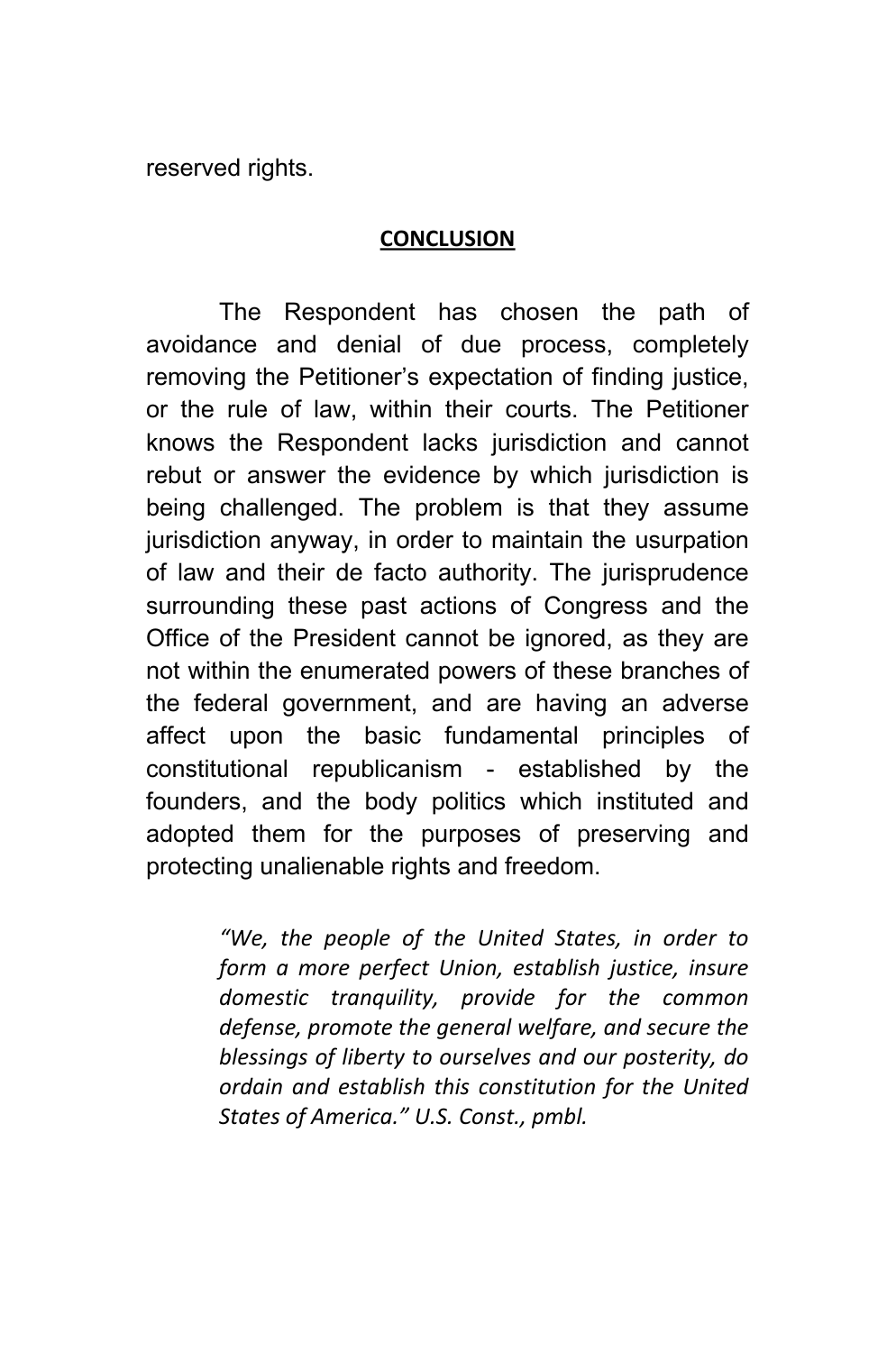The Petitioner's rights have been adversely affected by the Acts, and the assumed jurisdiction of the Respondent. The petitioner is in no way attempting to find a path 'above the law or around the law', nor does he wish to destroy the equitable advancements that have been made in society, but only wishes to return to the foundations of law thereby securing the blessings of liberty for himself and his posterity. This Court can and should grant this writ.

Respectfully submitted.

I declare under penalty of perjury under the laws of the United States of America that the foregoing and following Appendixes are true and correct. Executed on this 22nd day of January, 2012.

 $Bv...$ 

Isaac Hutchison Birch, *Petitioner, Sui Juris* 462 Judd Duvall Lane Franklin, North-Carolina Macon County [28734-6517] (828)421-0417 restoreourrepublics@gmail.com

## **CERTIFICATE OF COMPLIANCE**